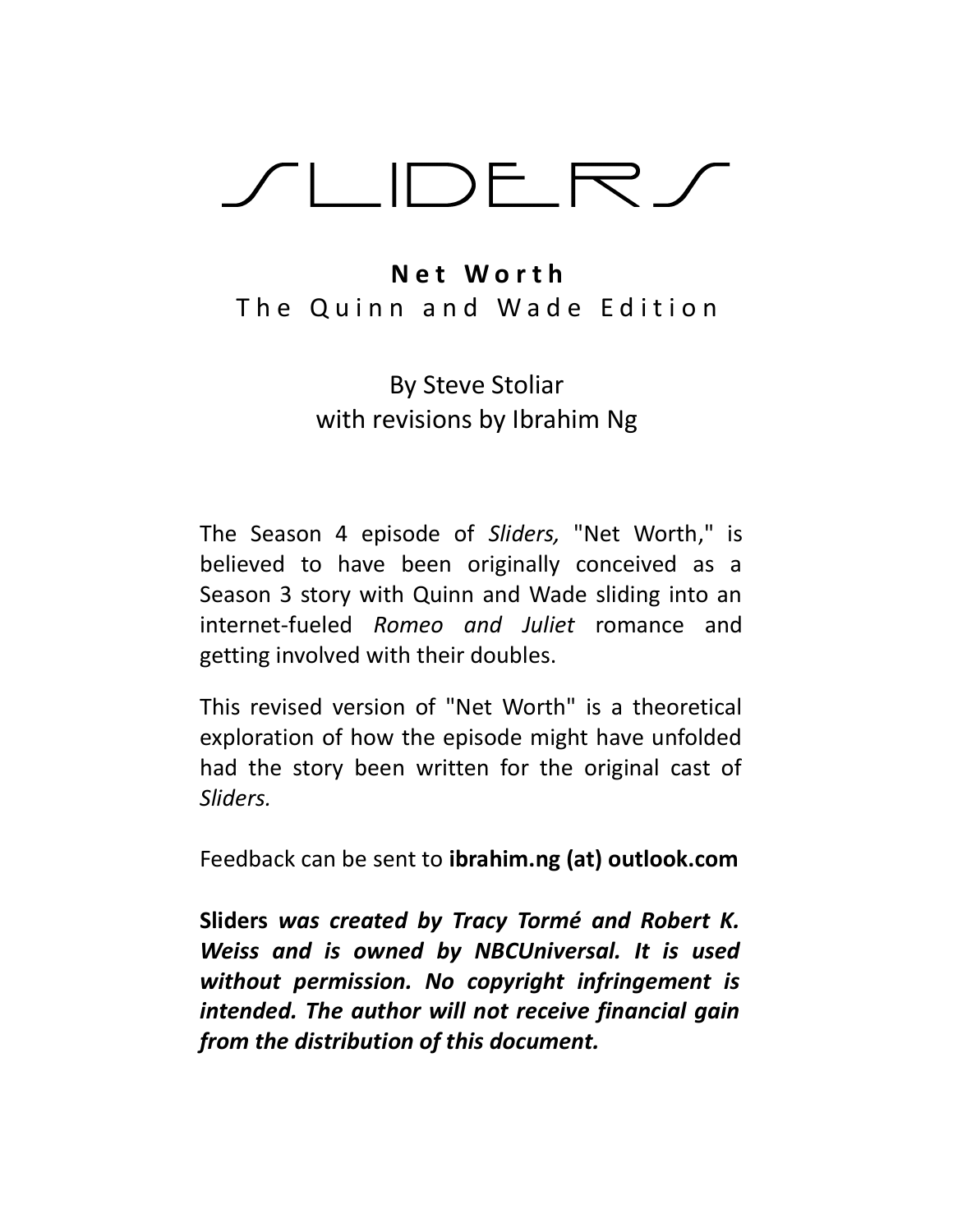We open on a street-level view of pristine buildings of glass and steel. They stand on empty streets. And there's a near-total silence. At a distance, we see a FLARE OF LIGHT.

CUT TO:

# EXT. IVORY TOWERS - DAY

We go to a closer view of one specific building. Its glass and steer structure are immaculate -- but there's suddenly a ripple in the glass. The ripple widens to the air around the glass as the INTERDIMENSIONAL GATEWAY opens -- but ONE HALF OF THE VORTEX is behind the glass while the other half is on the street.

CUT TO:

INT. IVORY TOWERS - DAY

We see a FLASH. Followed by the sight of QUINN and REMBRANDT flying out of the vortex, landing in a heap on the polished marble floor of the building.

Rembrandt's the first to stand. He reaches down to grip Quinn by the arm, helping his friend to his feet. Quinn brushes off the front of his red-sweater --

QUINN

Thanks --

He stands and turns to see ARTURO and WADE standing against the backdrop of the street. He moves towards them and walks STRAIGHT INTO A PANE OF GLASS.

CUT TO:

EXT. IVORY TOWERS - DAY

And from outside, Wade and Arturo look at Rembrandt calling out to them. But they can't hear a single word he says.

> ARTURO Mr. Brown? We cannot hear you!

Rembrandt continues to shout and motion.

ARTURO (cont'd) (louder) We are unable to --

Wade smacks Arturo in the shoulder. Arturo glowers at Wade. She ignores that, instead focused on Rembrandt and Quinn.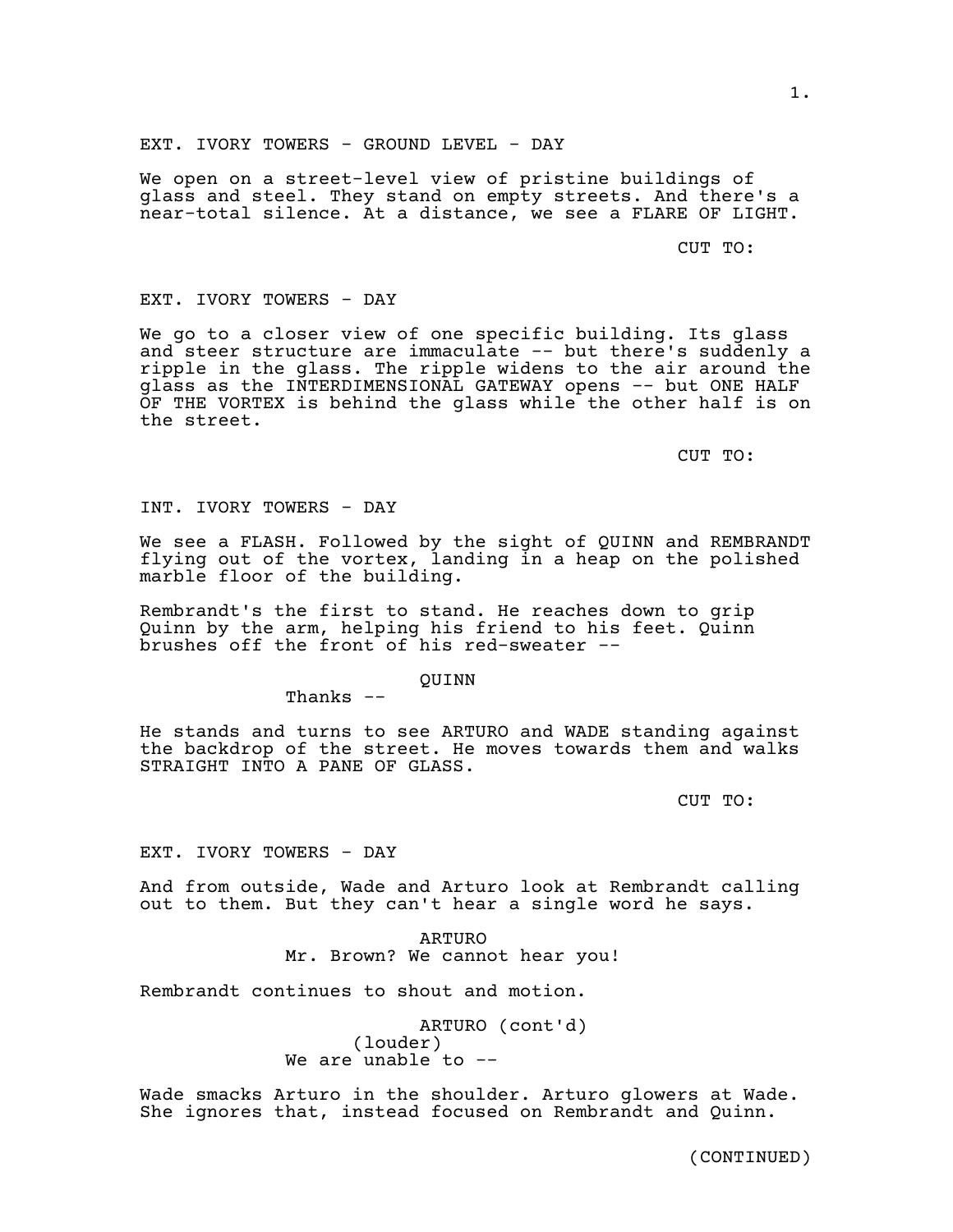She points to one ear and then sweeps an arm wide to indicate she can't hear a thing. From inside, Quinn and Rembrandt nod. Arturo studies the glass wall with interest. Wade bangs on the glass.

> WADE (speaking slowly) You coming out or are we coming in?

EXT. IVORY TOWERS - LOBBY

We see Rembrandt and Quinn looking at Arturo and Wade through the glass. Wade continues to speak slowly. We can't hear a word.

> QUINN She's speaking slowly so I can read her lips -- which I can't seem to do. I always assumed I could.

REMBRANDT I knew someday we'd find something you suck at besides dating and not destroying cars.

Quinn flips open the timer to examine the countdown.

QUINN We've got twenty-two hours! (speaking slowly) Stay there. Okay? We're coming out.

Quinn leads Rembrandt away from the glass.

EXT. THE STREET - DAY

Wade and Arturo can no longer see Quinn and Rembrandt through the glass.

> ARTURO Considering our past tribulations, finding an exit will be a minor challenge for them.

WADE Don't worry, Quinn says. The gateway needs atmosphere to open. I'm telling you, Professor -- one of these days, we'll slide right into a solid object.

ARTURO My dear Ms. Welles, were the gateway to inexplicably manifest within solid (MORE)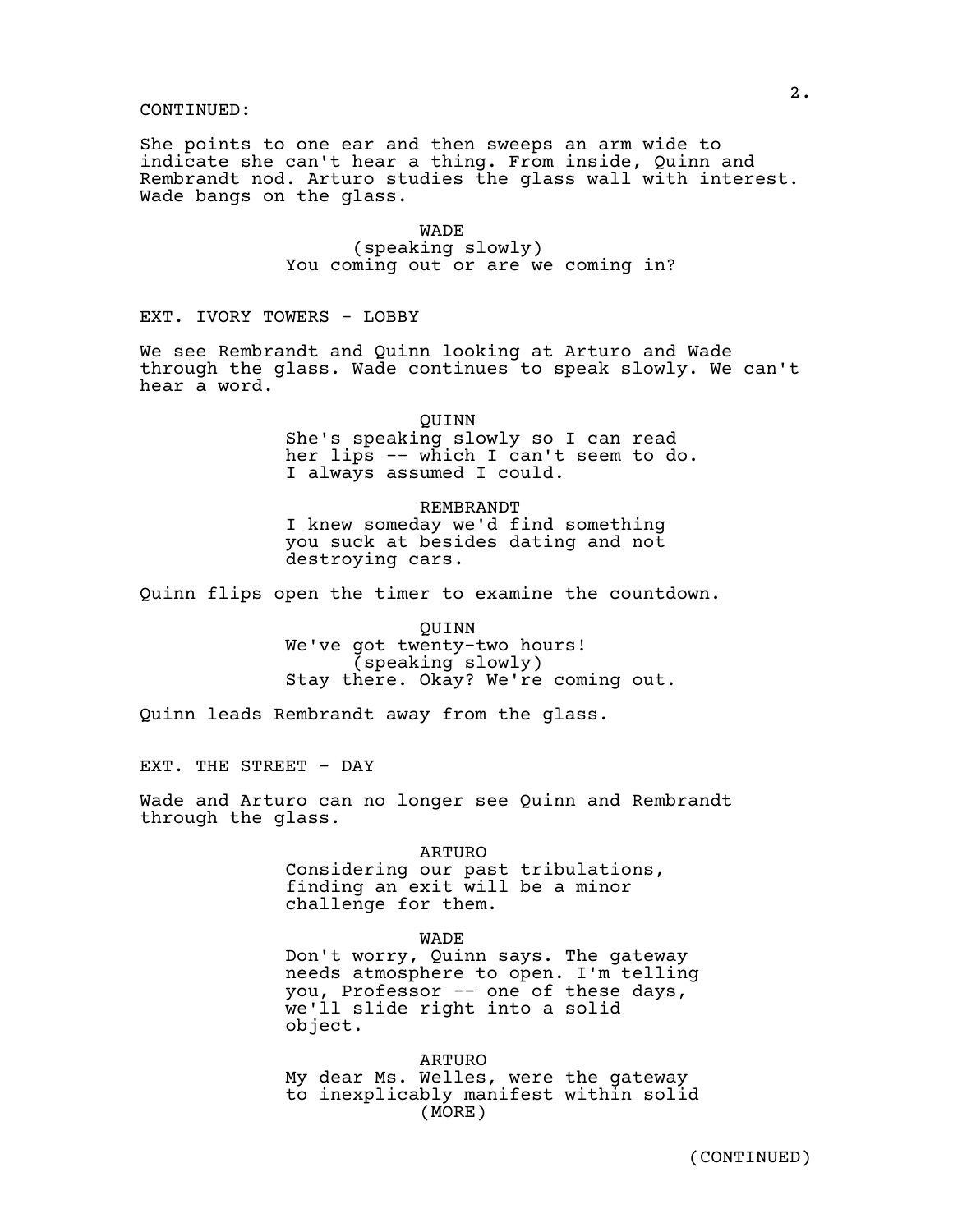# matter, we would be crushed to death ARTURO (cont'd) before we realized it.

WADE

Oh thank God.

Suddenly, they hear a COMMOTION approaching people running, shouting with ferocity. Wade and Arturo spin about, looking for cover. They spot an overturned dumpster. They dart behind it, peering out from the side to observe.

And then from around the corner runs QUINN MALLORY. His flannel shirt is torn at the sleeves, he's carrying a long box, breathing hard, sprinting desperately.

Wade's about to move out from behind the dumpster -- but then Arturo GRABS HER ARM and wrenches her back.

> WADE (cont'd) What  $--$  it's Quinn  $--$

> > ARTURO

(whispering) Quinn -- was not wearing flannel!

Wade pokes her head out from behind the dumpster again. This flannel-clad Quinn with the long box is not clad in the red sweater and other clothes worn by the Quinn behind the glass.

Quinn-2 leaps towards a section of the Ivory Towers building. He pulls a card-shaped DEVICE from his pocket and inserts it the a slot beside the glass wall. Then he punches an entry code into the keypad by the slot.

But then five street punks arrive on the scene. We'll call them Scavengers. All are wearing any manner of piercings, tattoos, etc.

Quinn-2 urgently shoves the device in his pocket moments before two of the Scavengers grab him by the arms and slam him into the wall. Quinn-2's box goes flying, the lid falls off and several long-stem ROSES drop to the ground.

We go CLOSE UP on the roses. A hand reaches down and picks up a rose. We follow the hand to reveal THE LEADER of the Scavengers. A sturdy man in a black overcoat and boots. It's a positively predatory looking Michael Hurley.

# HURLEY

So. Mallory.

A wider view shows Hurley flanked by MILES, his hulking bodyguard.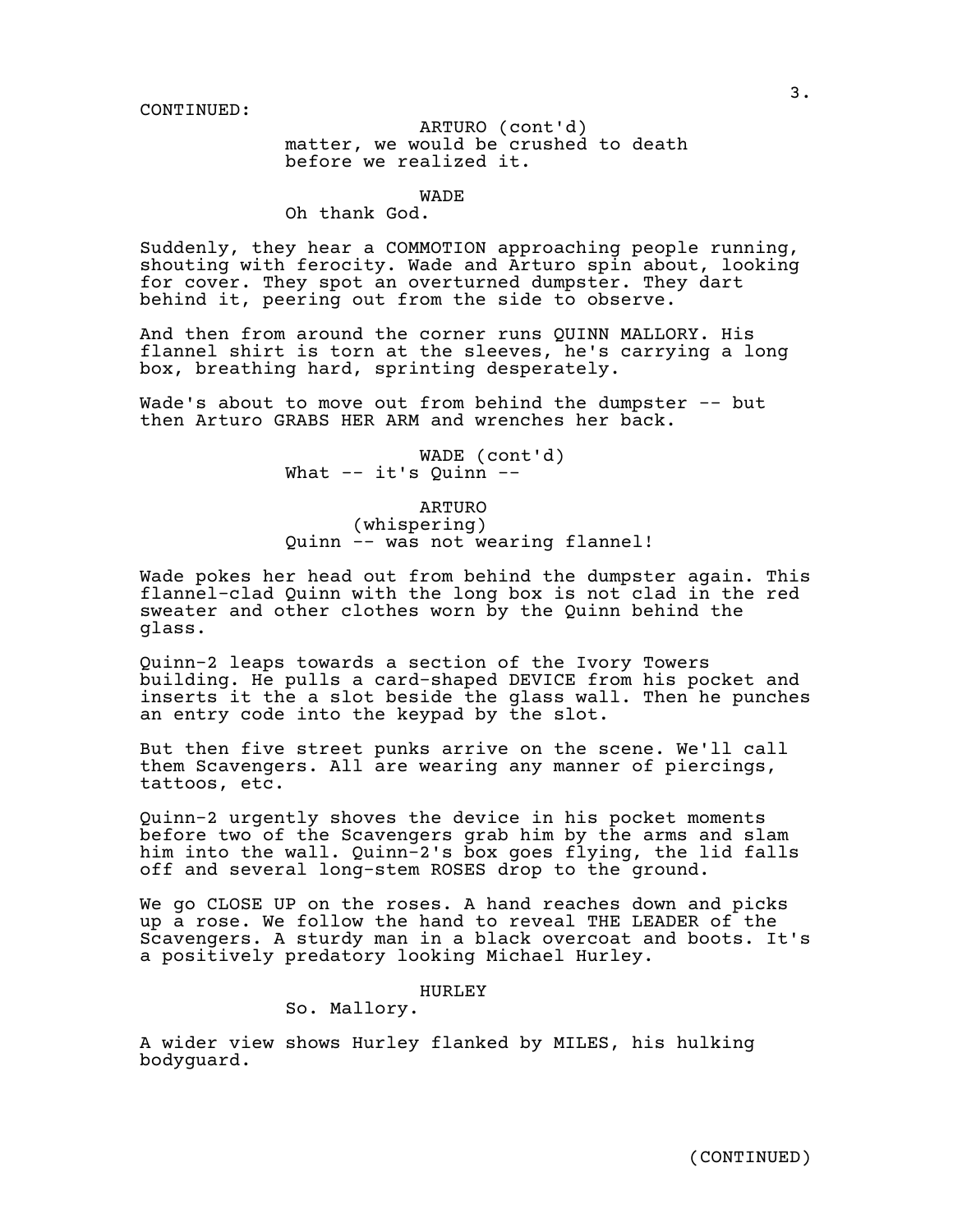HURLEY (cont'd) You got a way in you'd like to share with your former colleagues?

Hurley roughly extracts THE DEVICE from Quinn. Briefly tapping Quinn in the nose with it.

HURLEY (cont'd)

Make it work.

Quinn-2 grips the key card device. Then he suddenly drops the card device to the ground and STAMPS ON IT. The key card is now fractured shards on the cement of the pavement.

Scavengers restrain the defiant Quinn-2.

HURLEY (cont'd) That's not the kind of behavior I want to see from a gifted employee, Mallory. (to Miles) Miles -- the tools.

Miles digs into a pocket. And withdraws a wicked looking Swiss Army knife. Hurley holds up a hand and accepts the knife. Slides out a slender, serrated blade. Then switches to a sharp, needle-like implement with a hook at the end.

> HURLEY (cont'd) I'm afraid your performance review for this quarter is going to be scarring and debilitating --

And then Wade darts forward before Arturo can protest further.

> WADE (shouting) Hey! Hurley! Michael Hurley!

The Scavengers turn to see Wade approaching. Hurley looks amused at this slight, pixie-ish girl approaching him. The Scavengers look equally dismissive of this tiny, teenager looking individual.

> HURLEY Well. What have we here --?

And then Wade kicks Hurley straight in the crotch. She grabs Hurley's wrist and twists. Hurley howls.

WADE

Still got carpal tunnel, I see -- at least one thing's consistent --

But then the other four Scavengers draw knives.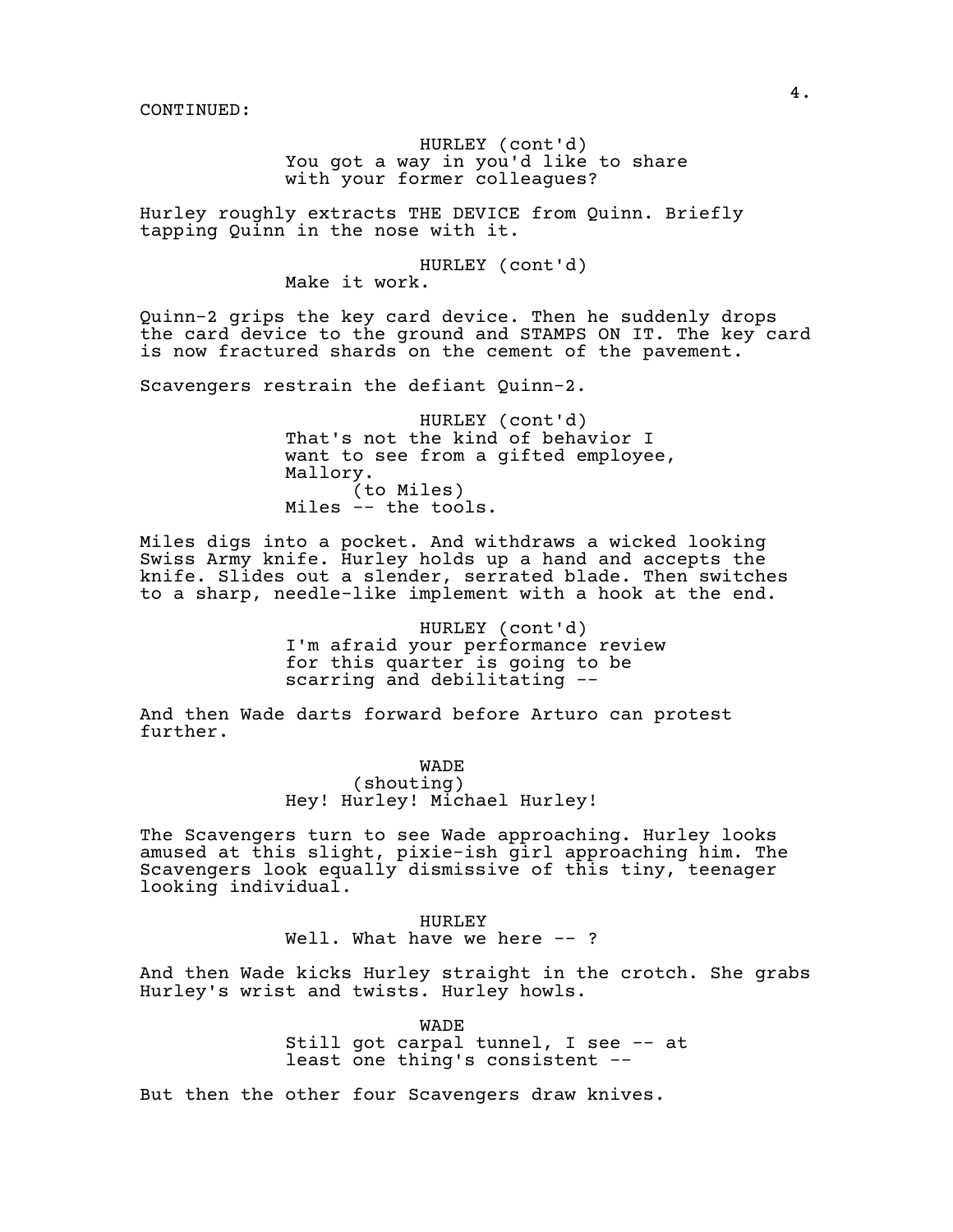CUT TO:

INT. IVORY TOWERS LOBBY - DAY

The lobby is empty. Quinn and Rembrandt come back.

REMBRANDT No people. Maybe it's some kind of model home high rise.

QUINN With no way in or out?

And then they see Wade outside the glass, the other Quinn next to her. The Scavengers and their knives. Quinn-2's back is turned to the glass; Rembrandt and Quinn fail to recognize the double. They only see their friend in danger.

CUT TO:

EXT. IVORY TOWERS DAY

Wade looks behind her to see Quinn banging on the glass. She looks at Miles and the other three Scavengers grinning maliciously, blades drawn -- and then A LEAD PIPE suddenly slams right into Miles' neck. He falls.

We see ARTURO, wielding a loose piece of pipe he's yanked from the detritus on the street. Arturo swings the pipe into the second Scavenger's knee and the man drops. Arturo grabs HURLEY with one hand and one of the abandoned knives with the other. He holds the knife to Hurley's throat.

> ARTURO Back! Or your leader shall be in dire need of a transfusion!

The last standing Scavenger looks unconcerned, advancing.

HURLEY Do what he says, Reynolds!

Wade crouches down to help Quinn-2 up.

QUINN-2 Who are you people?

ARTURO Neighborhood watch, my boy --

And then Hurley swings his head back into the Professor's face. The Professor cries out, dropping the knife, falling backwards. Hurley throws himself BACKWARDS against the Professor, slamming him STRAIGHT INTO the glass with a HARD, LOUD IMPACT --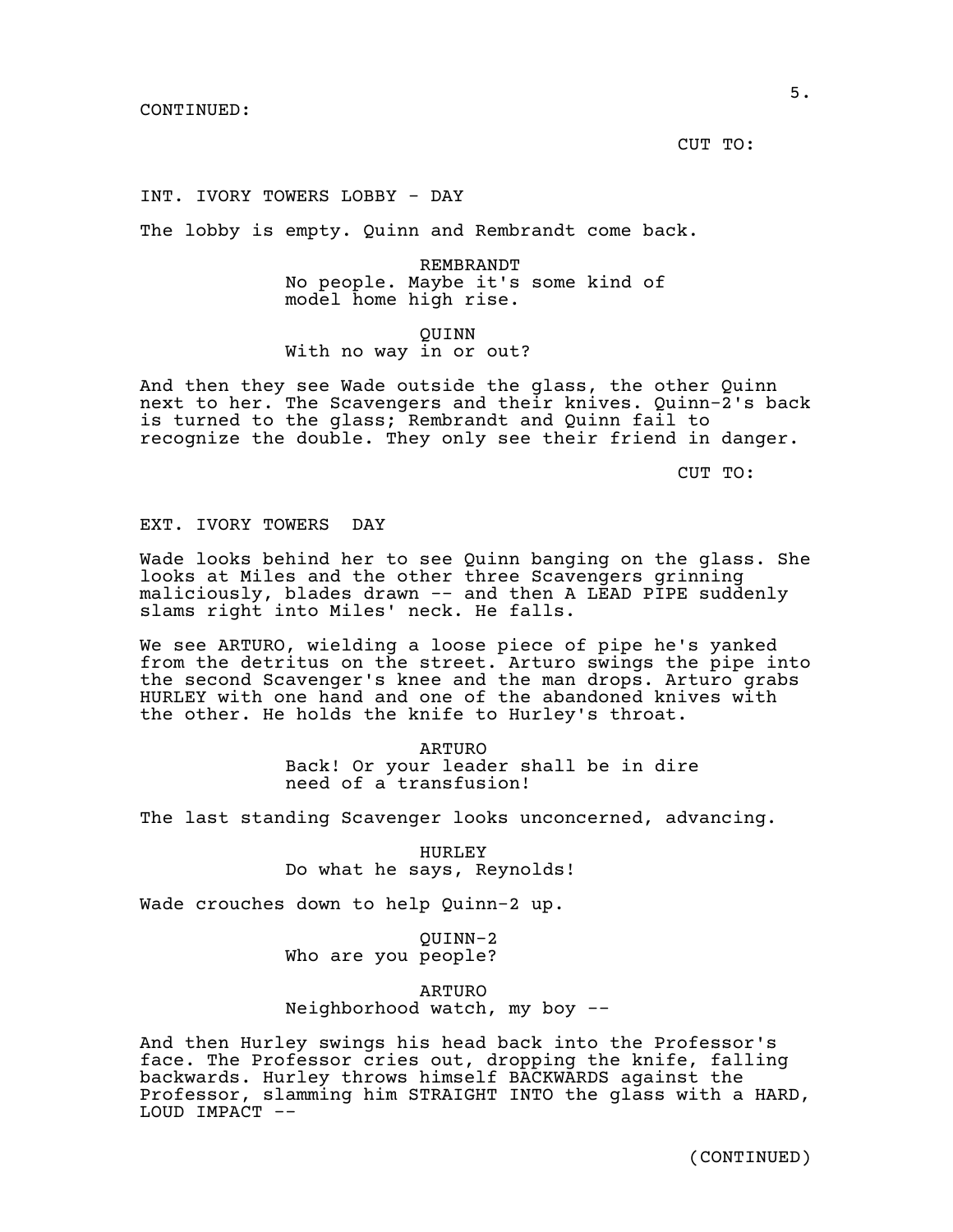And then the BUILDING ALARMS go crazy, erupting with alert sounds. Quinn-2 looks terrified. Hurley turns his back on the sliders and Quinn-2, fleeing, not waiting for his men.

# HURLEY Closing time! Let's go! Let's go!

The Scavengers scatter and are gone. Wade and Arturo watch them flee in confusion. Quinn-2 casts a baffled and stillterrified look at Wade.

# QUINN-2 (taking to his heels) Come on, you idiots! Both of you - run!

And then, FROM ABOVE THE GLASS, there's a hum -- and LASER BEAMS begin firing every which way, spraying the street. Wade and Arturo begin speeding after Quinn-2.

CUT TO:

WADE AND ARTURO TURNING A CORNER, LASER BEAMS following them. They follow Quinn-2 -- and then a laser beam STRIKES a broken street lamp near Quinn-2. Quinn-2 instinctively dives away -- only to lose his balance, fall off his feet and BANG HIS HEAD into the side of the building.

He falls to the ground, unconscious as Wade and Arturo approach him.

# WADE

Quinn! Quinn!

Wade helps lift Quinn-2 until Arturo can carry him over his shoulder. They hurry away from the laser fire --

INT. IVORY TOWERS LOBBY - DAY

We see Quinn and Rembrandt watching a final burst of laser beams -- and then the attack stops. The alarms cease.

And then suddenly, there's heavy footfalls. Quinn and Rembrandt turn to see a mountain of a man facing them. It's a guard clad in black battle gear, armed with a nightstick and a terrifyingly gigantic pistol.

There's a SECOND GUARD who looks about the same, just slightly shorter. Guard-1 looms over Quinn and Rembrandt. And then we hear a booming, electronically conveyed voice --

# GUARD-1

# ONLINE OR OFFLINE

The voice is devoid of tone, emotion or humanity.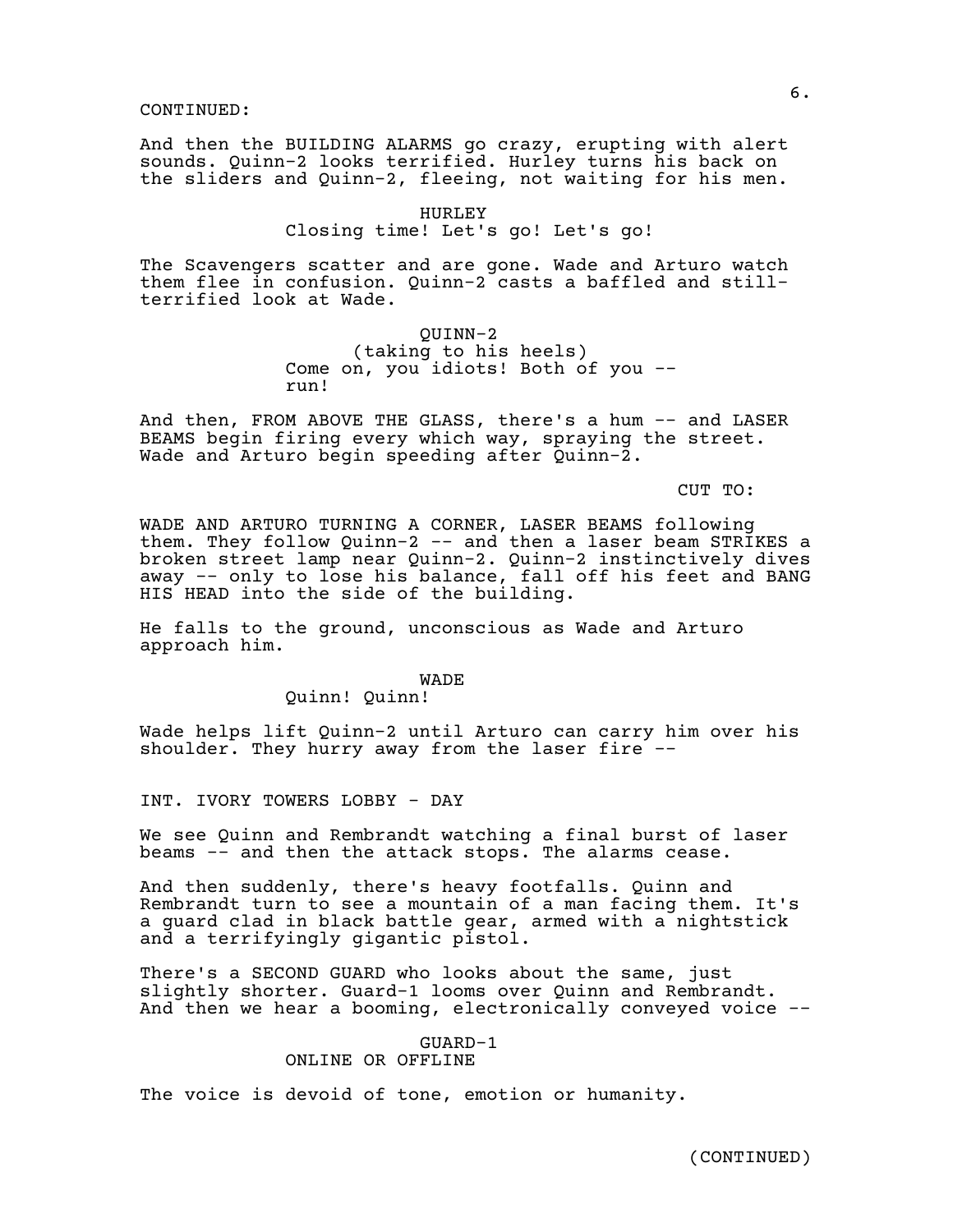QUINN

Are those the only choices?

CUT TO:

THE FIRST GUARD is bracing Quinn and Rembrandt against a wall, patting them down. The second Guard has his weapon trained on Quinn and Rembrandt.

> GUARD-1 YOU HAVE NO SCREEN | YOU HAVE NO RET-WRITE | EXPLAIN YOUR MEANS OF ENTRANCE OFFLINER

> > QUINN

Look, Officers, we had no intention of trespassing, so if you could just show us the door --

GUARD-1 YOUR PRESENCE IS TRESPASS OFFLINER

And Guards  $1 - 2$  bring their giant sized guns to bear, one barrel on Quinn and one on Rembrandt.

> A FEMALE VOICE (O.S.) there you are

The voice is cool and distant, soothing but still mechanical and distinctly girlish. And we see that Wade Welles is in the lobby.

QUINN

Wade!

He leaps towards her, forgetting the guards, both of whom have lowered their weapons. He leaps forward to Wade who stands still as Quinn pulls her into a hug.

> QUINN (cont'd) Thank God -- how'd you get in here?

Wade braces against Quinn, not hugging him back.

GUARD-1 resident | miss welles are you familiar with these individuals

The voice is no longer booming -- it's professional and crisp, but still utterly devoid of warmth

REMBRANDT

Uh,  $Q-Ball$  --

Rembrandt gestures at Wade. And then Quinn notices that this Wade is clad in a purple top with dark violet trousers, both of which have a reflective sheen completely unlike Wade's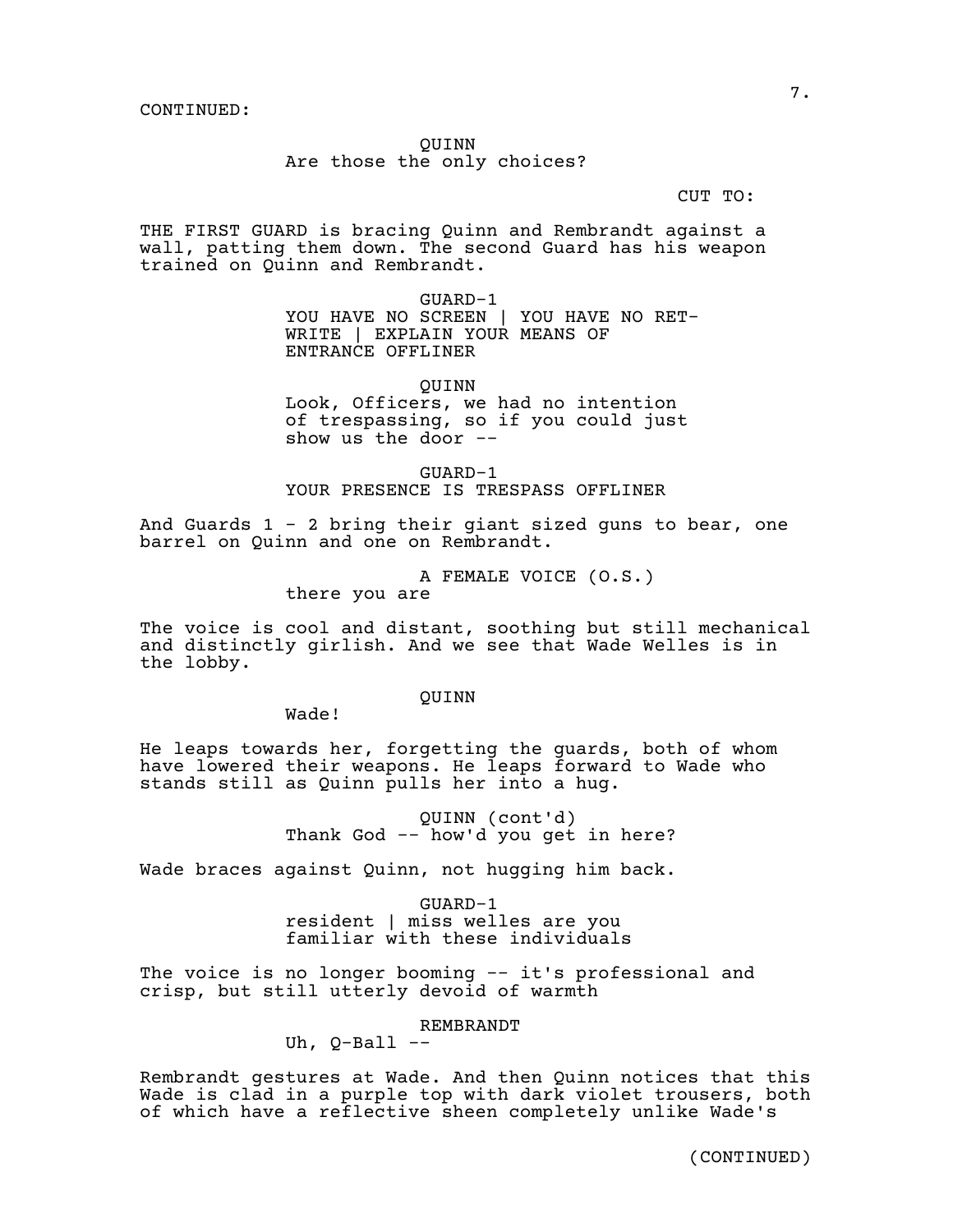street clothes. This Wade is also wearing a headset that includes a visor across one eye, earbuds and a microphone along the cheek.

Quinn removes his hands from this Wade -- from this stranger. He notes her combed, close-cropped hair and her pale complexion.

# GUARD-2

miss welles

Wade-2 studies Quinn, qlances at Rembrandt -- and she mouths something into the headset mic she wears. There's a splitsecond delay -- and then from a speaker on the headset, we can hear Wade-2's mouthed words now broadcast through a speaker on her headset.

> WADE-2 (speaker) you're quinn [?]

The question intonation at the end of the sentence is awkwardly mechanical.

> QUINN (quickly) I'm Quinn.

Wade-2's face brightens. And then, looking at Rembrandt, she mouths something into her headset mic again, making no sound we can hear.

> WADE-2 (speaker) and this is [?]

REMBRANDT Rembrandt -- Rembrandt Brown.

GUARD-1 are these your guests miss welles [?]

WADE-2 (speaker) they are my friends and they come by invitation

Instantly, the two guards holster their weapons and step back from Quinn and Rembrandt.

> GUARD-1 they appear to be offliners

Wade-2 firmly shakes her head.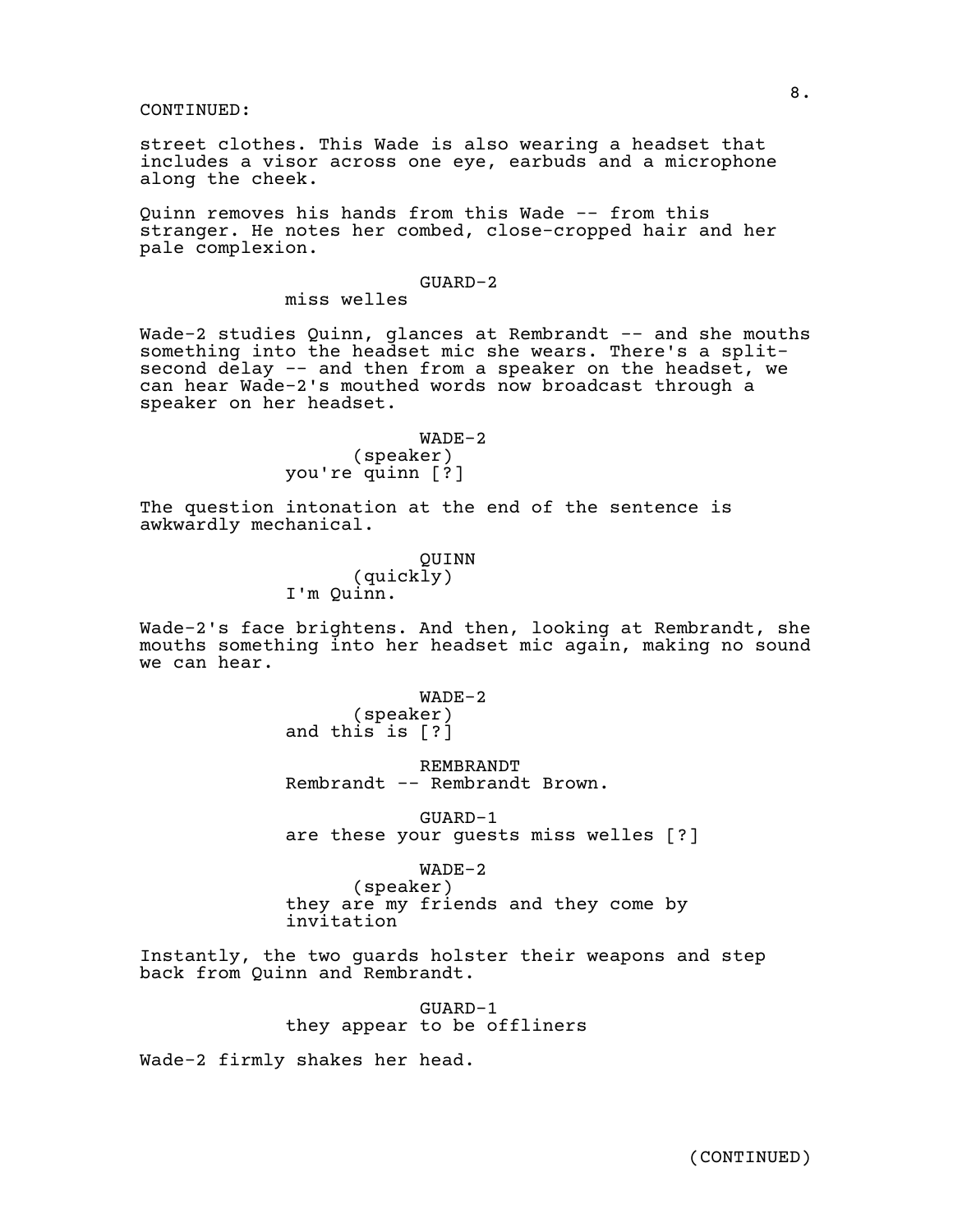WADE-2

(speaker) they are my guests | they tubed over from magenta

GUARD-2 where are their rigs miss welles

WADE-2 (speaker) they wanted to try my new data assemblies

REMBRANDT We should've brought our rigs -- we'd forget our own heads without them.

Wade-2 has an oddly indulgent smile for Rembrandt, marked with amusement.

> QUINN (to Wade-2) So, how about those rigs, huh?

> > CUT TO:

INT. HALLWAY

Wade-2, Quinn and Rembrandt walk along pristine hallway of softly curved lines and cool, sterile lighting emitting from a gap between the walls and ceiling.

A spherical object the size of a dodgeball rolls along the floor towards the sliders and Wade- $2$  -- gray and textured in a circuitry-like pattern.

REMBRANDT

What was that?

WADE-2

(speaker) you must not have seen these new remote sweepers | they are 200 per cent more energy efficient than the previous model

Quinn walks near Wade-2, alternating between trailing behind her or staying in step with her. Wade-2 keeps casting sideglances as Quinn. Noting his lean build. His chin. His lengthy hair. With each glance, her smile broadens ever so slightly. She mouths into her mic.

> WADE-2 (cont'd) (speaker) its good to see you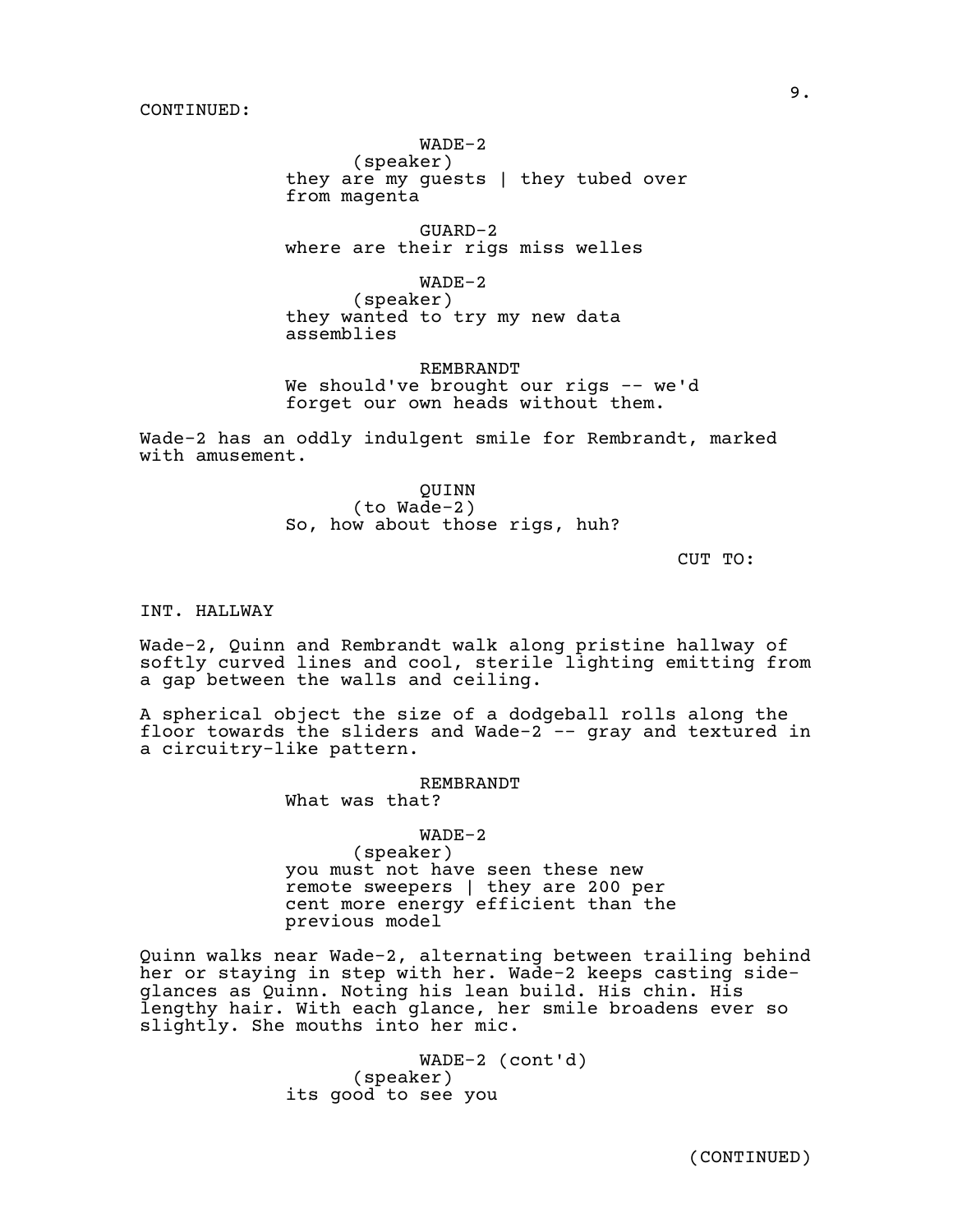# QUINN

Likewise!

REMBRANDT Listen, I'm really sorry to be a third-wheel, Wade --

WADE-2

(speaker) i encouraged quinn to bring a friend | a chaperone should always be present on a first meeting | any friend of quinn is welcome in my home

They come to a glass barrier in the wall. Wade-2 approaches a wall-mounted screen, looking into it. Colored squares on the screen shift as she turns her sight on it. As Wade-2 controls the screen, Remmy shifts closer to Quinn and says in a low whisper:

> REMBRANDT What's up with that microphone?

> > QUINN

I think it's a camera -- it maps her lip-movements -- spoken speech may be taboo in this culture --

REMBRANDT And this Wade -- she's best buddies with your double  $--$  ?

QUINN No. She's never met him.

The glass barrier before them slides into the wall and Wade-2 ushers them both through.

CUT TO:

EXT. MEAN STREETS - DAY

We have a view of a derelict cityscape. Junk piles on the streets. Cruddy buildings falling to ruin. And we see, next to a bed of dead flowers, Quinn-2 lying on his back. His eyes flutter open. Wade and Arturo stoop over him.

> ARTURO No permanent harm has been done.

Quinn-2 touches his forehead, sits up stiffly.

QUINN-2 You guys -- you helped me --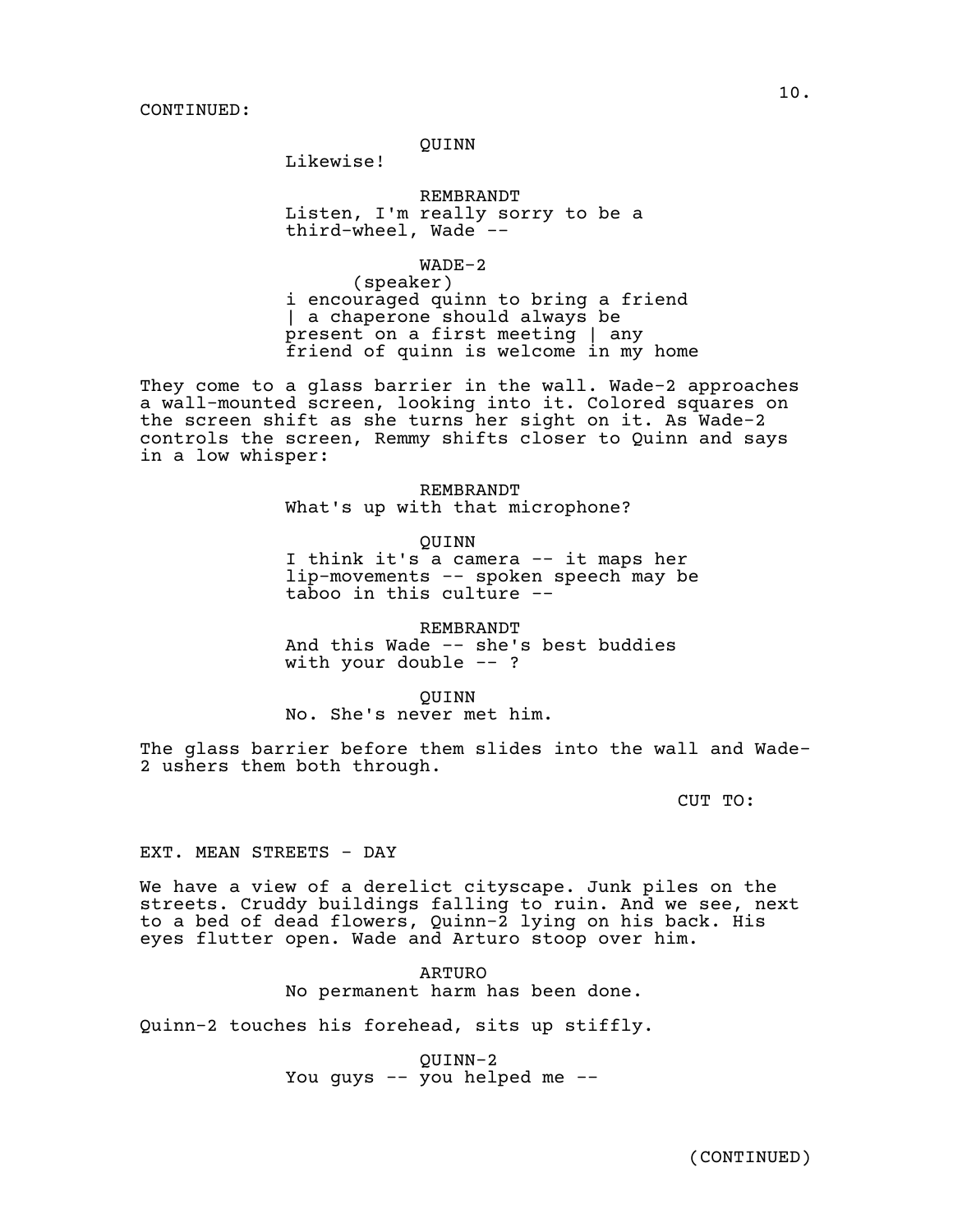#### ARTURO

More accurately, it was a laser security system that convinced your assailants to depart in haste --

QUINN-2 You don't talk like offliners -- who are you guys?

WADE That's Professor Arturo and I'm Wade  $Well$ les  $-$ 

Quinn-2's eyes widen. He stands up and moves towards Wade.

QUINN-2 Wade? You're Wade?

Wade is baffled by Quinn-2's familiarity. Arturo shoots a suspicious look at Quinn-2. Quinn-2 moves towards Wade. Holding her by the shoulders, loosely but warmly --

> QUINN-2 (cont'd) It's me -- I'm -- I'm --

WADE (a smile) Yeah, Quinn  $-$  I know who you are  $-$ 

QUINN-2 You know? You knew who I was?!

WADE Yeah? I mean -- who else could it be?

QUINN-2 You saw me in trouble and you came --

Quinn-2 leans closer to Wade. His hands go from her shoulders to her upper arms. Wade lets him touch her. Arturo looks on with great confusion --

> QUINN-2 (cont'd) You saw who I was. What I was. Where I was. An offliner and you came out to no side --

WADE I wasn't going to let those guys hurt you --

Quinn-2 stares into Wade's eyes. His face is filled with admiration, respect, delight, warmth and the deepest appreciation. Wade begins to blush.

> ARTURO I do beg your pardon, Mr. Mallory --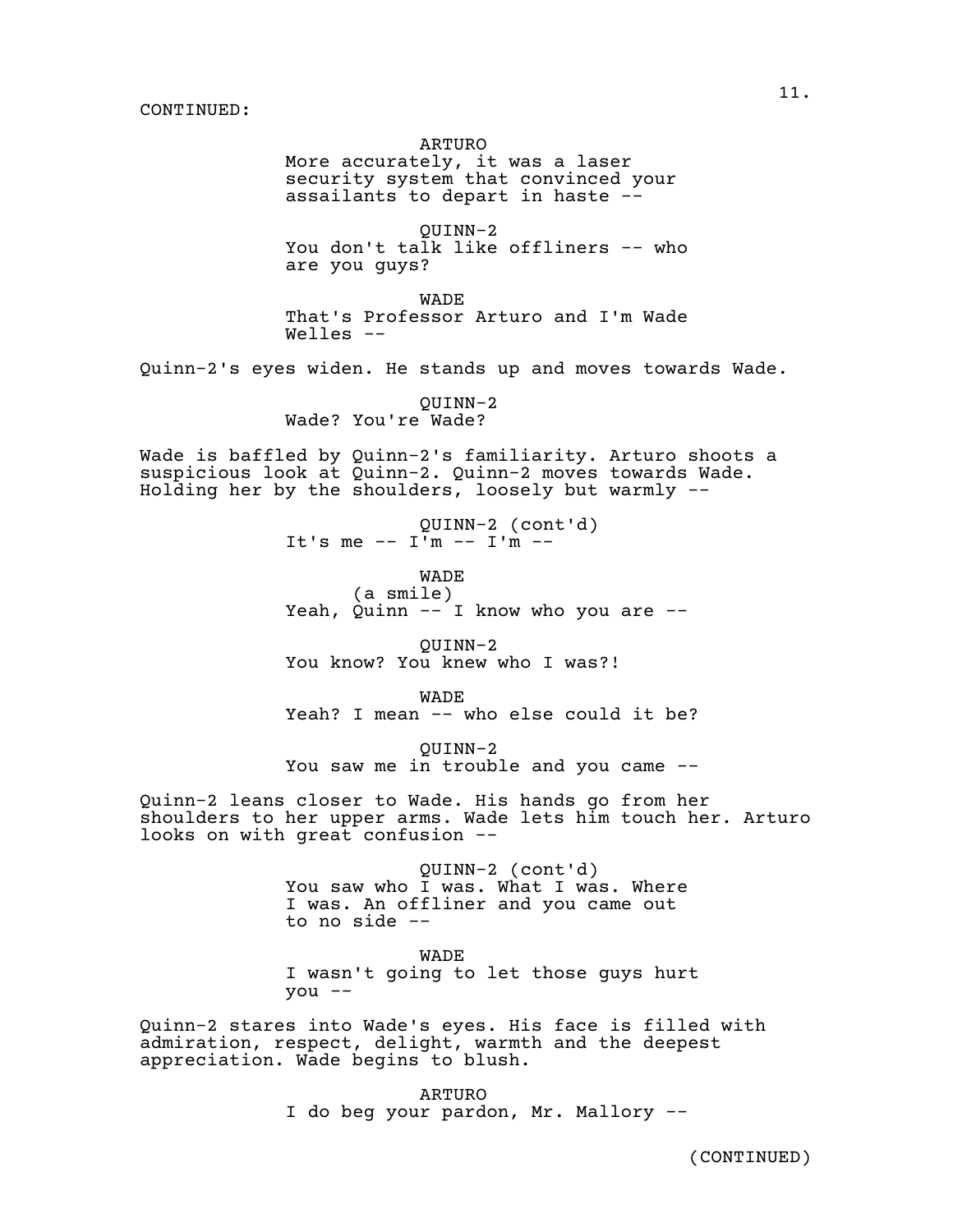Quinn-2 looks at Arturo as though he forgot Arturo was there.

> ARTURO (cont'd) We emerged without any means of reentry. If you have the means of granting us access --

QUINN-2 You came out without rigs to get back in?

WADE We had to  $-$  you needed help  $-$ 

QUINN-2 My God. This is all my fault.

Before Wade and Arturo can say anything, he starts forward, motioning for them to follow.

> QUINN-2 (cont'd) Come on! I'll make this right -- I promise!

> > CUT TO:

INT. HALLWAY

We're back to Wade-2, who leads Quinn and Rembrandt past the retracted glass barrier.

> QUINN Really appreciate this! Remmy's always wanted to see Ivory.

REMBRANDT Yeah! So that's why we, uh -- tubed -- from Magenta. It's still pretty amazing to me how that all works.

Wade-2 looks back with an awkward smile for Rembrandt.

WADE-2 (speaker) just tubes between towers

REMBRANDT Any of these tubes lead outside? I mean, onto the street.

WADE-2 (speaker) why would tubes go to the street [?] | outside is no side

12.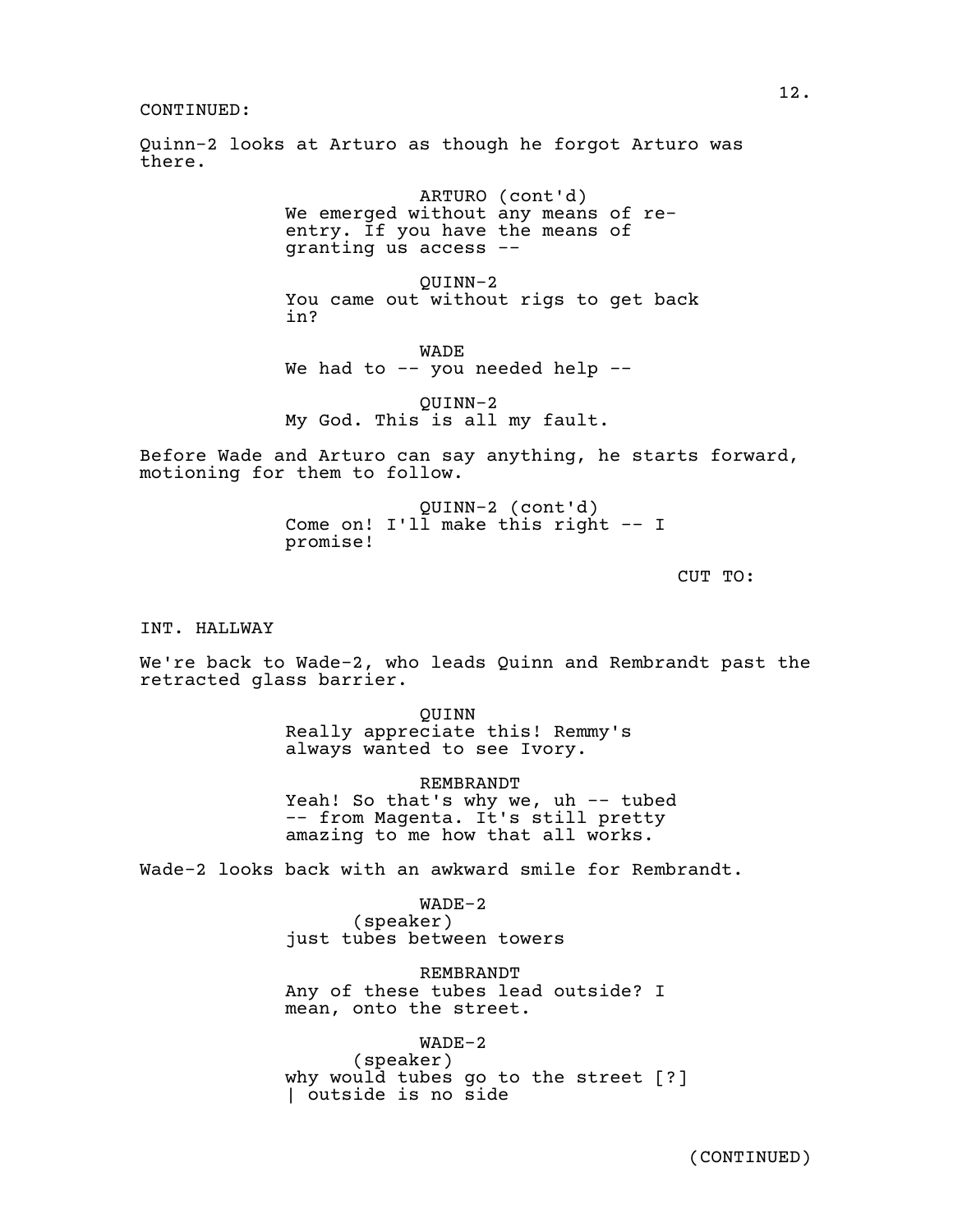They continue on to an elevator. Wade-2 goes to a lens sunk into the elevator frame. From her headset speaker:

WADE-2 (cont'd) (speaker) ret me

A retinal SCAN BEAM plays over her eye-visor and the eye behind it. The elevator doors slide open. The three step in.

# INT. ELEVATOR

The doors slide shut. But the elevator offers a far wider view than the pristine hallway. The walls are made of glass. Wade-2 taps her eye screen.

# WADE-2 (speaker) home location

# COMPUTER VOICE penthouse suite m-12

The elevator starts to rise. Rembrandt and Quinn look out the glass as the elevator ascends. There's a view of a seemingly endless stretch of steel and glass towers. We can see through the glass, see inside these towers.

Some have what look like indoor greenhouses and crops while others are filled with trees. Spherical machines varying from the size of baseballs to basketballs hover through the air in and outside the towers.

> REMBRANDT Where's all the people?

Wade-2 looks quizzically in Rembrandt's direction.

QUINN

We never cease to be amazed at how much these drones can do.

Wade-2 nods. And then turns directly towards Quinn. Giving him her full, unbroken gaze. Her face fills with a mix of emotions -- respect, happiness, joy, exhilaration -- she hesitantly steps towards him.

> WADE-2 you said you'd be coming naked and netless | i didn't think you were serious | if i hadn't rezzed up, the guards would have hurt you.

QUINN (gently) But you did come -- you did --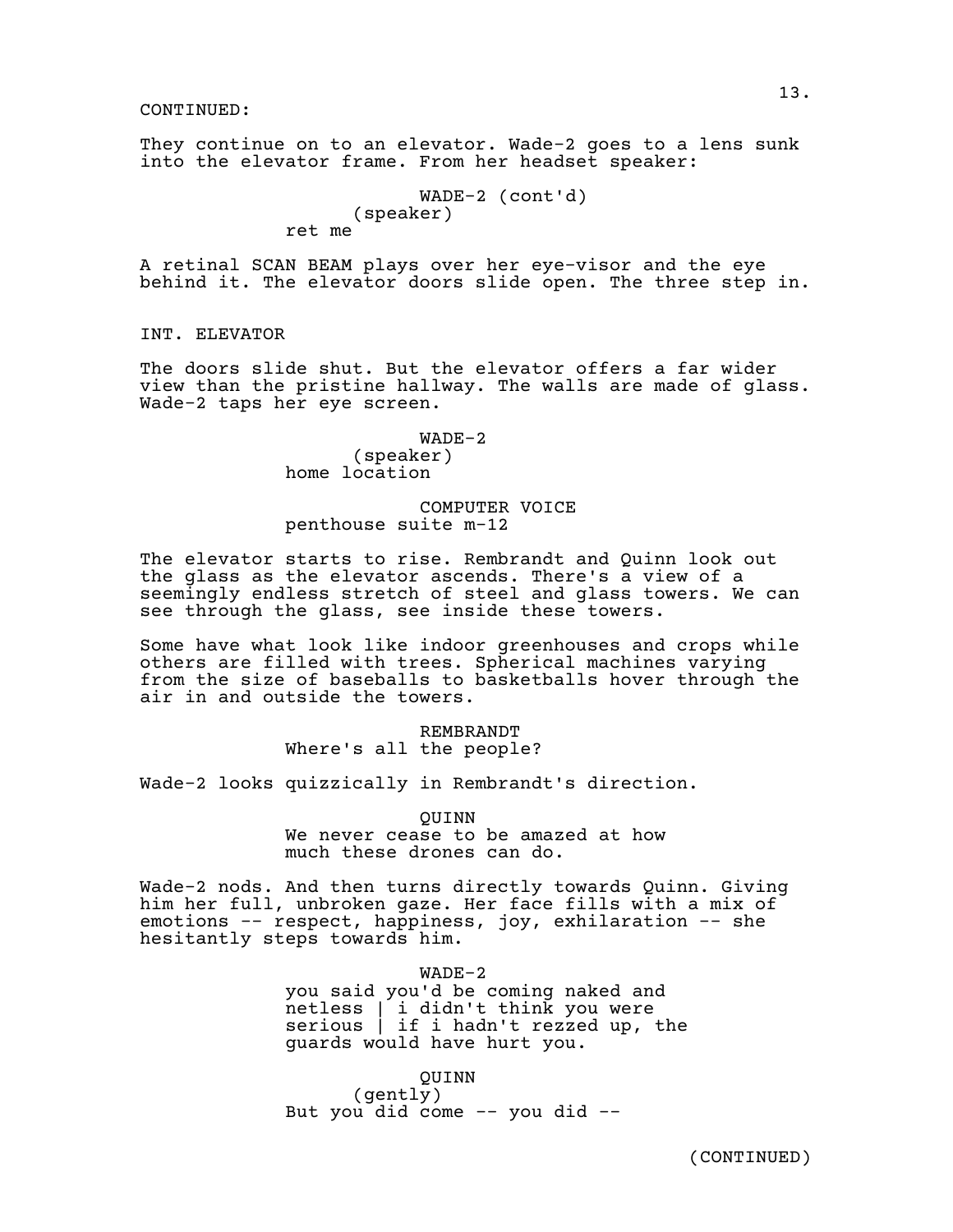Wade-2 smiles, moving closer to Quinn. Reaching for him. His neck. His cheek. His mouth. Quinn's face reddens, but let lets her. Wade-2 presses against Quinn's chest, her face closer to his.

She reaches up to her headset, pressing some hidden catch in the side. The microphone pulls back. The eye-visor retracts.

WADE-2

Yeah --

Quinn reacts to hearing Wade-2 speak with her own voice.

WADE-2 (cont'd)

I did --

She lightly presses her mouth to his, then pulls back suddenly, but still nestled close --

> WADE-2 (cont'd) I'm sorry -- I've seen vid-shows -- I don't really know how --

Quinn is moved. And swept away. He leans forward, kissing Wade-2 -- she lets him for a moment, then she kisses him back, following his lead --

And Rembrandt looks on in horror.

Wade-2 wraps her arms around Quinn, the kiss deepening in intensity. She pushes him against the wall of the elevator next to Rembrandt, her hands on Quinn's face.

They come up for air and Wade-2 presses her lips to Quinn's jawbone, his neck. She wraps her arms around him, nuzzling.

Then Quinn spots Rembrandt glaring at him. Quinn's eyes widen with horror as Wade-2 nips at his ear. Rembrandt locks eyes with Quinn and mouths: "Wade's gonna kill you."

CUT TO:

EXT. MEAN STREETS - DAY

Arturo and Wade race after Quinn-2 as he sprints forward along the streets. The buildings around them look increasingly run down, going from tall, abandoned structures to collapsed single-story structures and other wrecked remnants. The roads grow rougher, overrun with vegetation and debris.

> WADE Quinn! The building's back there.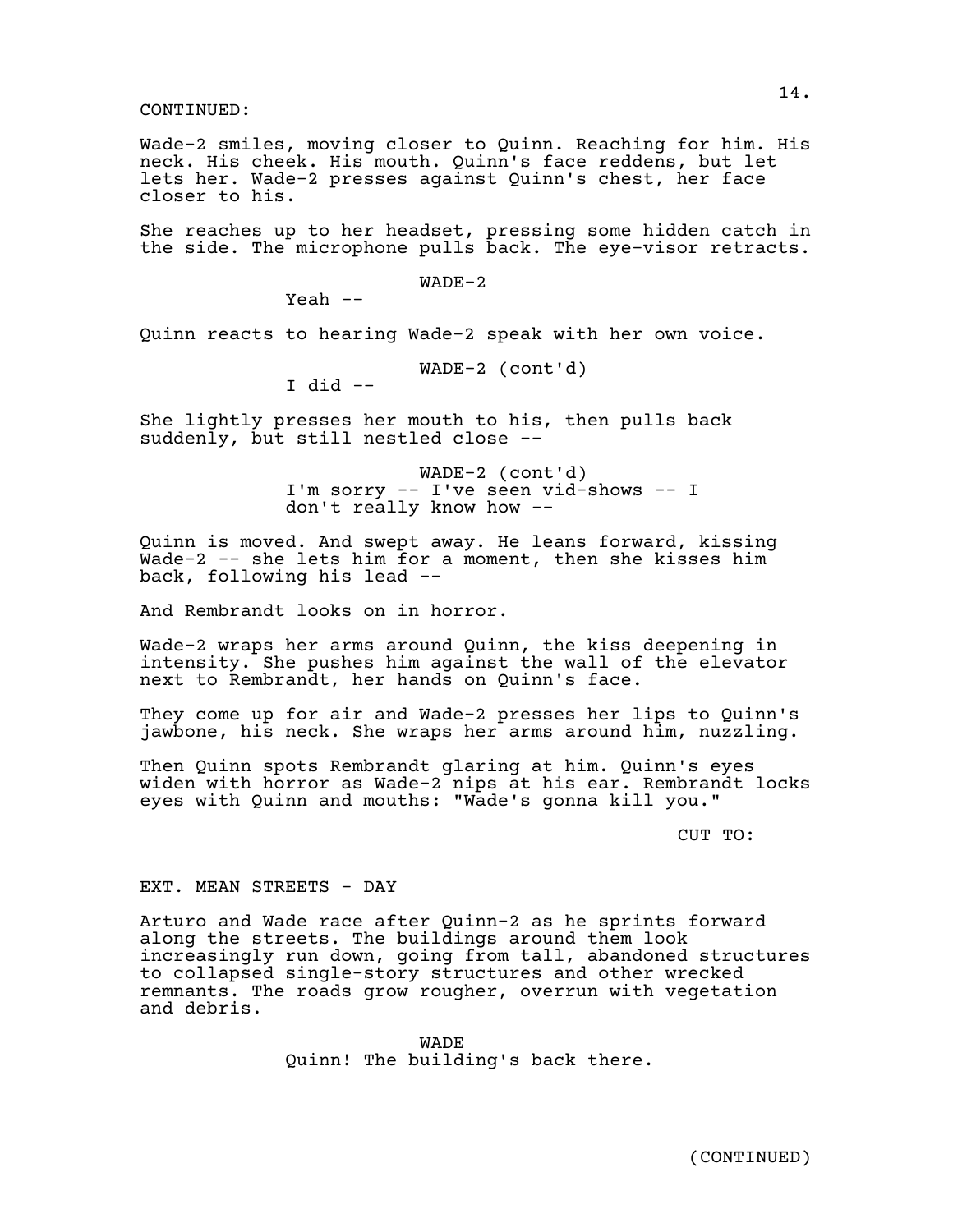QUINN-2

Yes, yes -- you know, you don't look like offliners, but you don't sound like onliners either.

ARTURO And what would an onliner be, my lad?

QUINN-2 What, you guys are so used to the life that it doesn't even stand out anymore?

WADE

Quinn, what's going on?

She gestures towards the buildings. We see numerous TOWERS, linked to each other by ACCESS TUBES. And then we go back to the street level perspective of abandoned buildings and empty, junk-strewn streets.

> WADE (cont'd) Why's it a such a mess out here?

QUINN-2 You've been in paradise for so long -- you thought it was the whole world, didn't you?

Wade's expression is quizzical. Confused.

QUINN-2 (cont'd) Have and have-nots, and never the twain shall meet. You live in half of the world that has everything it wants -- the onliners' world. And then there's everyone else -- the offliners.

ARTURO Then, Mr. Mallory, you would be an offliner?

QUINN-2 Yeah -- obviously!

He seems to be awaiting something from Arturo and Wade - some sort of disparagement or rebuke. None comes -- and Quinn-2 is utterly baffled.

> WADE So if never the twain meet, why'd you come?

Quinn-2 looks extremely confused. He looks at her, searching for something -- distaste, revulsion, betrayal -- and he doesn't see it. What he doesn't see leaves him adrift.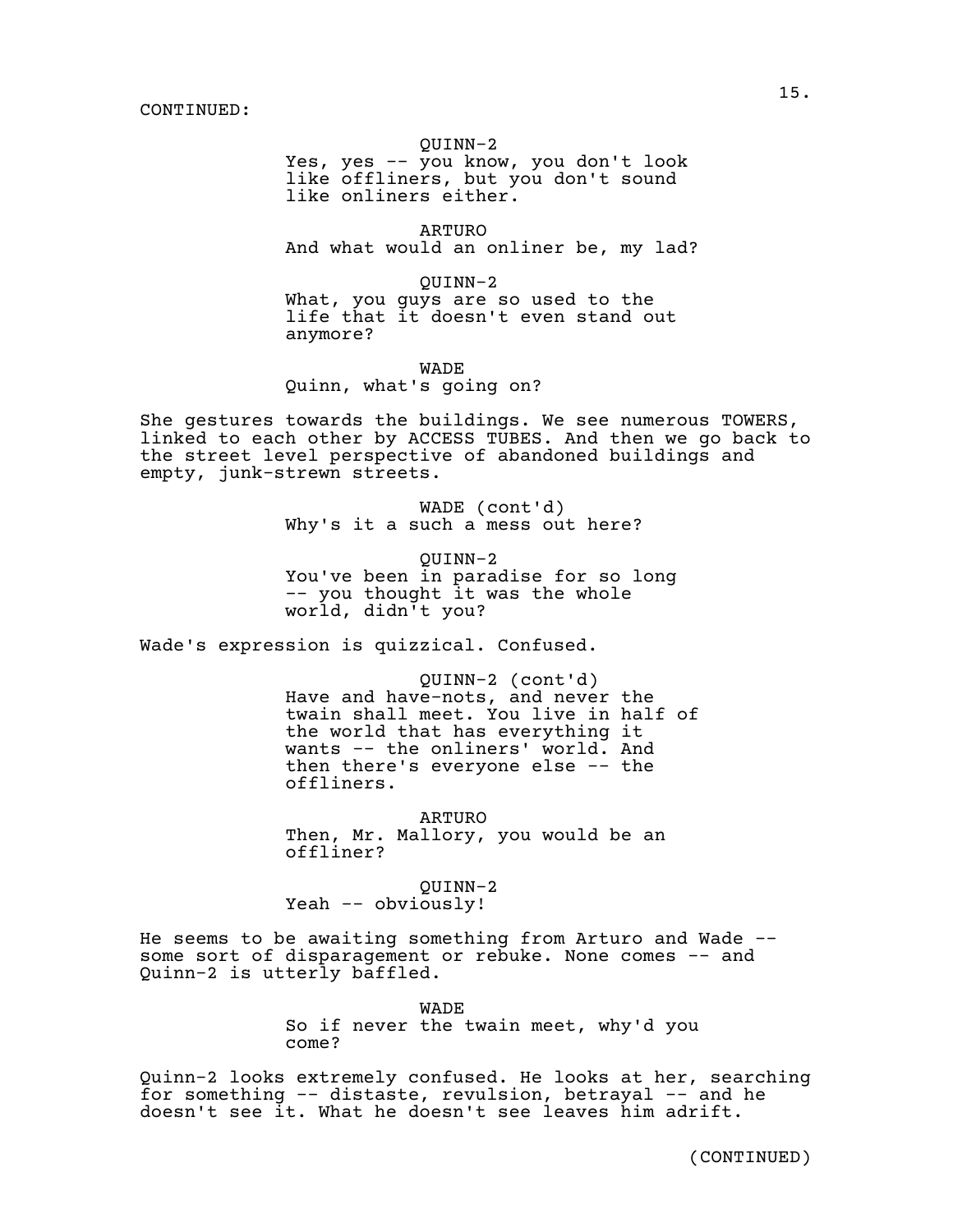QUINN-2 (turning away) Listen, you need to get back in. I'll get you back in. Okay?

CUT TO:

INT. WADE-2'S APARTMENT - MAIN ROOM - DAY

A large, multipurpose room, combination living, dining, family and work room. There is a computer console against one wall, large wall screen and smaller screens. No keyboards.

The place is high-tech and antiseptic. Wade-2 leads Quinn and Rembrandt in, holding Quinn's hand. Tugging him forward. Some of the screens show sandy beaches that catch Quinn and Rembrandt's attention.

> WADE-2 My sister's in Aruba. Joining my parents.

QUINN Your sister -- oh! And how's Kelly liking the weather?

WADE

Silly! It's digital.

She winces slightly, touching her throat.

REMBRANDT

Digital?

QUINN A virtual vacation! We've seen some stuff out of the Sonmoha labs --

WADE-2 Incredible, aren't they? (to Quinn) I didn't exactly tell Kelly about you.

She turns to face him, now taking both his hands.

WADE-2 (cont'd) I mean, she knows I have an web pal, but not, well --

She trails off coyly. Presses up to Quinn again and Quinn gently moves her closer to him. She raises her head, this time initiating. She kisses him, tight and quick. Then breaks, grinning at him. She's getting good at this.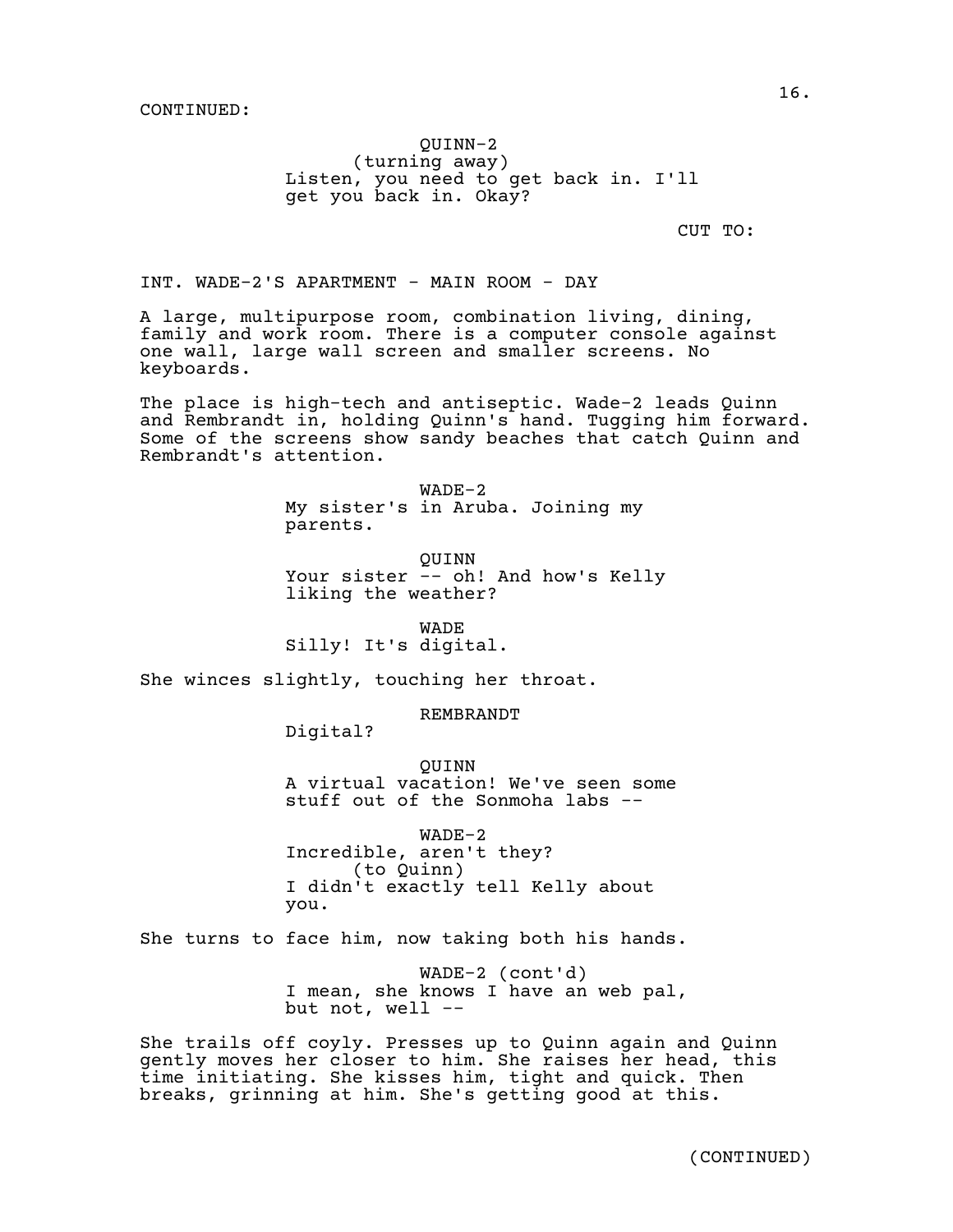Neither of them spot Rembrandt's aghast expression, and Rembrandt hurriedly turns his eyes somewhere else, anywhere else --

And Rembrandt notices two wall-mounted screens, filling up with icons of what look like palm trees, fish, meals and figures dancing.

# REMBRANDT What's all that stuff?

Wade-2 breaks the kiss with Quinn. Quinn is breathing hard, aroused and appalled. He looks down at his groin with some concern. Wade-2 approaches Rembrandt, bemused and confused. Rembrandt gestures at the display curiously, inquiring.

> WADE-2 Kelly's vacation digidise.

Rembrandt looks at Wade-2 uncomprehendingly.

WADE-2 (cont'd) You know, she's on holiday? She's buying sims. Drinks. Dancing. Dinners. Swimming.

She looks at the screen admiringly. Quinn looks around the back areas of this apartment. The hallways leading backwards. He calls out to Wade-2 --

> QUINN Uh -- bathroom?

WADE-2 Down the hall, second door on the left!

Quinn nods his thanks and walks down the hall, leaving a nervous Rembrandt with Wade-2.

> REMBRANDT So -- you've never been in one of those sims like your sister?

> > WADE-2

(incredulous) Of course not! You have to be neurally implanted and networked to the concourse for that. I can only imagine what it's like to be part of a network of almost two billion minds linked in infinite core processing.

REMBRANDT Doesn't your sister tell you?

Wade-2 looks lost by Rembrandt's question.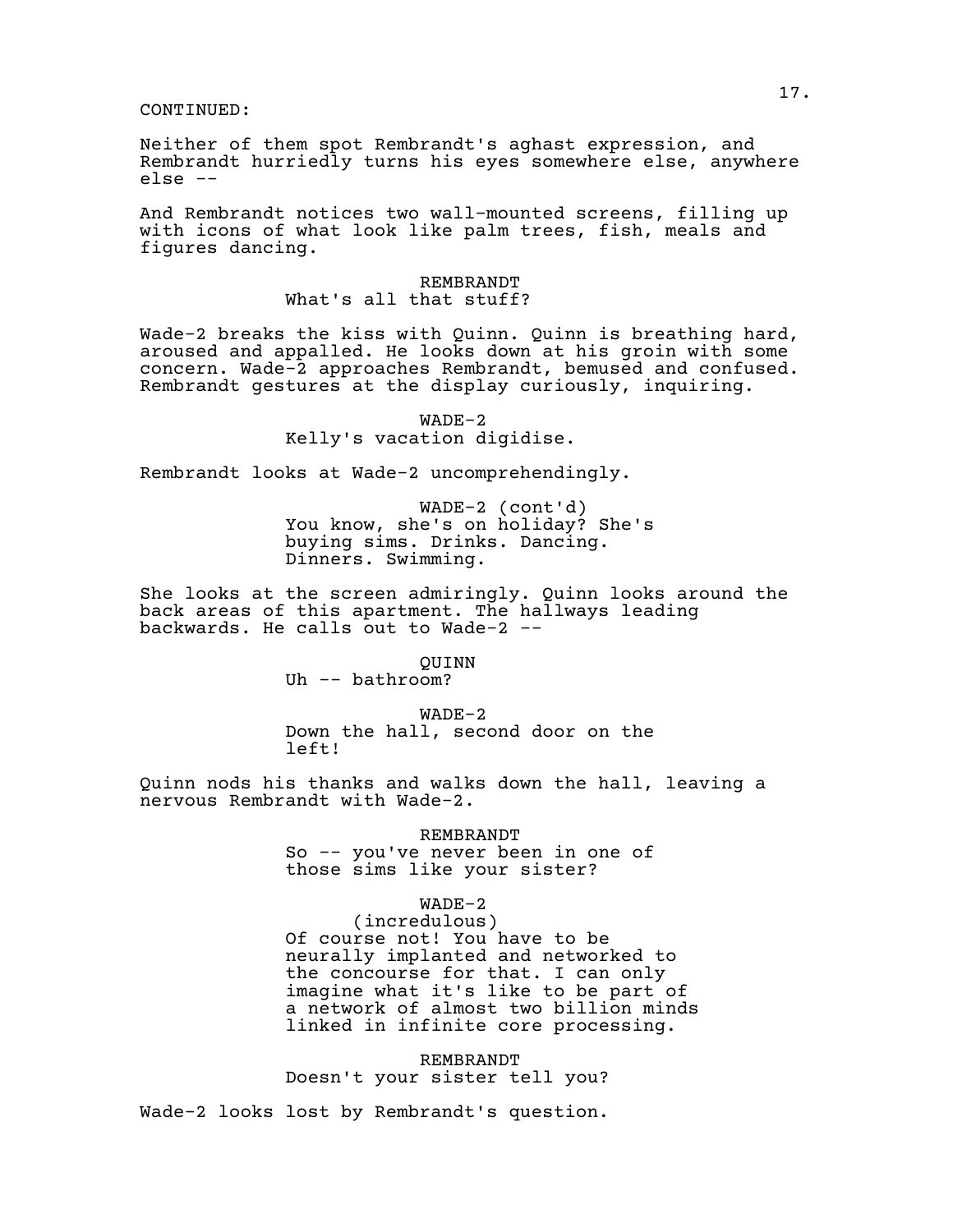CUT TO:

# INT. HALLWAY

Quinn is walking down the hallway and ignoring the bathroom door, instead opening subsequent doors in his path. Finding a closet. A bedroom -- but it's bare; no furniture, no possessions. A subsequent door reveals what appears to be Wade's bedroom -- we recognize Mugsy, her stuffed toy, from "Obsession." There's a child's family tree mounted on the wall: DON - DAD, ELLEN - MOM, KELLY - SISTER and WADE -SISTER.

Quinn shuts the door and moves to the last door in the hallway. He pushes it open to a crack, then peers inside, then steps in.

CUT TO:

INT. LIVING AREA

Rembrandt and Wade-2 are still talking.

REMBRANDT What's your sister say it's like in the -- the concourse?

WADE-2 Kelly and I haven't really talked a lot ever since she got wired. She says we'll talk more once we -- once  $I - -$ 

She trails off, looking towards a metal chair lying against the wall. Rembrandt follows her gaze, seeing the metallic chair with a headset and needle-like interfaces lined along the armrests and rear. He cringes at the sight.

> WADE-2 (cont'd) It's the latest model -- neural implanter for direct concourse uplink. Med staff just delivered it. I'm starting a REM position next week -- they need me cabled.

> > CUT TO:

INT. BEDROOM

Or at least it was once a bedroom. Quinn looks around the dimly lit space. There are three chairs. Three interface chairs, all of a similar model to the one that Wade-2 was showing Rembrandt outside.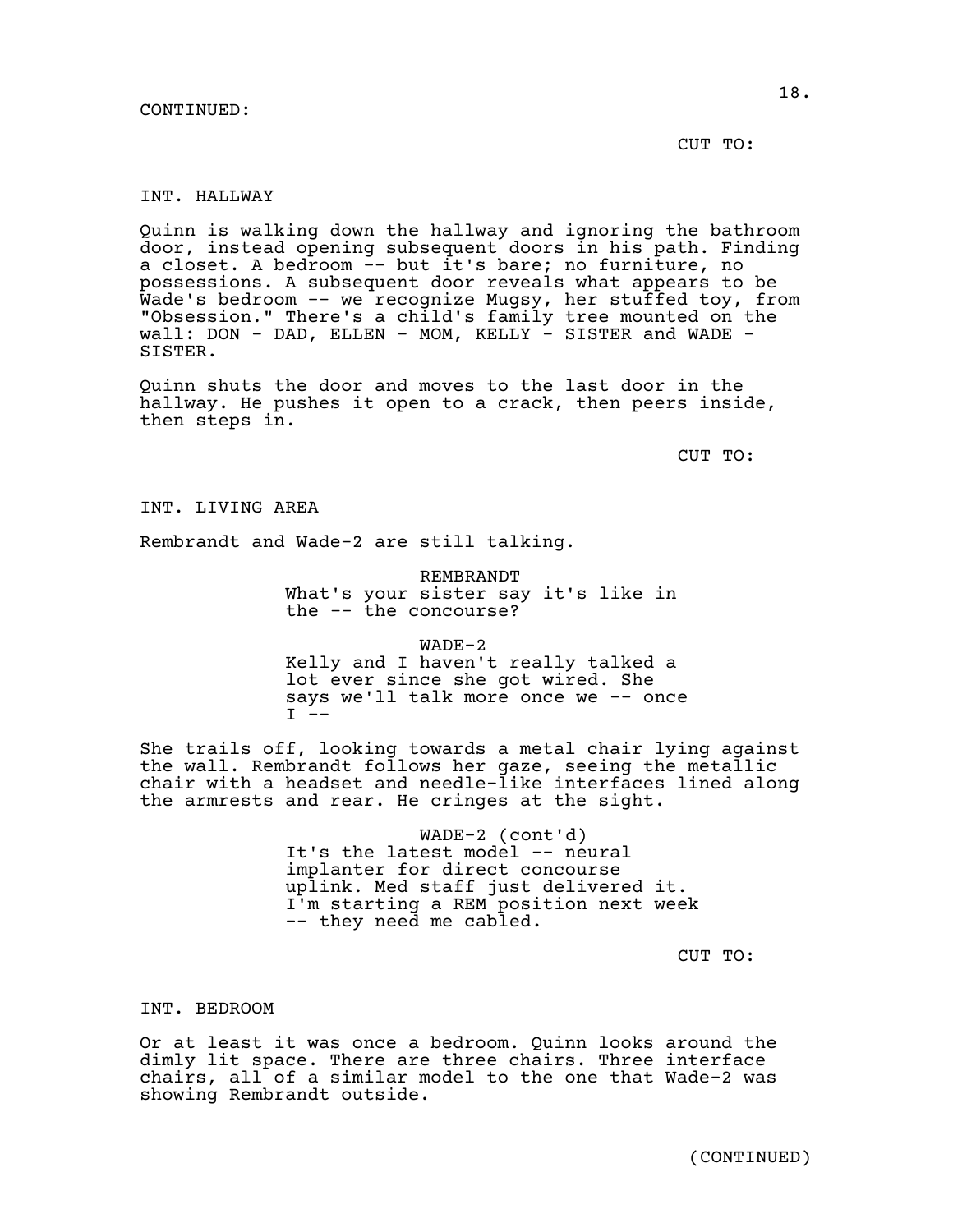Each of the three chairs holds an insensate, blank-faced human being. A screen above each chair identifies each person by name. One person in this room is Wade's sister, Kelly. Next to her is her father, Don. And next to Don is his wife, Ellen. Their heads are clamped to the chair, cables are plugged into their heads, necks and arms. They're completely immobile.

CUT TO:

INT. LIVING AREA

Wade-2 continues to talk to Rembrandt.

WADE-2 It's an honor to know my brain's suited to the kind of high functioning processor requirements needed to create new user interfaces. But once you're in -- most people don't come back out.

CUT TO:

#### INT. BEDROOM

Quinn is examining the other bodies in the chair. Spotting IV lines feeding in nutrients. He stoops to examine the catheter-like apparatus on Don Welles' body. Moves to Ellen Welles' body and pulls back an eye-lid slightly, peering into the vacant face.

CUT TO:

INT. LIVING ROOM

Wade continues.

#### WADE-2

You get so far into this temporal lobe processing environment - knowing that every second you're plugged in, your unconscious and sixty per cent of your conscious mind's running software for droids and gardens and farming assemblies and oxygenators and synthesizers --

Rembrandt's eyes widen at what Wade-2's describing.

WADE-2 (cont'd) While the other forty's able to engage with the net and every kilobyte of data that ever existed -- (MORE)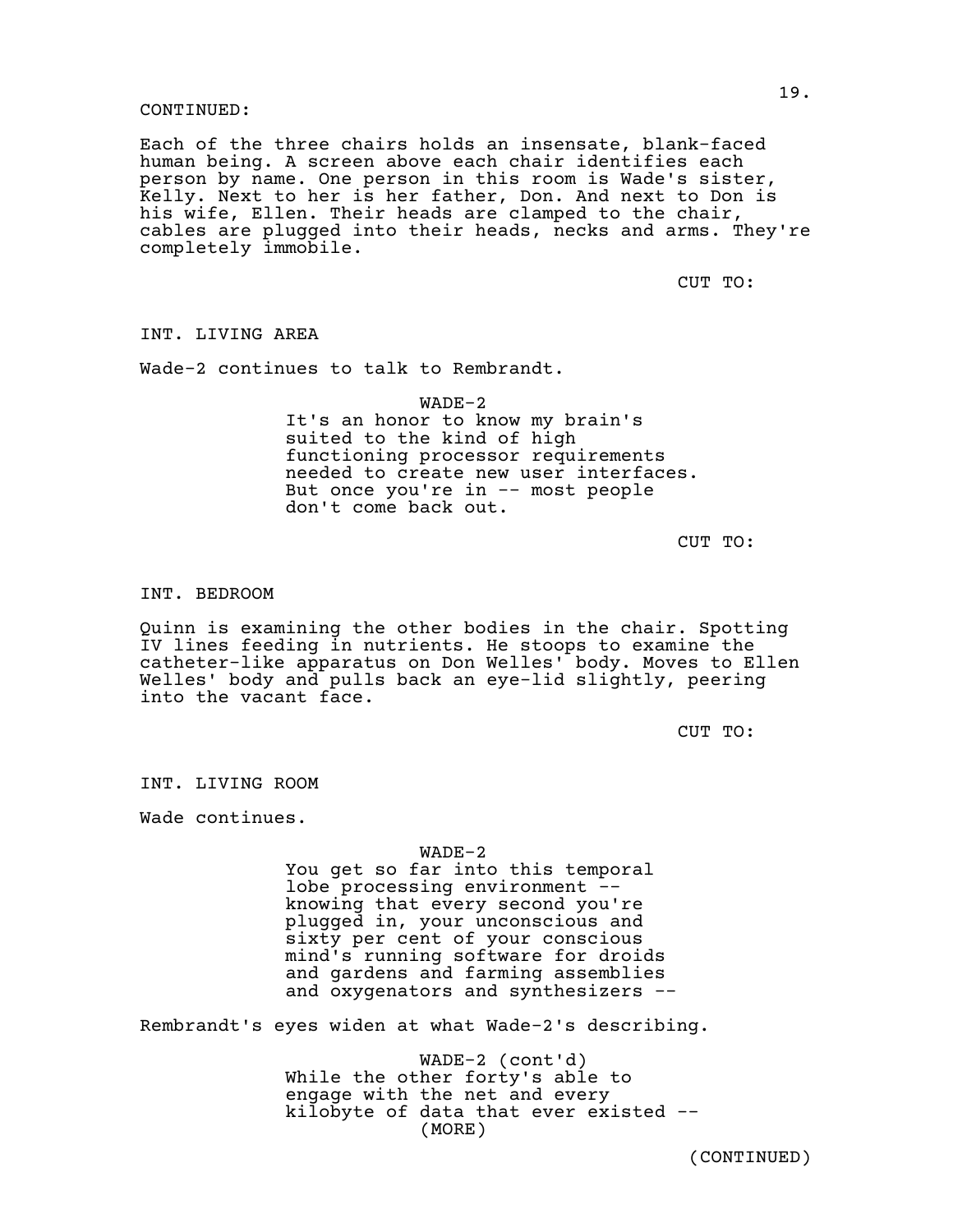every scrap of knowledge on chemistry WADE-2 (cont'd) and engineering and coding --

REMBRANDT Amazing that Kelly would want a holiday!

WADE-2 Well, psychotechnists are pretty clear on how even forty per cent engagement is draining long-term and the conscious mind needs periodic rest and relaxation.

Rembrandt looks to the screen showing Kelly's simulated holiday. There's an image of Kelly dancing with a man in a tuxedo. Her face is filled with light and joy.

CUT TO:

INT. BEDROOM

Quinn looks down at Kelly's pale, blank, lifeless face. The body a thin shell over the active mind inside.

CUT TO:

INT. LIVING ROOM

Wade-2 looks at Rembrandt nervously.

WADE-2 Does Quinn -- touch? I mean, does he normally?

REMBRANDT I can't speak to this personally, but he's had at least one ex.

WADE-2 We'd type so much, say so much -- and it wouldn't change once I got cabled, but I wanted to meet him in person first.

CUT TO:

EXT. MEAN STREETS - VACANT LOT - DAY

Quinn-2 leads Wade and Arturo towards a crumbling shack of a building. It looks to be a larger-than-average tool shed before the roof fell in. Quinn-2 ushers them into the structure.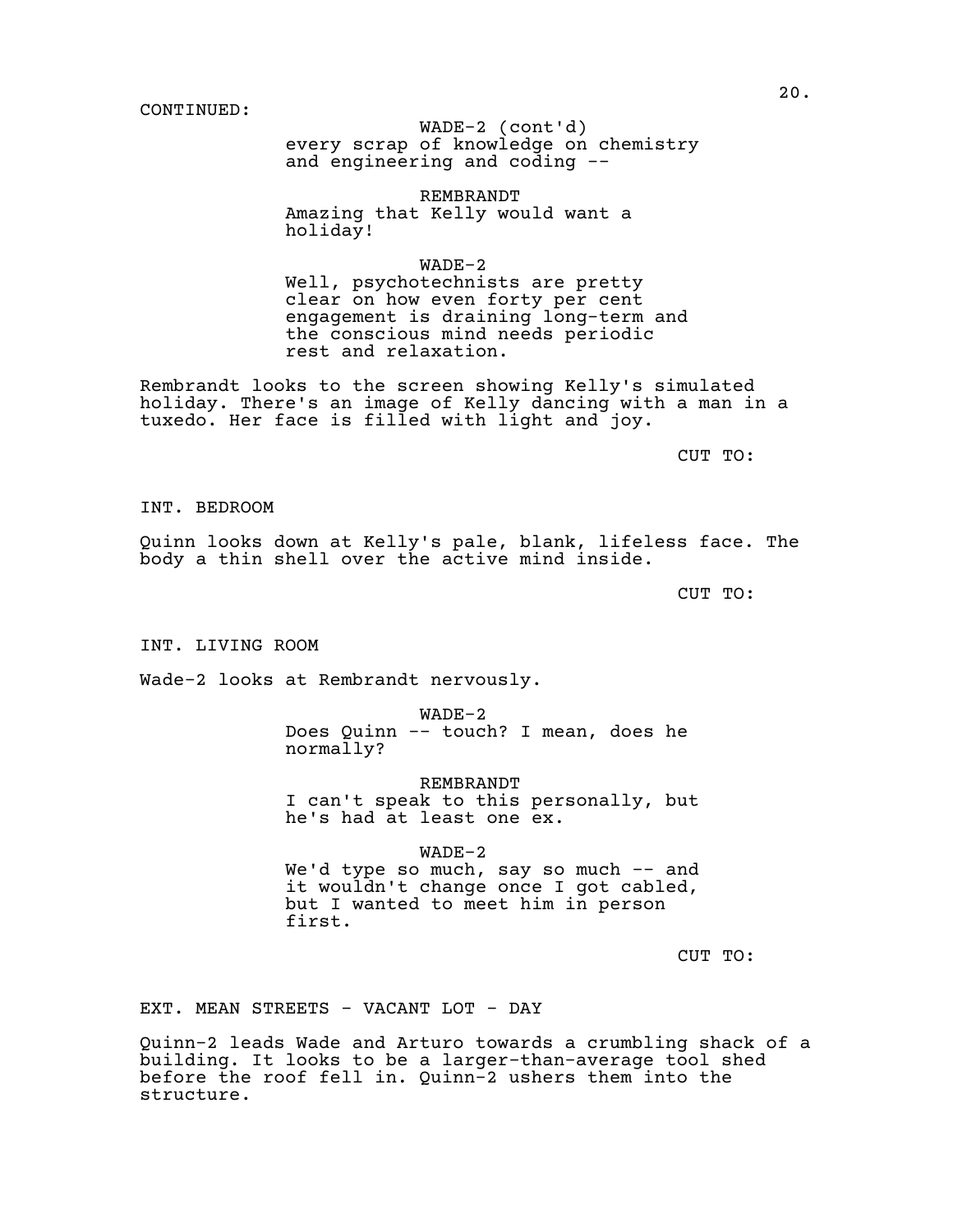INT. SHED

The shed is filled with an endless clutter of computer equipment. Mini towers, monitors, keyboards, printers, servers -- all rusting and rotting. Quinn-2 steps towards a LARGE SEWER PIPE with a closed lid. Opens the lid. Pulls something out.

It's a worn looking laptop of mismatched pieces. Dented and cracked. Quinn-2 runs a hand over the casing lovingly. Wade is appalled at the workmanship, Arturo is disappointed.

> QUINN-2 I kludged it together myself.

Arturo forces an expression of admiration onto his face. Wade's disappointment is replaced with awe.

#### ARTURO

Most ingenious. Mr. Mallory. As a boy, I longed for a pocket calculator. I ended up building an abacus with chopsticks and the wheels of discarded toy cars.

QUINN-2 A brother kludger, all right.

WADE

Why do you keep this in a sewer?

QUINN-2

My mom's kinda down on technology.

WADE

Quinn -- you said you'd get us into the tower.

QUINN-2 Internal wireless modem. We can get in touch with your sister --

WADE

Kelly?

#### QUINN-2

She's still at home, right? We'll ask her to pause her trip and trigger an entry-process for you.

WADE We've got to get back there physically.

QUINN-2 Wade. You came out here without your rigs. Believe me, getting Kelly on (MORE)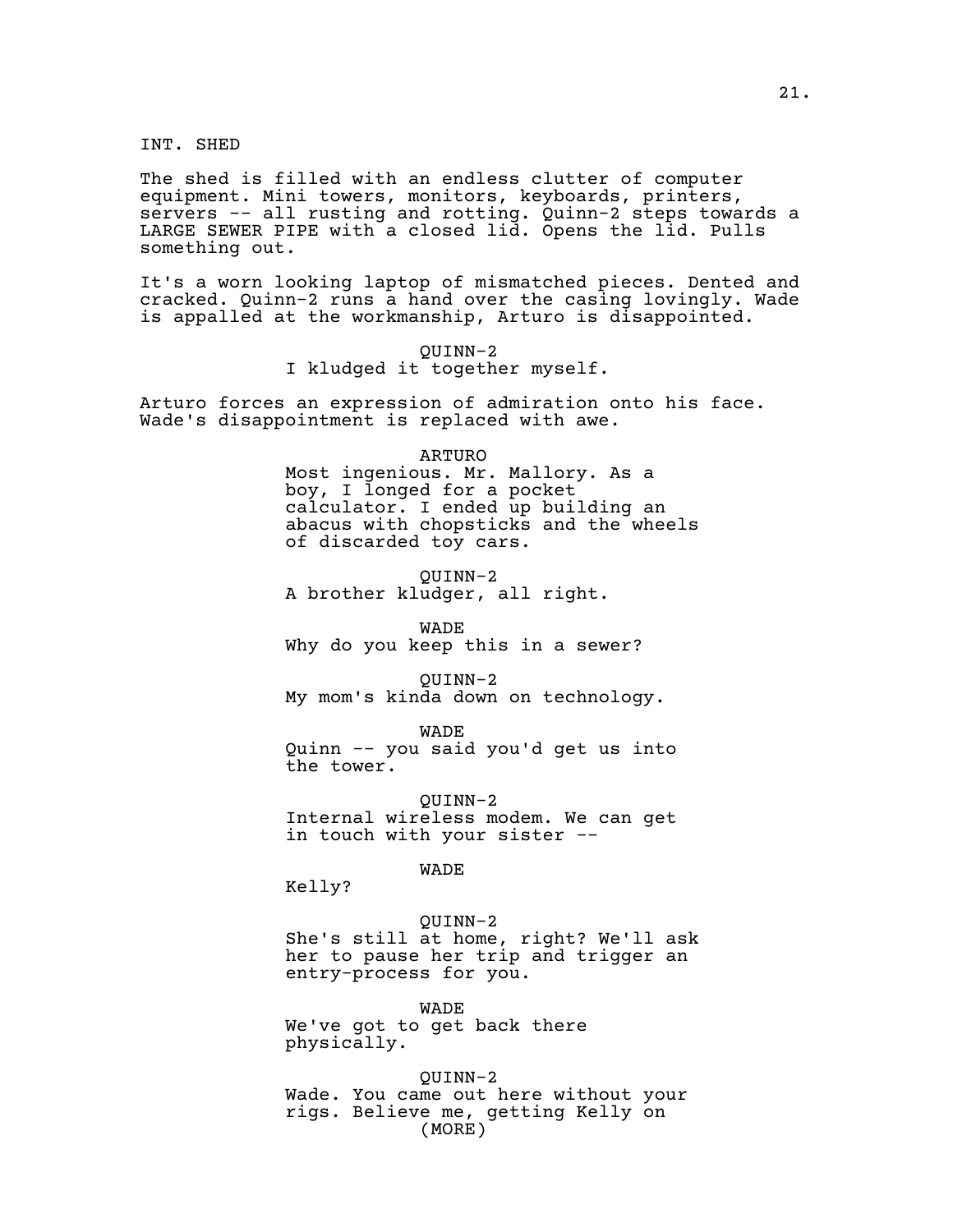the line to transmit a door code is QUINN-2 (cont'd) the only way you've got.

As Quinn-2 types, Arturo looks at Wade and motions towards Quinn-2. Wade holds up her hands, palms-up. Arturo gestures at Quinn-2 furiously. Wade nods reluctantly, but then points at Arturo and points in the direction of the far wall of the shed. Arturo shakes his head and wanders off.

Wade leans closer to Quinn-2, looking at the lines of code running up and down the laptop screen.

> WADE You know a lot about me, huh?

Quinn looks back from his laptop at Wade.

QUINN-2 I'm sorry -- this isn't how I meant for it to go.

He looks back to his computer. Wade hesitates -- and then reaches for Quinn-2's shoulder. Putting an arm around him.

> QUINN-2 (cont'd) Wade -- thank you.

> > WADE

Oh. Um. Anytime?

QUINN-2 (still staring at his keyboard) I loved talking to you so much. I loved your take on retcoding and end user recog. The way you cared so much about guiding every user through every choice -- I'd never seen such compassionate, heartfelt programming.

Wade flushes with pleasure at this compliment meant for someone who isn't her.

> QUINN-2 (cont'd) Those hours we'd spend talking nondeterministic processing and integer factorization -- I'd never had someone like that before. Not just a friend -- a collaborator. A comrade. A partner.

Wade's eyes widen as she realizes what Quinn-2 is saying, what he's feeling, what he's thinking --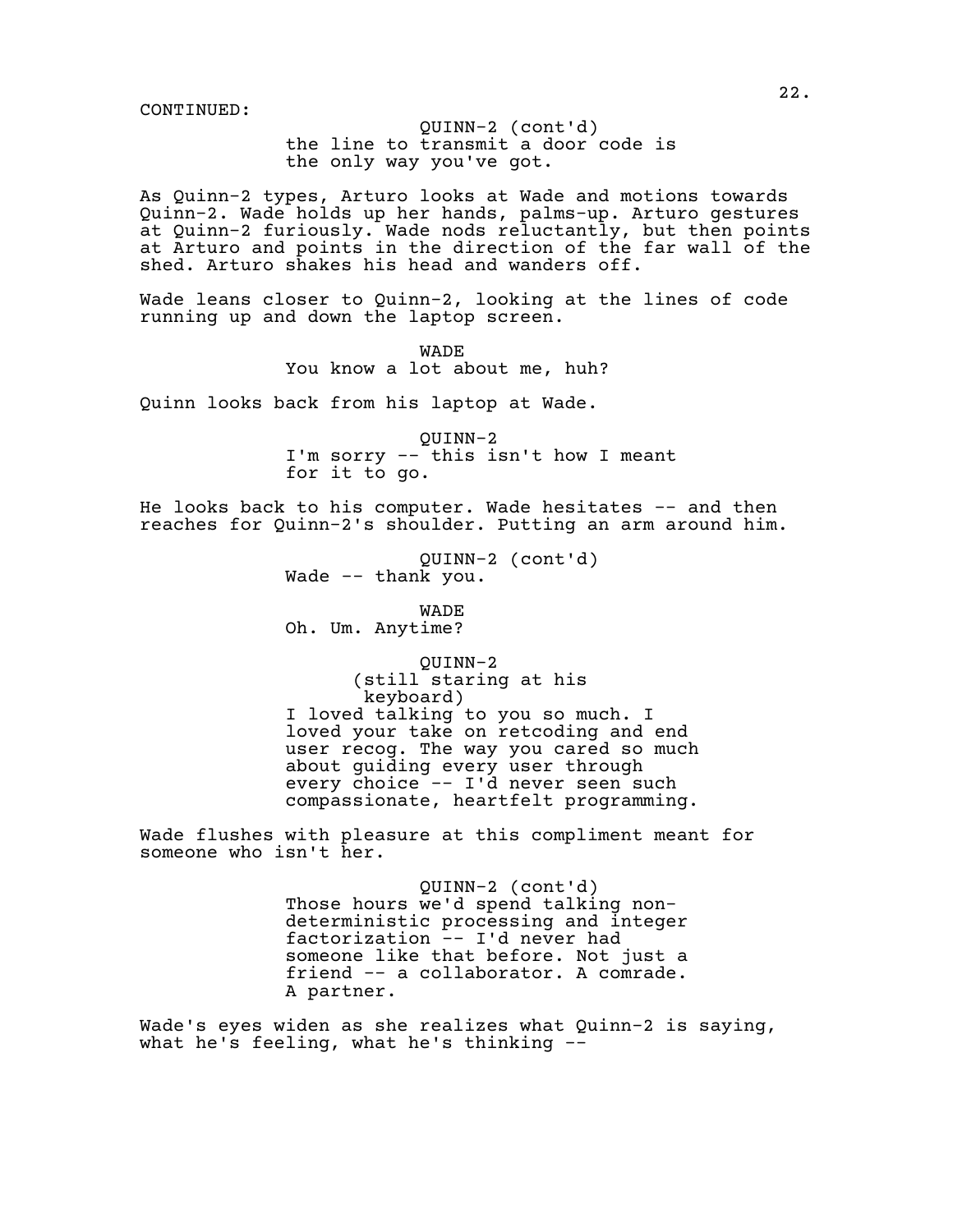QUINN-2 (cont'd) I knew you were incredibly everything -- sweet, smart, educated, talented -- brilliant --

He grips Wade's hand.

QUINN-2 (cont'd) I never expected you'd also be brave.

And then he finally looks Wade in the eye and Wade looks back, seeing the face of her friend filled with appreciation and fondness for her.

> QUINN-2 (cont'd) I thought you'd see what I could do, what I could build, that it wouldn't matter where I came from or what I  $was$   $-$

And now he's looking away again.

QUINN-2 (cont'd) But now you know what I am -- an offliner -- a ginchy sewer nerd --

Wade reaches for Quinn-2's face, she can't stop herself -she turns his face towards her own.

WADE

I saw you stand up to those Scavengers --

QUINN-2 You're the one who fought them.

WADE

You're on the fringes of society, but that hasn't stopped you from building your own way in -- you have a homemade laptop built from scraps --

Wade holds his face tight, staring into the oh-so-familiar visage that bear an unfamiliar expression -- she's never seen such reverent gratitude on her Quinn's face --

> WADE (cont'd) I don't think you're ginchy at all. I think you're incredible.

Her hands are still on Quinn-2's face when he kisses her. Wade is caught by surprise -- and then she pulls him closer, kissing him back. Quinn's hands run through her hair, his fingertips sending tingles down her spine. They both want more  $--$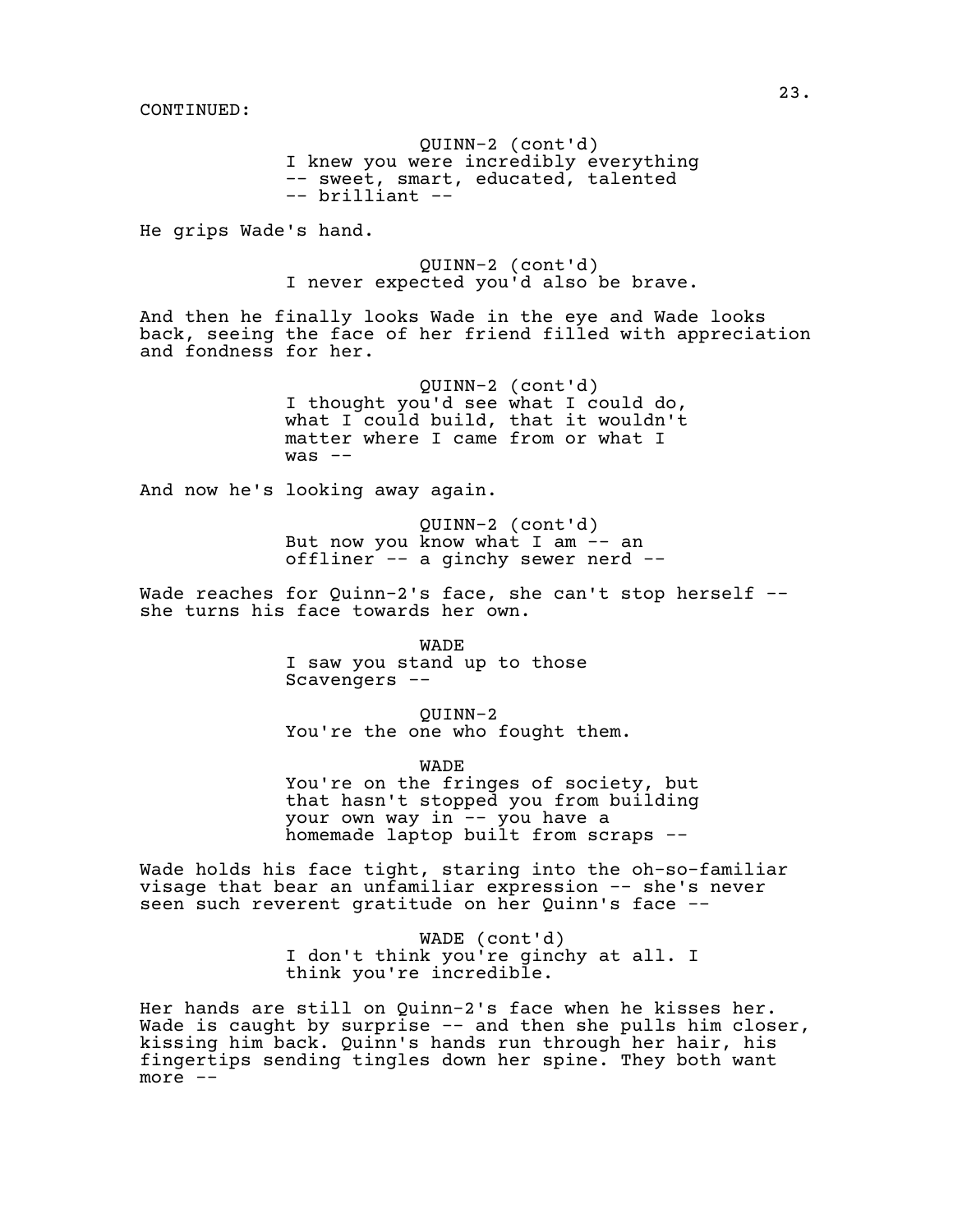And then there's a CRASHING CLATTER from off camera. Quinn-2 and Wade part and turn to see several servers sliding off a crooked rack with the Professor looking deeply embarrassed.

> ARTURO I do apologize, Mr. Mallory --

QUINN-2 No big deal, man --

ARTURO How are we getting on with contacting the other Ms. Welles, eh?

Quinn-2 nods and turns back to the computer. Wade casts an uncertain look at the Professor. The feigned embarrassment vanishes from the Professor's face and he eyes Wade with a silently critical expression. Wade wrinkles her nose at him.

CUT TO:

INT. WADE-2'S APARTMENT -MAIN ROOM -DAY

Wade-2 is showing Rembrandt the screens just as Quinn walks back in and receives a cheerful smile from Wade as she continues explaining to Rembrandt.

> WADE-2 I just eyeball a virtual display of icons, look to select, blink to click. It's easy. Any questions, I check my knowbot, take a look at the hits.

Rembrandt looks to Quinn.

QUINN

Eye controlled computer systems -- I never get over how amazing they are. Or how before knowbots, we'd spend all our time looking through printed encyclopedias.

WADE-2 You really never take anything for granted, do you? Retina relay's nothing compared to being cabled for a direct interlink.

An IMAGE OF A MAILBOX appears on the wall screen.

COMPUTER VOICE house account | you have mail.

WADE-2 Scan now, read later.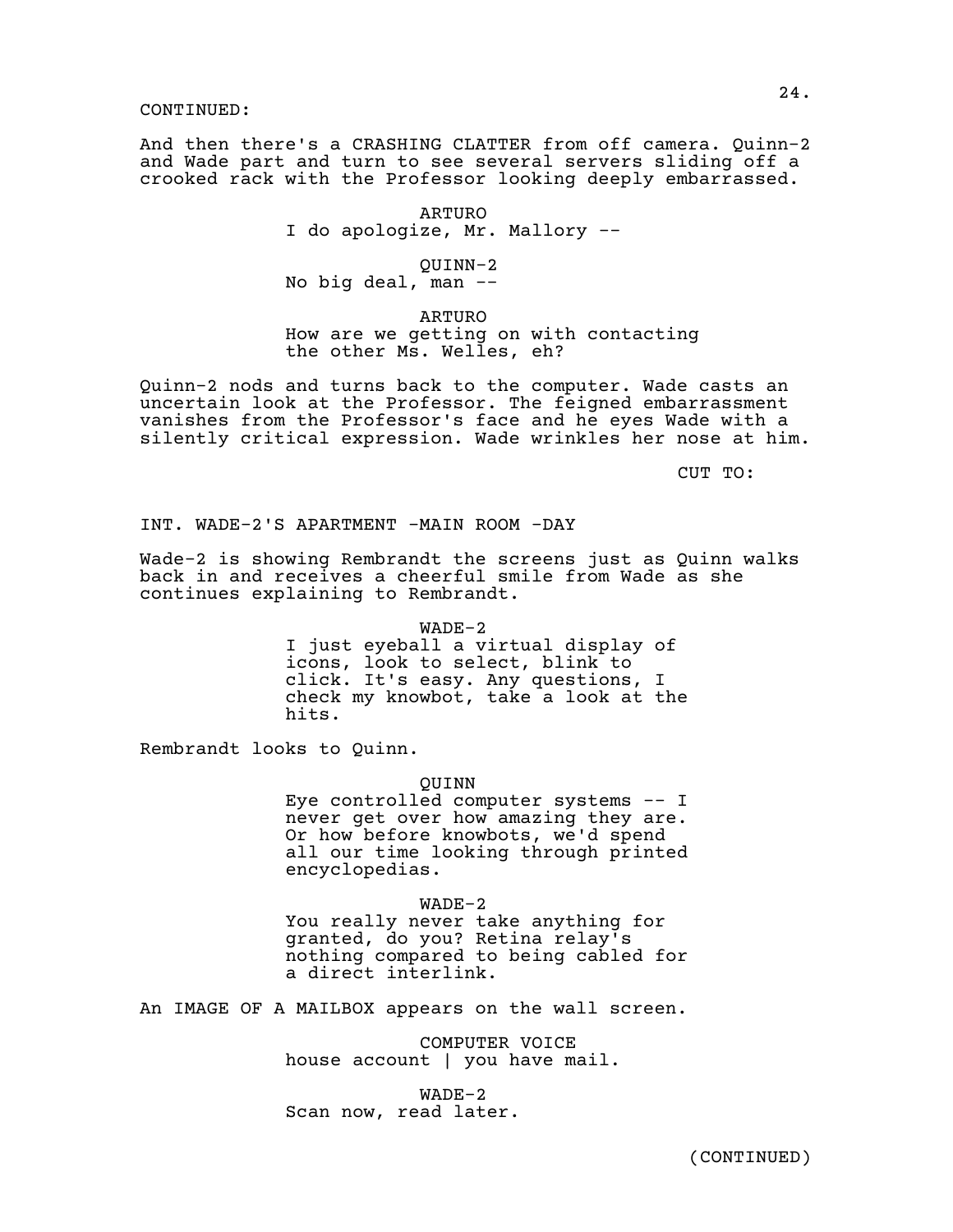Images and text speed by. Wade-2 studies them. Rembrandt takes Quinn aside.

> REMBRANDT You getting any of this?

QUINN Remmy -- Wade's parents and sister - they're back there. Cabled into chairs.

# REMBRANDT

Whoa.

# QUINN

Their brains -- they're used as processors for what's probably a nationwide computer system. People with the right brain type for direct interlink like Wade and her family are permanently wired into network --

#### REMBRANDT

She called it the concourse --

QUINN

And they're in there permanently. Fed through IV tubes.

#### REMBRANDT

And do you know what the deal is with this other Wade and you?

#### QUINN

I know enough. The main thing is she thinks I'm the Quinn she's been carrying on a net romance with.

#### REMBRANDT

She said she wanted to meet you before she got cabled -- I guess, before she got in that creepy chair to live forever in virtual reality, she wanted to -- she wanted to --

He pauses. Quinn catches the implication.

REMBRANDT (cont'd) Q-Ball -- if you do that with her - our Wade's gonna strangle you and I'll hold you down while she does it.

As Quinn grimaces --

REMBRANDT (cont'd) So how do we find Wade and the Professor?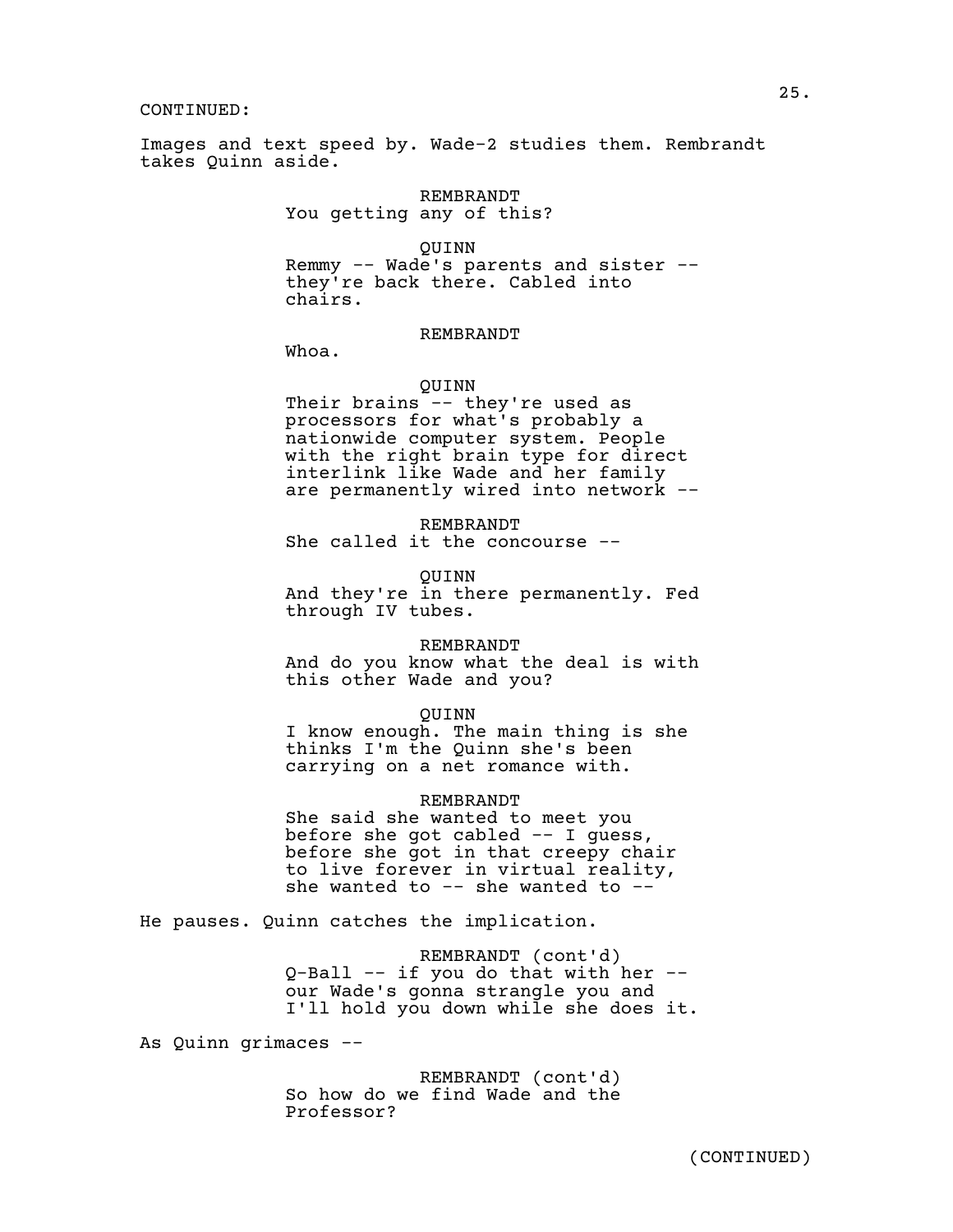Back to the screen. Wade-2 is through scanning.

QUINN Wade -- Rembrandt's going to meet up with some friends around here, but he needs directions. Got an extra rig ready?

WADE-2 There's one over there --

Then the wall screen starts flashing "URGENT -- ATTENTION."

COMPUTER VOICE house account | you have urgent nowmail

The wall screen reads "SENDER - QUINN MALLORY."

Wade-2's confounded by this and turns to Quinn.

WADE-2 But if that's Quinn -- who are you?

The wall screen reads "QUERY --HAVE YOU HEARD ABOUT OR SEEN REMBRANDT BROWN?"

> QUINN I was getting to that. You see --

We see on the screen: "THIS IS THE PROFESSOR -- "

Then suddenly, the text vanishes from the screen.

REMBRANDT

What happened?

QUINN

They hung up.

Wade-2 is looking at Quinn, stunned and hurt and puzzled. Who is this guy?

EXT. MEAN STREETS - DAY - CLOSE ON LAPTOP

On the ground, Quinn-2's hand on the keyboard, a BOOT pressing down on the hand. We WIDEN to reveal that Hurley's foot is pressing down on Quinn-2's hand.

> HURLEY You know what I love even more than running into old friends?

We pan to show that Wade and Arturo are held by his thugs. Hurley grins.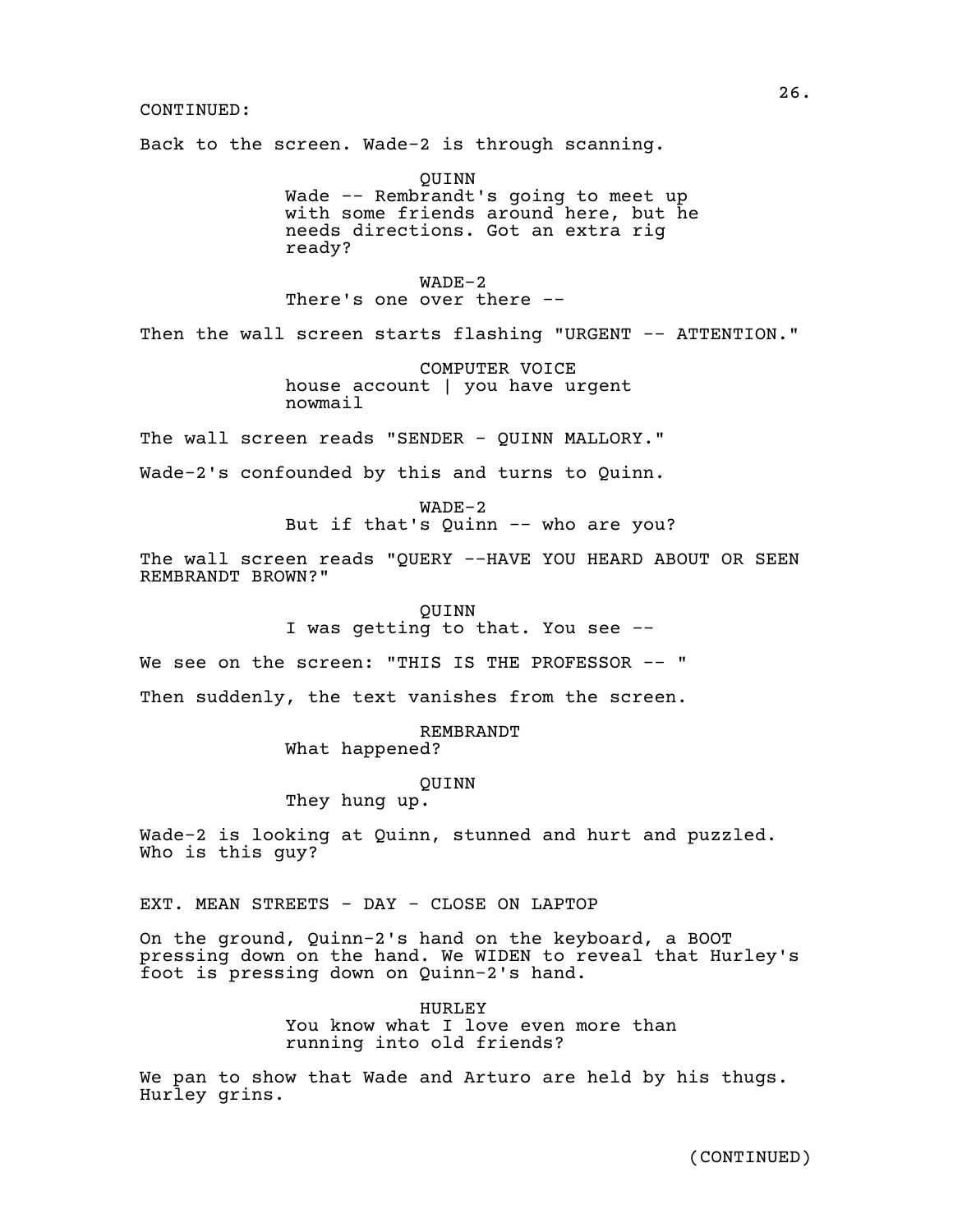HURLEY (cont'd) Making new ones.

Hurley takes his foot off Quinn-2's hand. Quinn-2 stands, wincing. Miles keeps a tight grip on Wade. Hurley picks up the laptop.

> HURLEY (cont'd) Not an entry key but still, it'll bring good money on the dark market.

Hurley sidles up alongside Wade, eyeing her. Then Arturo.

HURLEY (cont'd) I have piranhas at home. You'll both make good brain food for them. (to his men) Right. We are outta here.

He turns to head off. But just then, the laptop chimes in, in a COMPUTERIZED VERSION OF QUINN-2'S VOICE.

> COMPUTER VOICE You have been idle for two minutes. Do you wish to continue?

Hurley moves to the laptop, starts typing commands.

COMPUTER VOICE (cont'd) Incorrect log-off.

And then suddenly, there's an electric BUZZ and a burst of crackling energy bursts from the keyboard deck ONTO HURLEY. He SHRIEKS and goes limp as the TASER IN QUINN-2's laptop SENDS A SECOND BURST into Hurley. He convulses.

Several Scavengers make moves toward Hurley. Miles rushes forward to help him, releasing Wade. She seizes the moment to elbow one Scavenger in the throat. Arturo punches out another Scavenger, clearing a path --

WADE

Go!

As Arturo and Wade turn to run, Miles pulls the laptop free of Hurley's hand and Quinn-2 slugs him. The laptop drops towards the ground and Quinn-2 snatches it from the air and he charges after the already fleeing Wade and Arturo.

CUT TO:

INT. WADE-2'S APARTMENT - DAY

Quinn has set up an antiquated desktop computer and is busily typing in commands, running a trace. Rembrandt stands watching. Wade-2 paces, fuming at Quinn.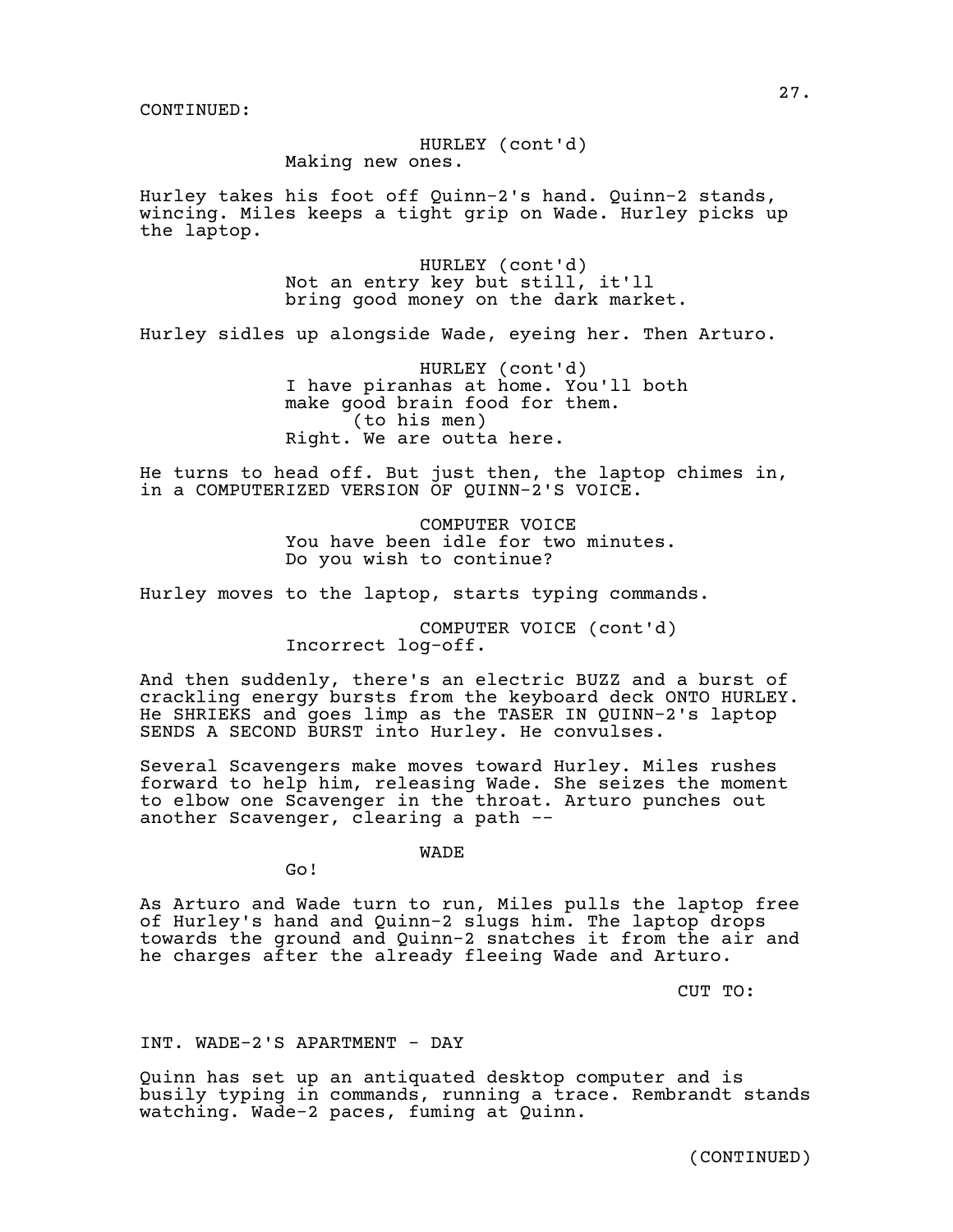WADE-2 You tricked me! You let me believe you were Quinn!

QUINN I had to find a way to get to my friends.

REMBRANDT Can you reconnect?

QUINN With any luck I should still be able to trace the uplink route. (to Wade-2) Sure would help if you could tell me about this.

WADE-2 Why should I help you? How could I have been fooled for an instant? You have none of his -- his sensitivity. Or intellect! Quinn's a genius.

REMBRANDT Hey, on the right day, this guy is a genius! Give him a chance.

WADE-2 When Quinn and I are online, it's like we're two halves of one soul.

A faint smile appears on Quinn's face.

WADE-2 (cont'd) Wait a second -- you knew me! You knew my name! You knew about Kelly - who are you?

Quinn and Rembrandt exchanges looks -- and Wade-2 leaps towards a wallscreen.

> WADE-2 (cont'd) I'm calling security drones --

> > QUINN

You're Wade Kathleen Welles! Your parents are Don and Ellen! Your favorite stuffed animal's a blue teddy bear named Mugsy! You're a former varsity gymnyst! When you were nine, your sister opened up all the Christmas gifts and spoiled the surprise! You like Black Velvet liquor and you're terrified of snakes!

28.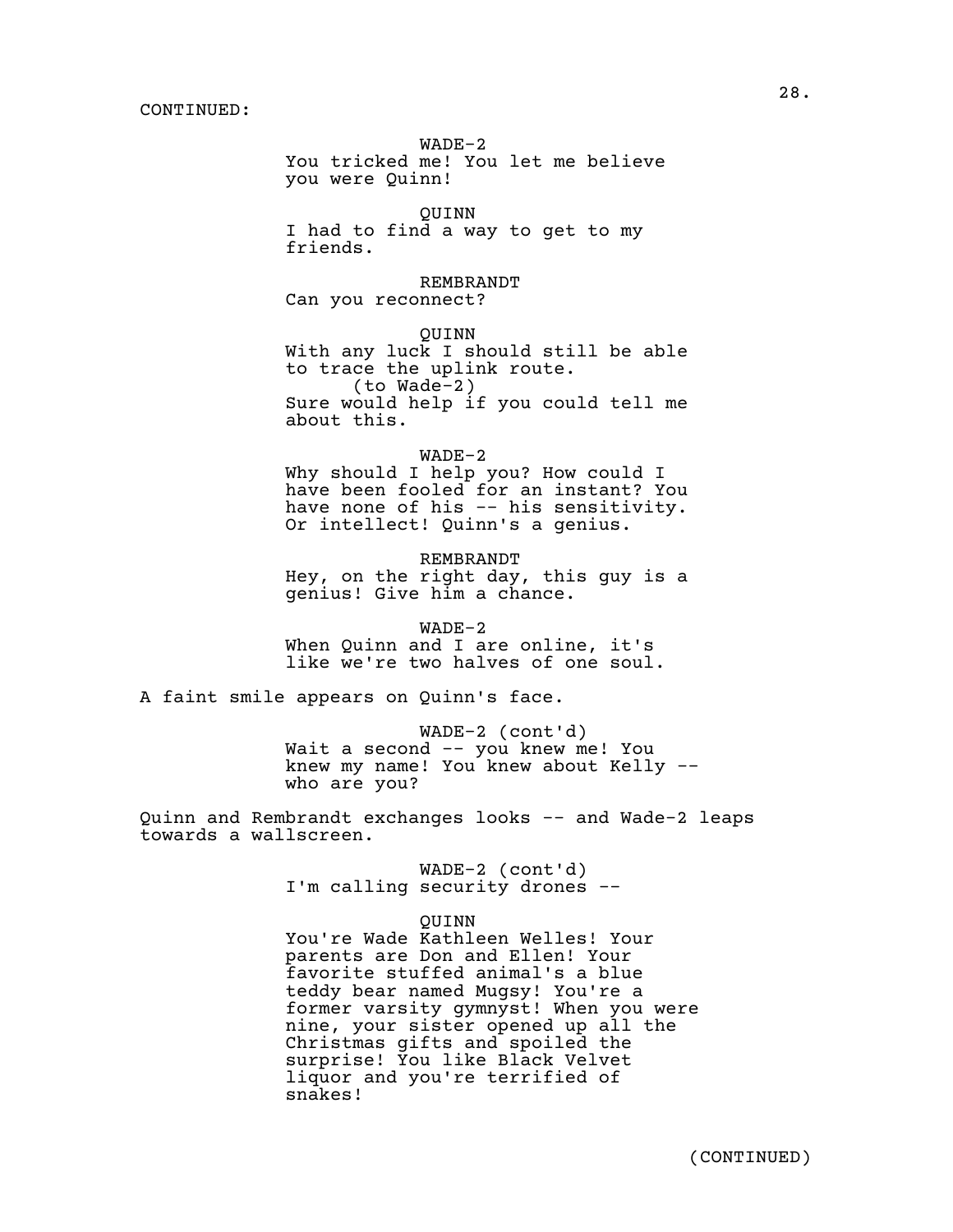Wade-2 gapes at Quinn.

WADE-2

That's not -- even if you read every mem-log, you couldn't know that --

QUINN Wade, I'd never hurt you. You knew who I was when we first met. You weren't wrong -- I am Quinn -- I'm just not yours.

WADE-2 This is impossible -- but -- you are him. I can see it -- I can feel it --

QUINN

I'm sorry we had to mislead you but I swear to you -- your Quinn's out there and he's with my friends. Help me and I'll take you to him.

Wade-2 studies him, unsure.

REMBRANDT 'Scuse me? I think the screen's saying you got a lock.

Quinn and Wade-2 cross back to the keyboard.

On a COMPUTER SCREEN: it shows a MOVING DOT, indicating Quinn-2's laptop, with a grid overlay showing the various onliner towers and offliner territory. The dot, naturally, is moving across offliner turf.

> REMBRANDT (cont'd) They're still on the outside?

> > QUINN

You got it.

WADE-2 But -- that can't be. Quinn wouldn't be outside.

QUINN An onliner never goes anywhere without his rig?

WADE-2 Never. So -- so you must be reading that map thingy all wrong.

QUINN Downstairs, our friends got in a fight with some tough-looking guys (MORE)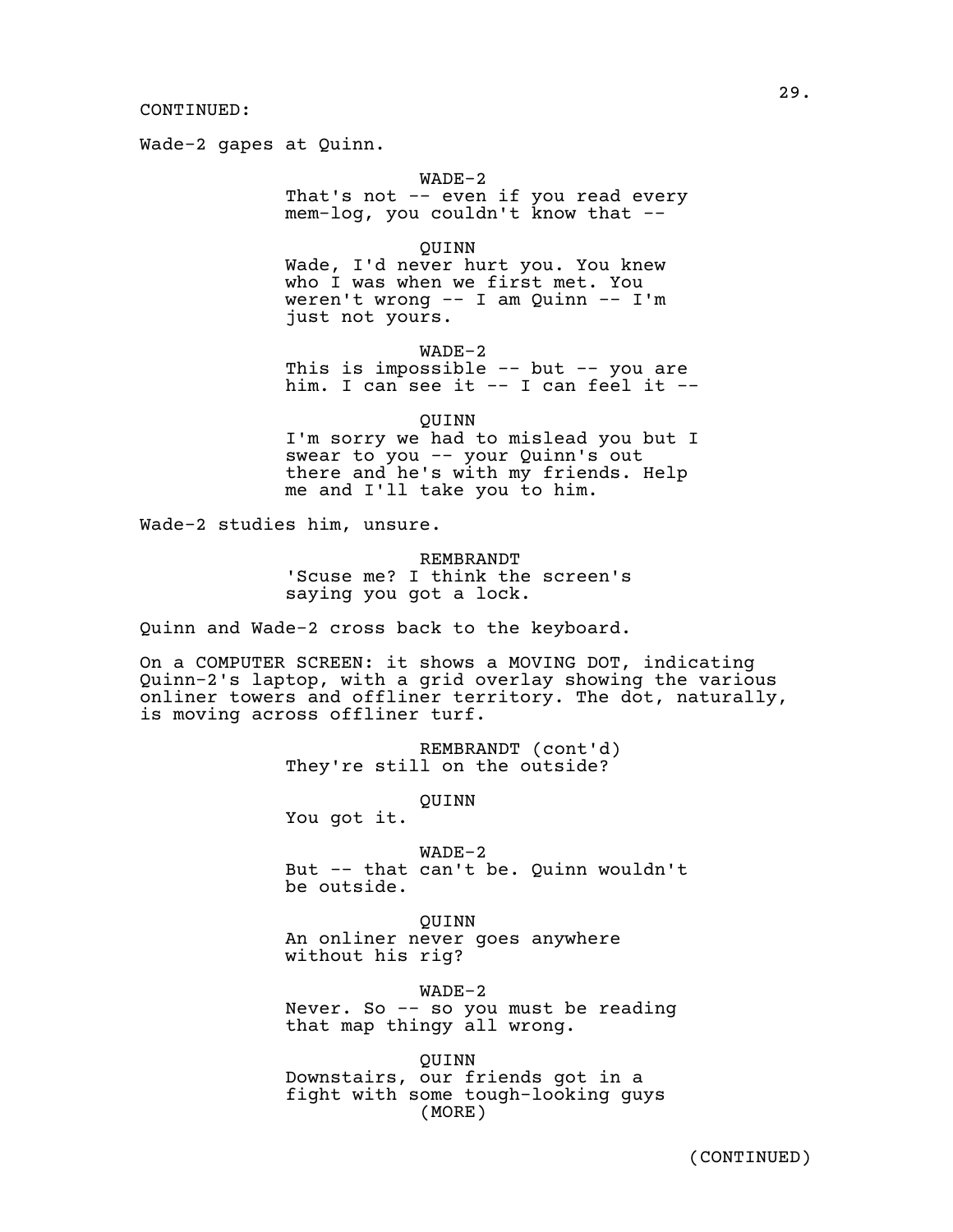who were picking on somebody who QUINN (cont'd) could be your Quinn.

WADE-2 No. No, it can't be. My Quinn -- he's educated, he's a technological

genius! He can't be a cracker!

REMBRANDT I thought I knew what that meant, but clearly you're giving it a whole new meaning.

WADE-2 An identity hacker, a tween --

Rembrandt is baffled.

WADE-2 (cont'd) Don't you speak English? He's not from Magenta -- he's a fake!

CUT TO:

EXT. STREET - DAY

Quinn-2, Wade and Arturo are running. Quinn-2 is in the lead, still clasping the laptop. Ahead lies a junk-strewn field, the high wall surrounding a trailer park beyond. The Scavengers are in close pursuit.

> QUINN-2 Run exactly where I run -- follow my footsteps!

He dashes into the field, weaving a path toward the trailer park. Wade and Arturo follow him exactly. The Scavengers are only a few yards behind.

We CUT TO the THE LEG OF A SCAVENGER as he stumbles over a TRIP-WIRE. HOMEMADE CATAPULTS spring up, FIRING LOADS OF ROCKS. COWBELL ALARMS SOUND. THE SCAVENGERS are pelted with rocks, shield themselves, fall back.

At the wall, Quinn-2 hurriedly pulls out an old-fashioned brass key unlocks the gate and dives through with Wade and Arturo, locking it behind them.

We WIDEN to reveal THE TRAILER PARK --a motley collection of weathered mobile homes, Winnebagoes and Airstreams, surrounded by woodpiles, provisions, rusted-out cars, etc..

> QUINN-2 (cont'd) Home sweet home. C'mon.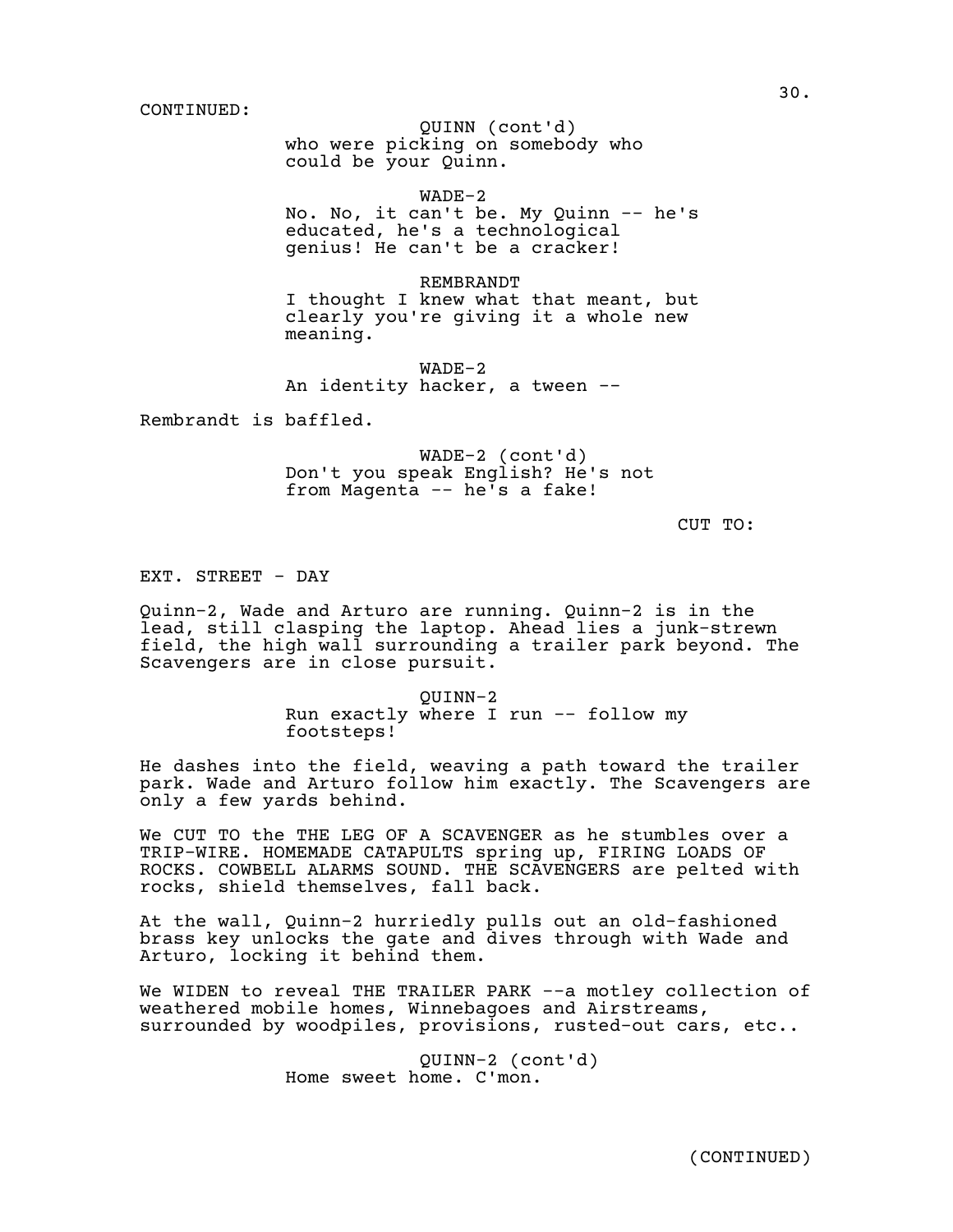Stowing his laptop out of sight under his jacket, he leads them toward one of the trailers.

CUT TO:

INT. QUINN-2'S TRAILER - DAY

Wade and Arturo enter first -- to find a shotgun barrel shoved into their faces.

> QUINN-2 Throttle back, Mom.

Now we see the gun is held by AMANDA MALLORY, Quinn-2's mom. On this Earth, she's a solid, no-nonsense woman, hair pulled back, expression deadly.

> AMANDA When the alarms went off, I thought the barbarians were at the gates!

QUINN-2 They were, but we took care of it.

AMANDA And who exactly are 'we'?

QUINN-2 This is Wade and Arturo.

Wade extends a hand to Amanda. Amanda takes it.

AMANDA Sorry for the hard welcome, but you know how times are.

WADE

We're learning.

Arturo looks about. The place is poverty-inventive, artistic-eccentric. Most noticeably, there are no machines. All the household equipment is pre-electricity.

> ARTURO You have quite a place here.

AMANDA I just ask myself what Hedy Lamarr would do and I do the opposite. (off Arturo's reaction) You know Hedy Lamarr?

ARTURO Vaguely at best, madam.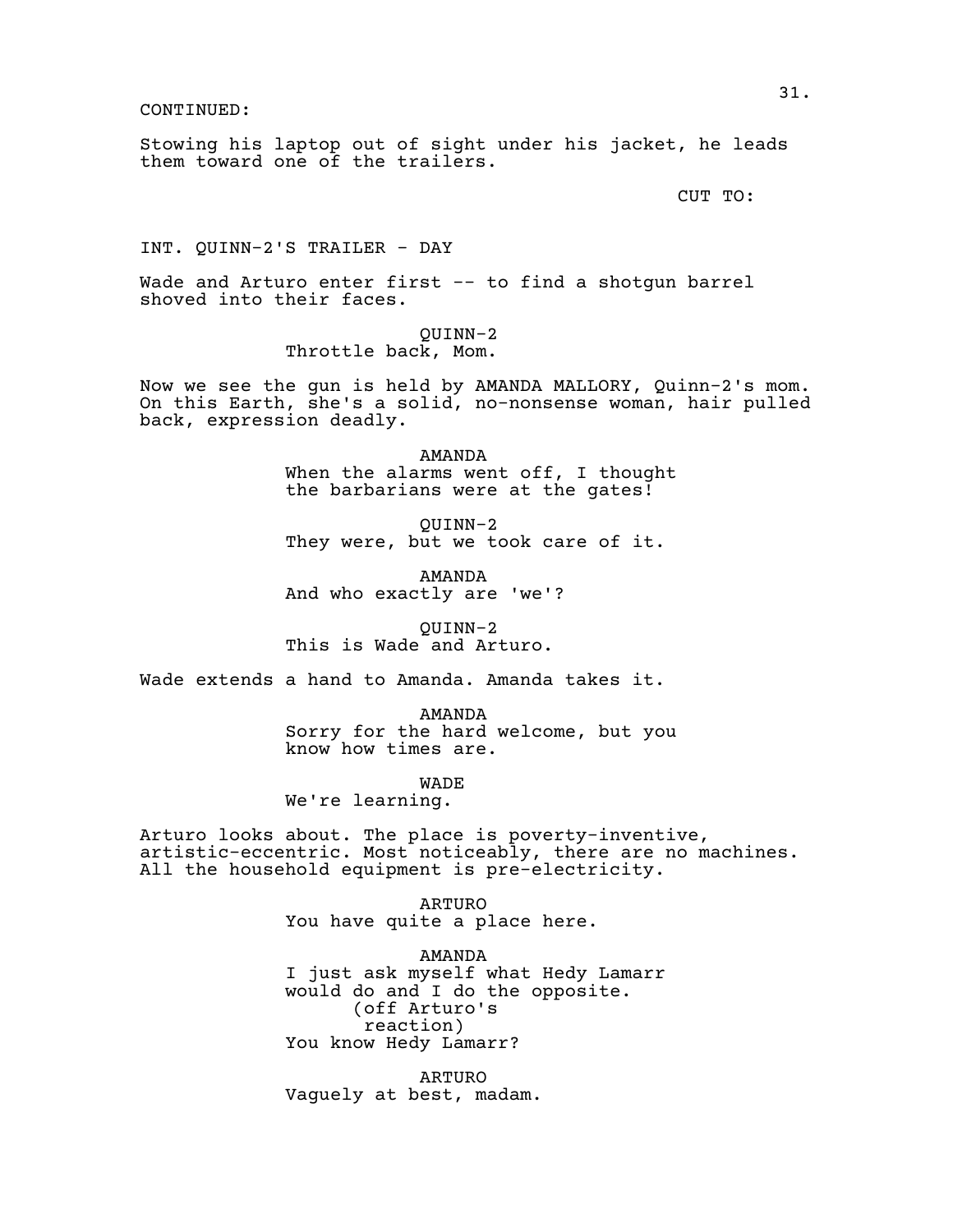WADE

You don't know who Hedy Lamarr is? You're such a chauvinist pig, Professor!

QUINN-2

She was the mom on that TV show back in the Stone Age.

#### WADE

She was a genius! She invented spread spectrum and frequency hopping technology. If those jackasses running the US Navy in World War Two had looked at her tech instead of writing her off for being a woman, we'd have had internet by the 60s, cellular networks by the 70s --

QUINN-2 What do you mean? We did get all that.

WADE What? Oh. Of course.

#### AMANDA

We didn't get all that, Quinn. And if we did, we lost it. The neural networks chewed it all up and spit it out -- along with us.

QUINN-2

Don't get her started.

#### AMANDA

I was fine with the internet when it was a box on a desk. But I drew the line at AOL wanting to send drones to perform eye and brain surgery. (on a jag) Anyone like who lacked neural compatibility for retinal interface or neural uplink -- anyone like Quinn or me -- we couldn't even get to the doorstep of 'modern' society.

Wade looks at Amanda in dismay. At Quinn-2.

WADE

(to Quinn-2) How could anyone think there's something wrong with your brain?

Amanda looks at Wade approvingly.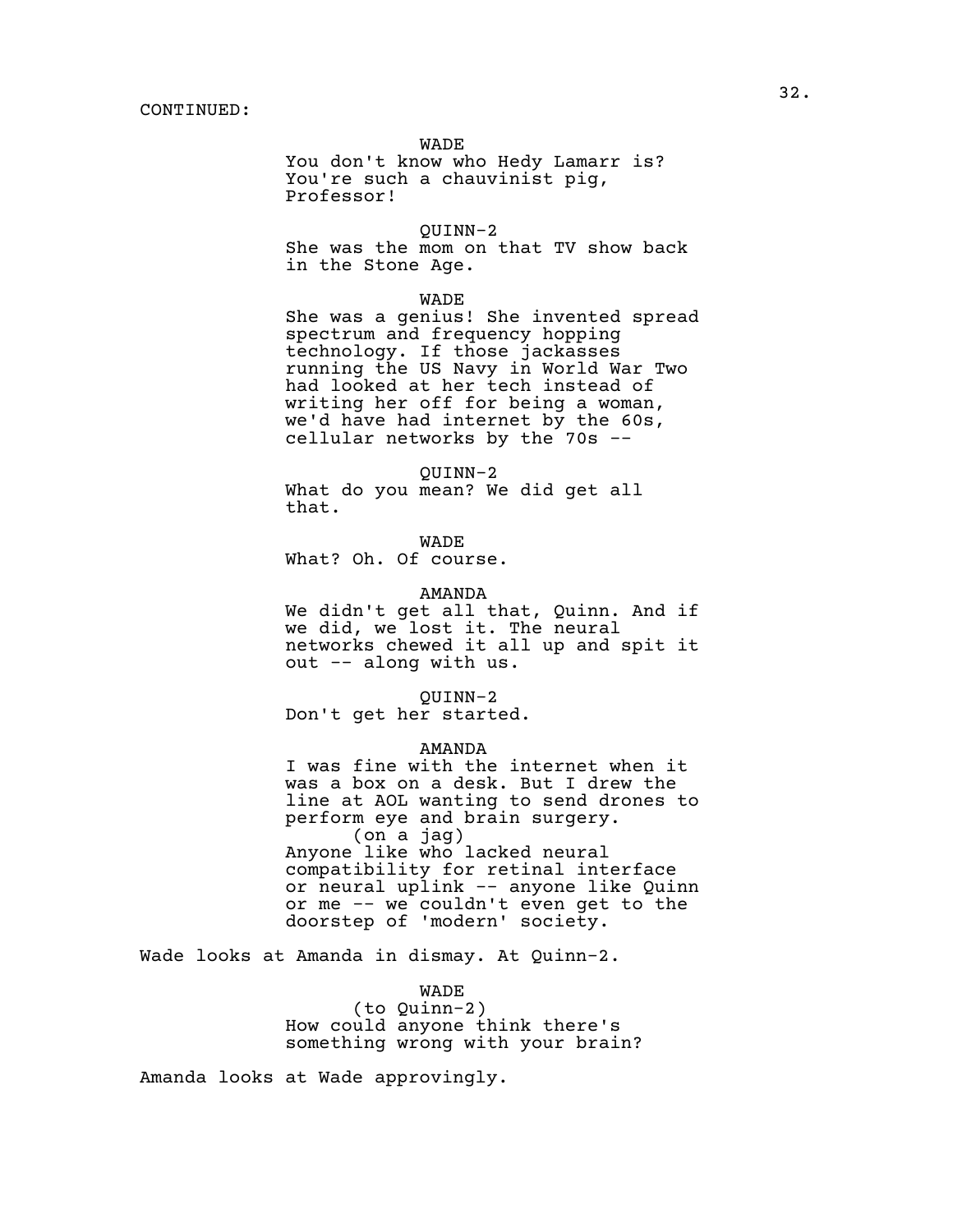# AMANDA

My boy's a genius. Solved Hilbert's sixteenth problem in four seconds, balanced the Tate conjecture in two. Modern society declares that Quinn's brain is worthless because it's not machine compatible. That's a society I want no part of.

She gestures around the house.

AMANDA (cont'd) We grow our food, we build our tools and we get by just fine without nowmail or digital interfacing or drone-maintenance or any of that.

She puts an arm around Quinn, proud and strong. Then the satchel Quinn holds beeps -- or rather, the laptop beeps from inside the satchel.

> COMPUTER VOICE You have urgent nowmail, you have urgent nowmail.

Amanda glares at Quinn-2.

CUT TO:

INT. WADE-2's APARTMENT

Quinn and Rembrandt are sitting at the makeshift desktop computer. Wade-2 is pacing back and forth in the background.

CUT TO:

INT. MALLORY HOUSE

We see Amanda Mallory brandishing the shotgun at Quinn-2's laptop.

> AMANDA What's that doing in this house?!

QUINN-2 Mom, I can explain --

AMANDA You'll explain nothing! Put it down and step aside!

ARTURO My dear Mrs. Mallory --

AMANDA

Shut up!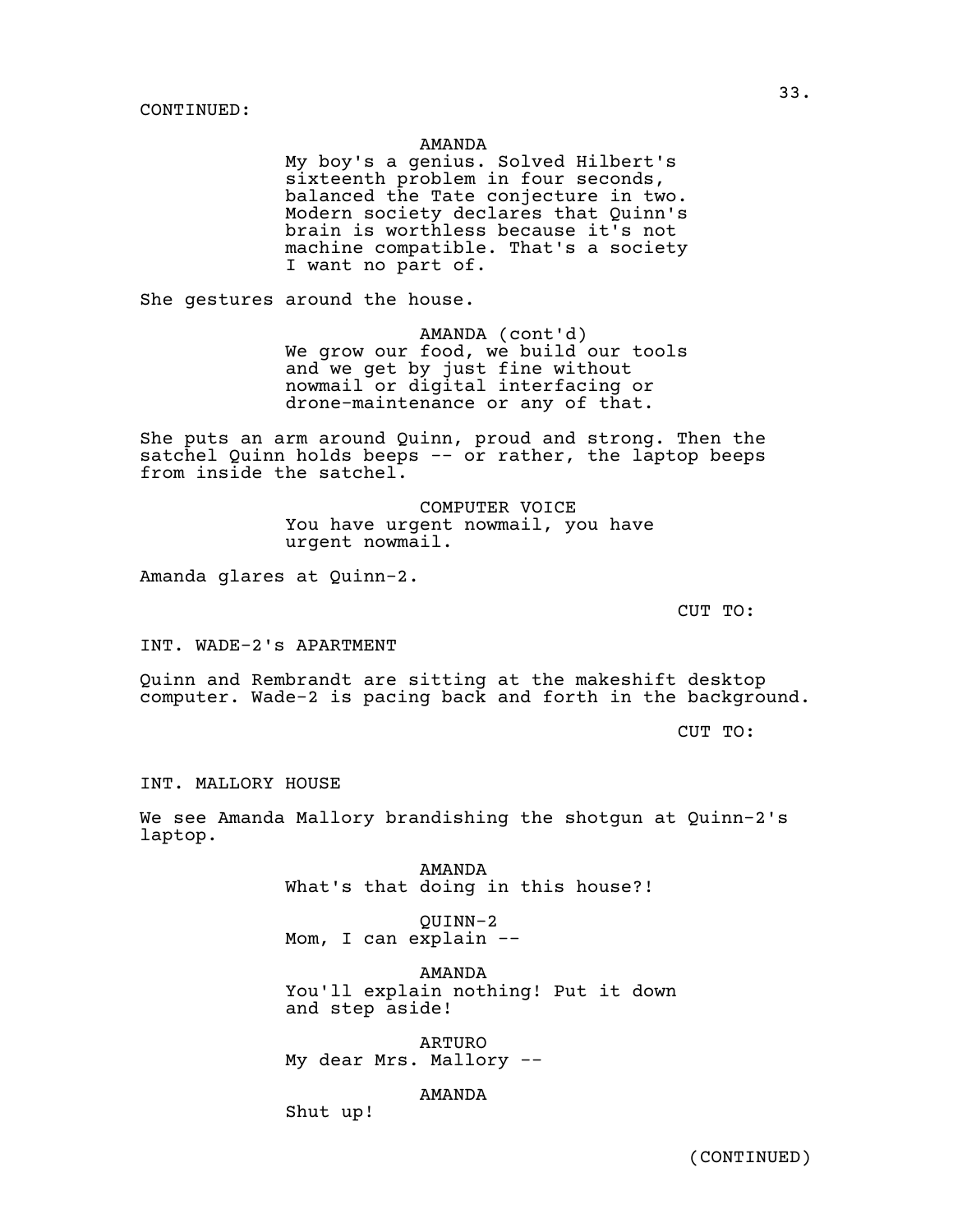WADE

Mrs. Mallory -- please! Is there any reason to point a gun at your son!?

Amanda looks at the weapon in her and the direction in which the barrel's pointed. Horrified, she lowers the gun. Then sets it down on a table.

> WADE (cont'd) (softly) We're trying to get in touch with some friends. Quinn was kind enough to offer help.

AMANDA Take it outside. I won't have that machine in here.

CUT TO:

EXT. QUINN-2'S TRAILER - FRONT STOOP - DAY

Quinn-2's at the keyboard, Wade and Arturo beside him.

QUINN-2 (to Wade) It's from Kelly -- no, wait -- it's from your apartment --

He stops, as a line of text appears on screen. "MESSAGE FROM WADE WELLES." Quinn-2 stares at it, frozen. He casts a shocked look at Wade.

> QUINN-2 (cont'd) If Wade's sending me this message then -- then who the hell are you?

> > CUT TO:

INT. WADE-2'S APARTMENT - DAY

Quinn at the keyboard, Rembrandt standing by him. The computer CHIRPS, someone's responding to his call. A message appears onscreen. "W + A HERE: WE'RE ALL OKAY."

CUT TO:

EXT. QUINN-2'S TRAILER - FRONT STOOP - DAY

Wade has leaned over Quinn-2 to type a message to Quinn and Rembrandt while Quinn-2 continues to regard Wade with confusion.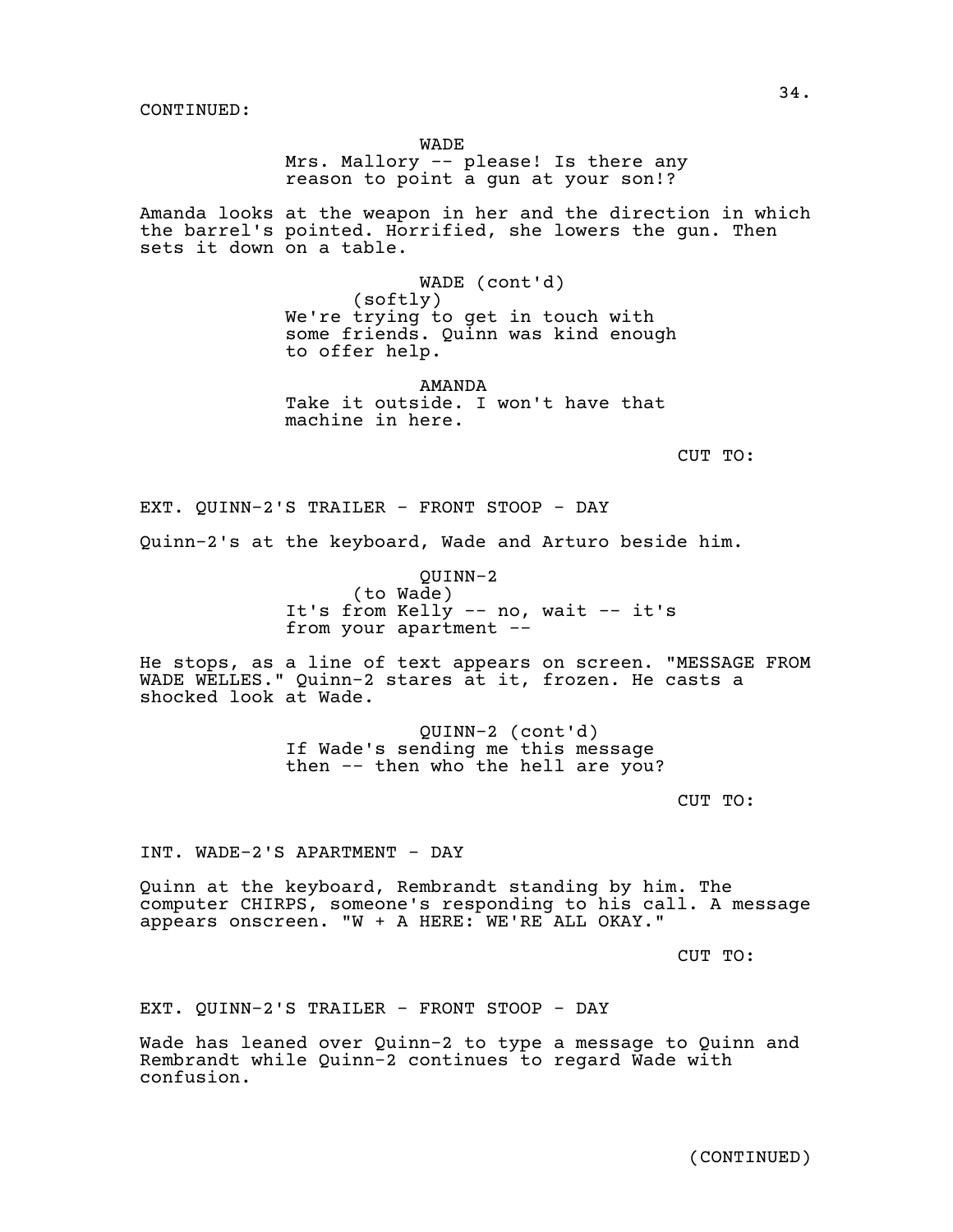# QUINN-2 You're not Wade! You can't be --

ARTURO I believe this is the point in our relationship where you will recall that we knew you by name, Mr. Mallory.

QUINN-2 But you knew who I was!

Wade glances at Quinn-2 with great embarrassment -- so much that she's compelled to look back at the computer.

> ARTURO And next, Mr. Mallory, you will recall that Ms. Welles also --

QUINN-2 You recognized me on sight!

ARTURO And next, you will also be cognizant of how she and I, in our own exchanges --

QUINN-2 You call her 'Ms. Welles' -- that is her name --

Wade-2 stiffens at the keyboard. Her typing becomes more rigid.

> QUINN-2 (cont'd) You're Wade. You have to be. I know it -- I can feel it. But you're not the Wade I know  $--$  you can't be  $--$

> > ARTURO

Entirely correct, Mr. Mallory. And now I shall speak five words that shall serve as sufficient explanation for a boy with your body of knowledge -- the Einstein-Rosen-Podolsky bridge.

Wade is staring resolutely at the computer, but Quinn-2 presses a finger to her cheek to turn her in his direction.

QUINN-2

You didn't know about offliners and onliners -- you didn't have any reaction to learning what I was - you're not my Wade -- you're a Wade from another planet!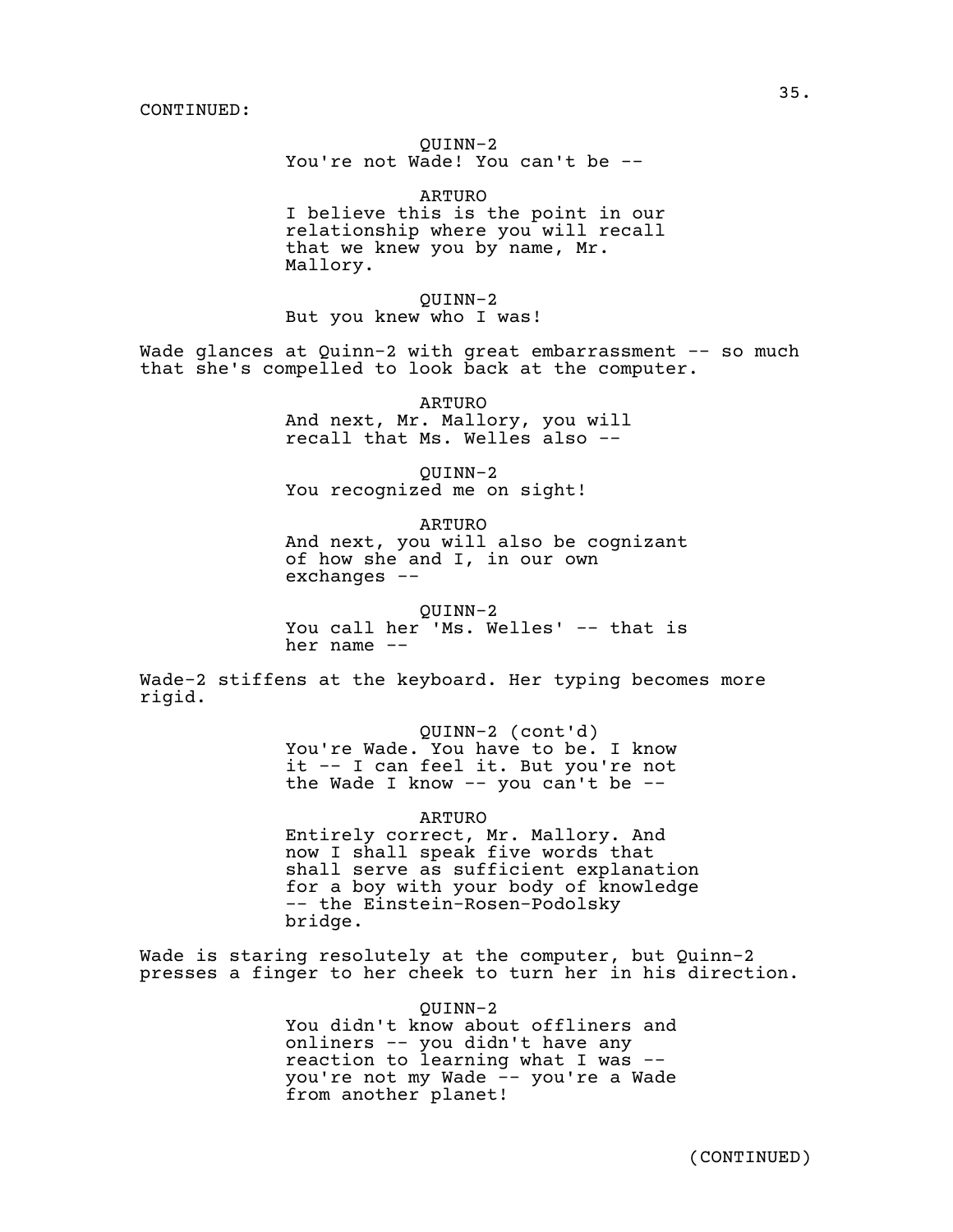ARTURO Same planet, Mr. Mallory. Different dimension.

CUT TO:

INT. WADE-2'S APARTMENT - DAY

WADE-2  $(0.S.)$ 

You ask him.

Quinn and Rembrandt turn to see Wade-2's come up behind them. She's been crying, but now she's resolute.

> WADE-2 Ask him if he's an offliner.

EXT. QUINN-2'S TRAILER - FRONT STOOP -DAY

Quinn-2, Arturo and Wade are looking at the computer when a message appears. Typing out "WADE WANTS TO KNOW IF YOU'RE AN OFFLINER." Quinn-2 freezes in shock for the second time.

> WADE You have to tell me -- you have to tell her!

> QUINN-2 Why? I can lie like always. She'll believe it and we can go on.

Wade looks insulted.

ARTURO How long can you hope to hold her at a distance and let her know only a false version of yourself?

WADE

Your mom goes a little overboard, but she's got a point about computers. I've never met one that could hold your hand when you're lonely or rub your neck when you're tired. That has to be the person on the other end.

QUINN-2 But if I do this, you'll  $--$  she'll  $-$ never talk to me again.

ARTURO

Your counterfeit identity cannot be sustained, Mr. Mallory -- no more than our own has with you.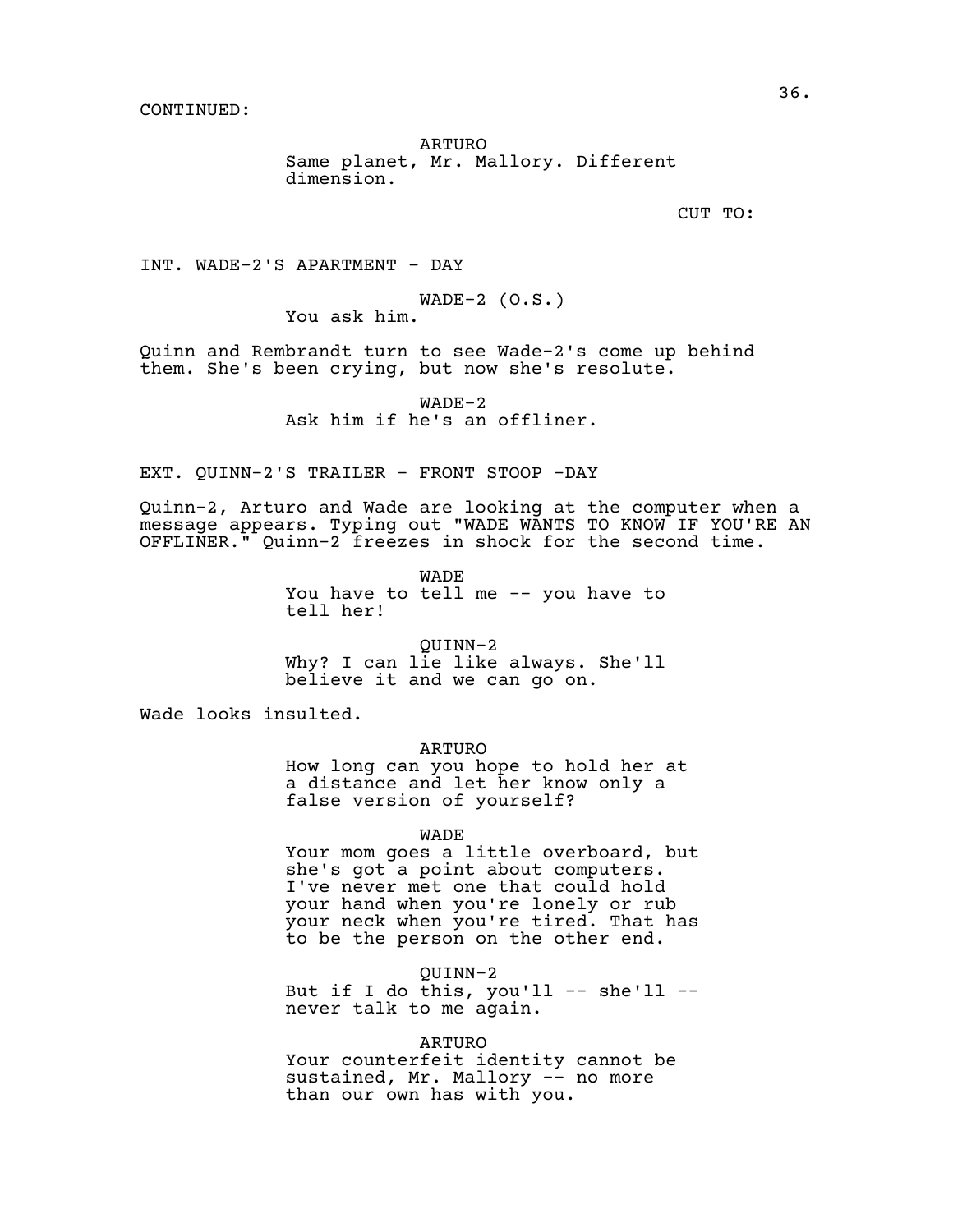We're on the monitor as it types out "OFFLINE BUT NOT OFF LIMITS, I HOPE."

> WADE-2 I'll kill him. How could you -- he - do this to me?

QUINN He can't help being offline any more than you can help being online.

REMBRANDT You were anxious to meet the guy. You came down and found us, seemed pretty happy when you thought he was your Q-Ball. Why was that?

Wade hesitates to answer -- and then turns away. The question is too much. She darts away from Rembrandt, away from Quinn -- and finds herself looking at THE CHAIR. The concourse implant chair like the ones her family's sitting in.

> WADE-2 (touching the chair) I thought there might be more to life than this. (turning back to Quinn and Rembrandt) And I thought he might be part of that.

EXT. QUINN-2'S TRAILER - FRONT STOOP - DAY

Quinn-2 at his laptop. Wade and Arturo looking on. Amanda appears in the doorway behind them, watching curiously.

> QUINN-2 (to Wade) What's taking you so long?

WADE Well, right now, I probably want to kill you. Give me a minute to cool down.

Amanda comes out onto the porch. Quinn-2 barely notices his mother, his anxiety towards the screen overriding everything and anything.

We go to an ANGLE ON THE LAPTOP as the screen comes to life. "MEET US AT MAP COORDINATES 345 x 55B."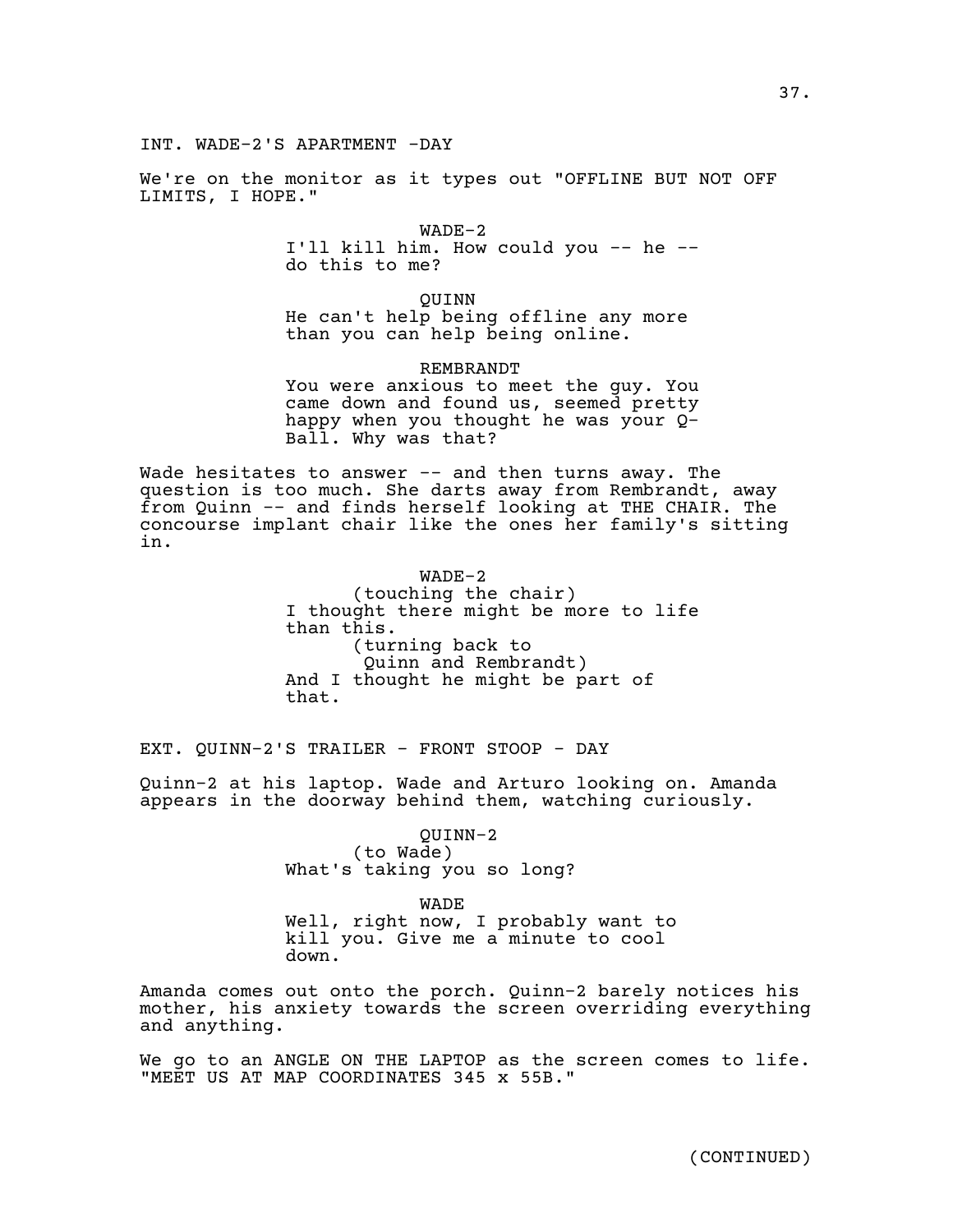Quinn-2 is relieved to see this. Amanda sees the look on Quinn-2's face.

> QUINN-2 She's coming out.

WADE And our friends are coming with her. Yes!

She claps Quinn-2 on the shoulder, Quinn-2 looks at her in delight -- and then stiffens, realizing she isn't the one his feelings are meant for. He looks back at the computer. Closes the laptop. As he stands --

> AMANDA This girl means that much to you?

#### QUINN-2

Yes, ma'am.

Amanda thinks about it a minute, then raises the shotgun.

AMANDA If you're going back out there, you'll be needing this. Who's the handiest with it?

Arturo looks appalled by the weapon, but something akin to politeness prevents him from declining.

> ARTURO (nods toward Wade) She is.

Wade just manages to conceal her fright before Amanda spots it. Amanda gives Wade the gun.

> AMANDA Had a feeling I might like you.

INT. WADE-2'S APARTMENT - DAY

Wade-2 is still staring at the computer, not really believing what she's just committed to.

> QUINN You're really going to be glad you did this.

WADE-2 I'll be glad I went outside?

QUINN And this being San Francisco, you'll need a jacket or something.

38.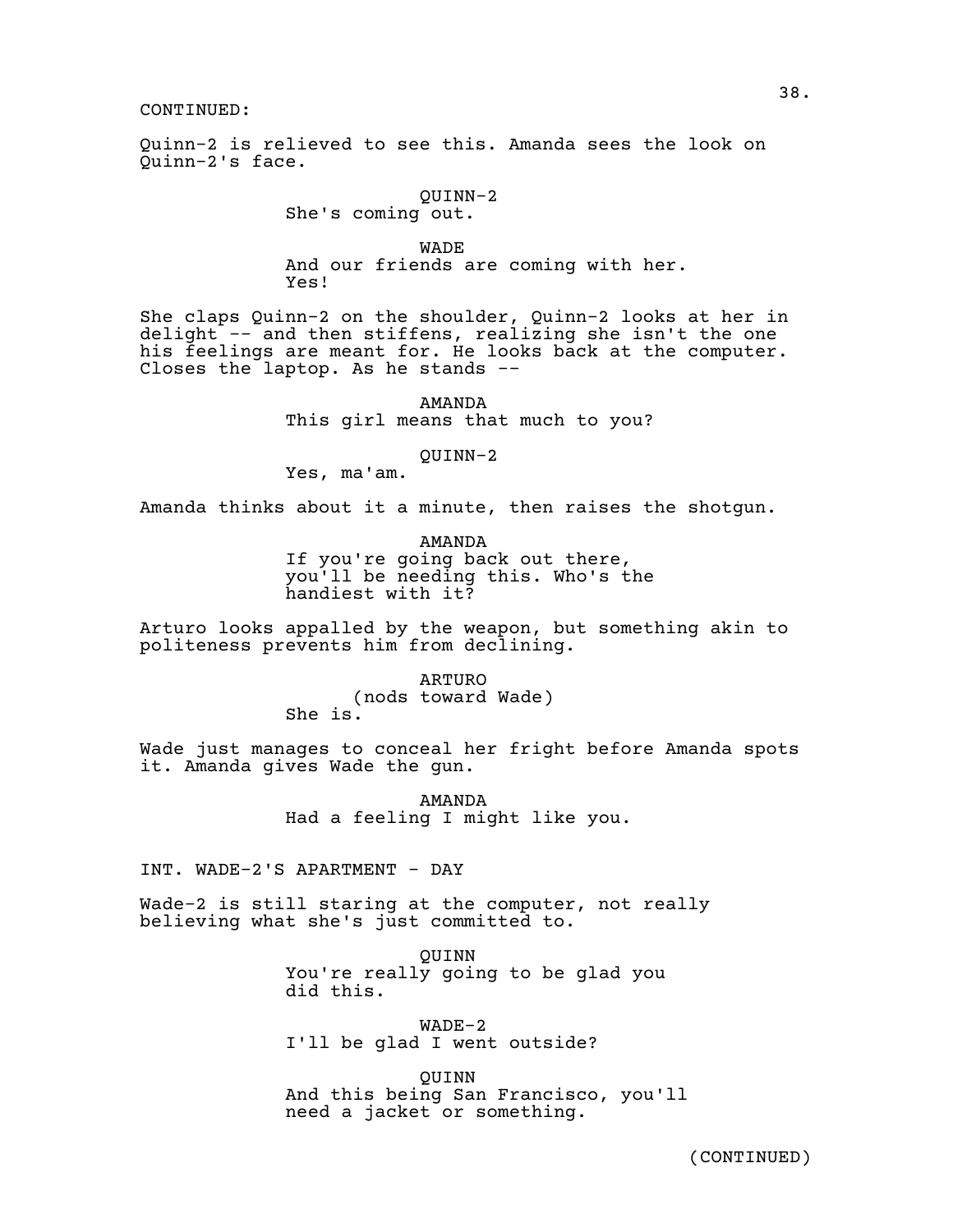# WADE-2

A jacket? I guess I could get a coat.

She moves away, heading down her hallway, presumably to a closet.

CUT TO:

INT. BEDROOM

Wade-2 enters. Stands over the still, barely breathing bodies of her families. She reaches to her ear, tapping a key on her retinal rig. The eyescreen and mouthpiece snap forward.

The room around Wade-2 seems to VANISH and we find her standing on a BLANK, EMPTY space -- and in front of her, Kelly is seated at an ornate table with a lavish meal before her. It's like Kelly's table was plucked out of a fancy restaurant and deposited here.

> KELLY Sis! How're you? This is Ethan --

She gestures at the empty space on the other side of her table.

WADE-2

(to the blank space)

Hi?

Um.

Kelly laughs.

KELLY

I forgot! (to the space) My sister's not cabled yet  $-$  she can't see you. Just give me a second.

She stands from the table and moves to her sister.

KELLY (cont'd) What's up?

WADE-2 I needed to see you -- I needed to ask you -- have you ever wanted to go no side? Just to see what's out there?

KELLY Wade -- everything you want is in the concourse -- (MORE)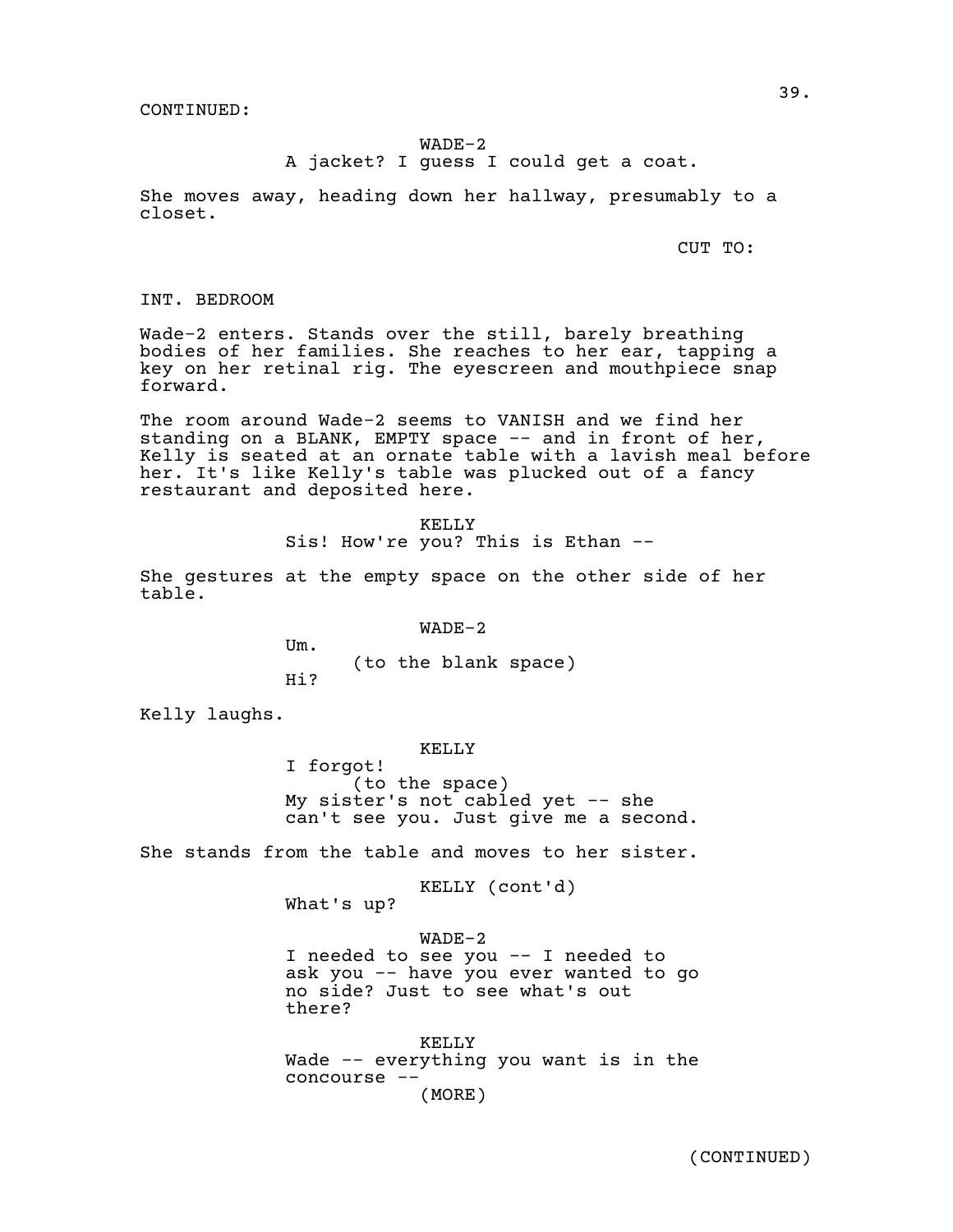(tapping Wade's head) KELLY (cont'd) And the concourse can send it straight in here. Look at Ethan -- WADE-2 I can't. KELLY Well, pretend you can. Pretend he's perfect, everything you want -- WADE-2 Well, if he's everything you want, he'd be a champion fencer, a math whiz, ballroom dancer -- KELLY And he is! WADE-2 You guys met on this trip? KELLY I made him for this trip!

WADE-2 But -- if you made him, then he's just a program. He's not real.

KELLY But he feels as real as I need him to. He makes me feel everything I'd want to  $-$ 

WADE-2 Isn't that just the chair pumping endorphins and serotonin and adrenaline into your system?

KELLY What else would there be?

CUT TO:

# INT. LIVING ROOM

Quinn and Rembrandt are putting away the desktop computer as they await Wade-2. And Wade-2 returns wearing a coat along with a troubled yet determined expression. Rembrandt nods to her and turns to Quinn.

> REMBRANDT Okay, so, where's the exit?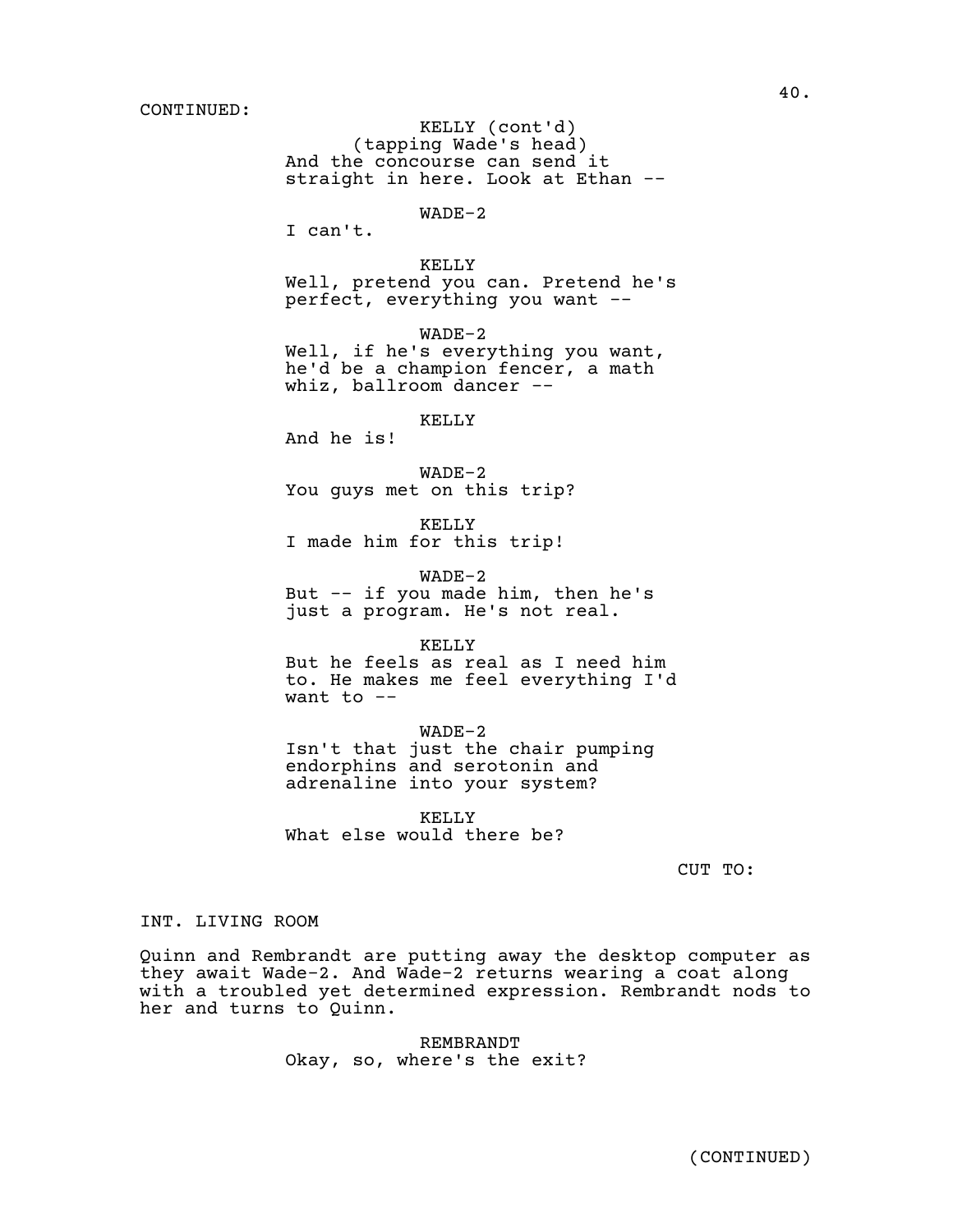QUINN

After that fight, the system apparently locks down for three hours. No way out. Security precaution.

REMBRANDT Don't people complain about getting locked in for three hours? (a pause) Right. World of computer zombie people who never leave home.

QUINN I did find one alternative.

CUT TO:

A EXT. IVORY TOWERS - GARBAGE PILE - DAY

There are several large chutes coming out of the building. We hear Quinn, Rembrandt and Wade-2 before we see them. Yelling. Then they drop out of one of the chutes, covered with garbage. Quinn, Remmy and Wade-2 extricate themselves, removing bits of rubbish.

> WADE-2 That was disgusting! (looks around) Oh my God! My rig! Where's my rig?

Quinn looks about near where she landed, holds it up.

QUINN

Here.

She snatches it, hurriedly puts it on, taps the eye-screen.

WADE-2

Status.

COMPUTER VOICE optimal function

WADE-2

Thank God. (looking around) The disposal drones that shift away the waste -- they must be on security function after the fight.

She looks at the garbage and cringes.

REMBRANDT First step's always the hardest and you just took it.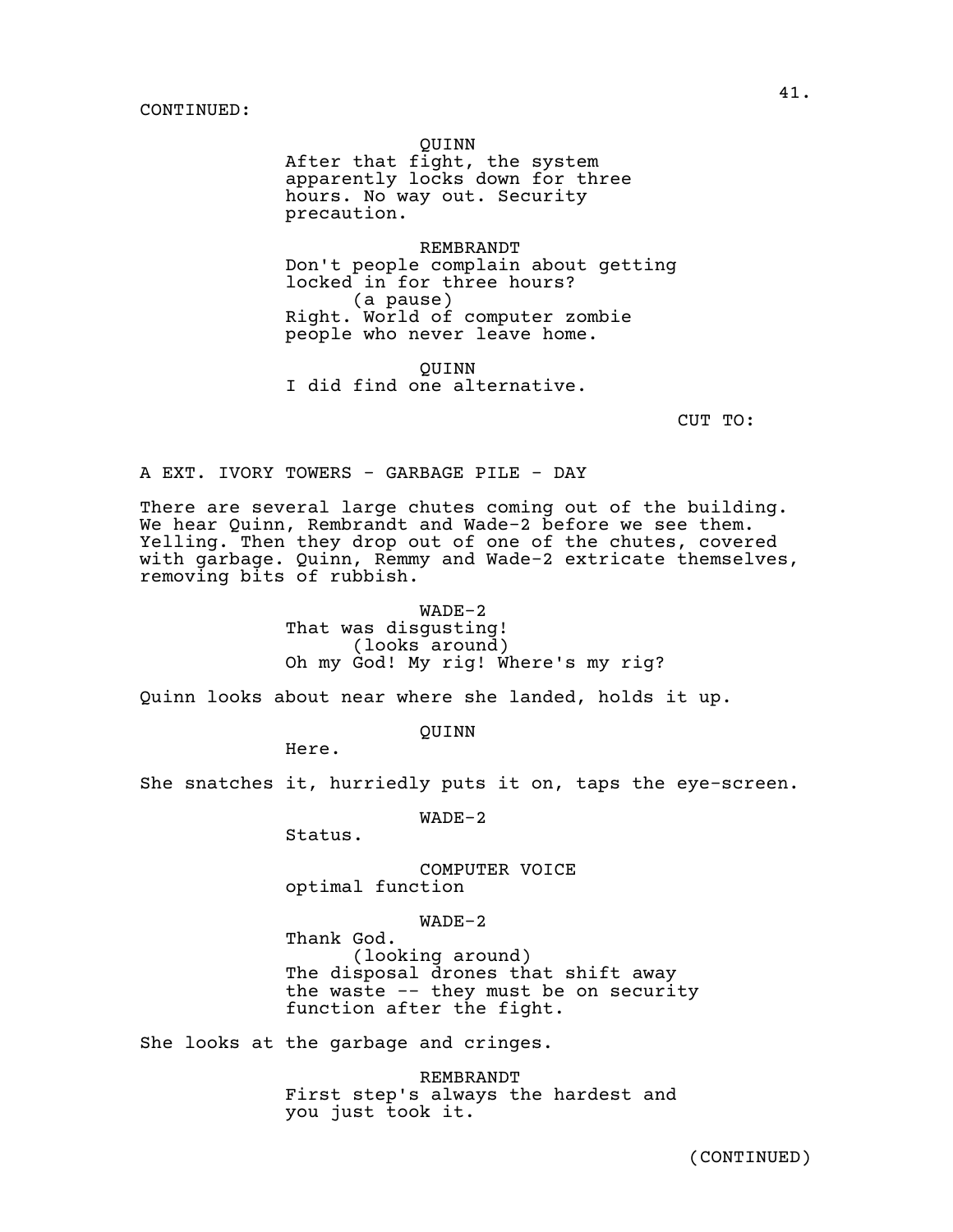She nods, tries to smile. Quinn and Rembrandt lead her off.

CUT TO:

# EXT. MEAN STREETS - BLASTED CORNER - DAY

Wade, Arturo and Quinn-2 stand waiting. Wade holds Amanda's shotgun as she aces. Quinn-2's nervous. He clutches his satchel and the laptop in it nervously. There's a SOUND behind them. Wade spins, ineptly aiming the shotgun. It's Quinn, Rembrandt and Wade-2.

# REMBRANDT

Whoa, we surrender!

Wade's overjoyed to see them. All smiles, she and Arturo rush up to them.

> QUINN Why do you have a shotgun?

REMBRANDT Now, that's no way to greet the lady. He was worried sick over you and that's the truth.

WADE

(a smile) Really.

QUINN

I didn't know you were armed and dangerous.

Then Wade notices Wade-2 standing near. Staring in amazement at her identical double. Wade waves at Wade-2 -- and then reaches out for Quinn-2 and yanks him directly into Wade-2's line of sight.

Quinn spots his double and claps him on the shoulder in a friendly manner.

> QUINN (cont'd) That light of intelligence in your eye tells me you must be Quinn --

Quinn-2 is stunned to see his twin self.

WADE (gesturing to Wade-2) And this! This is Wade.

QUINN-2

Hiya.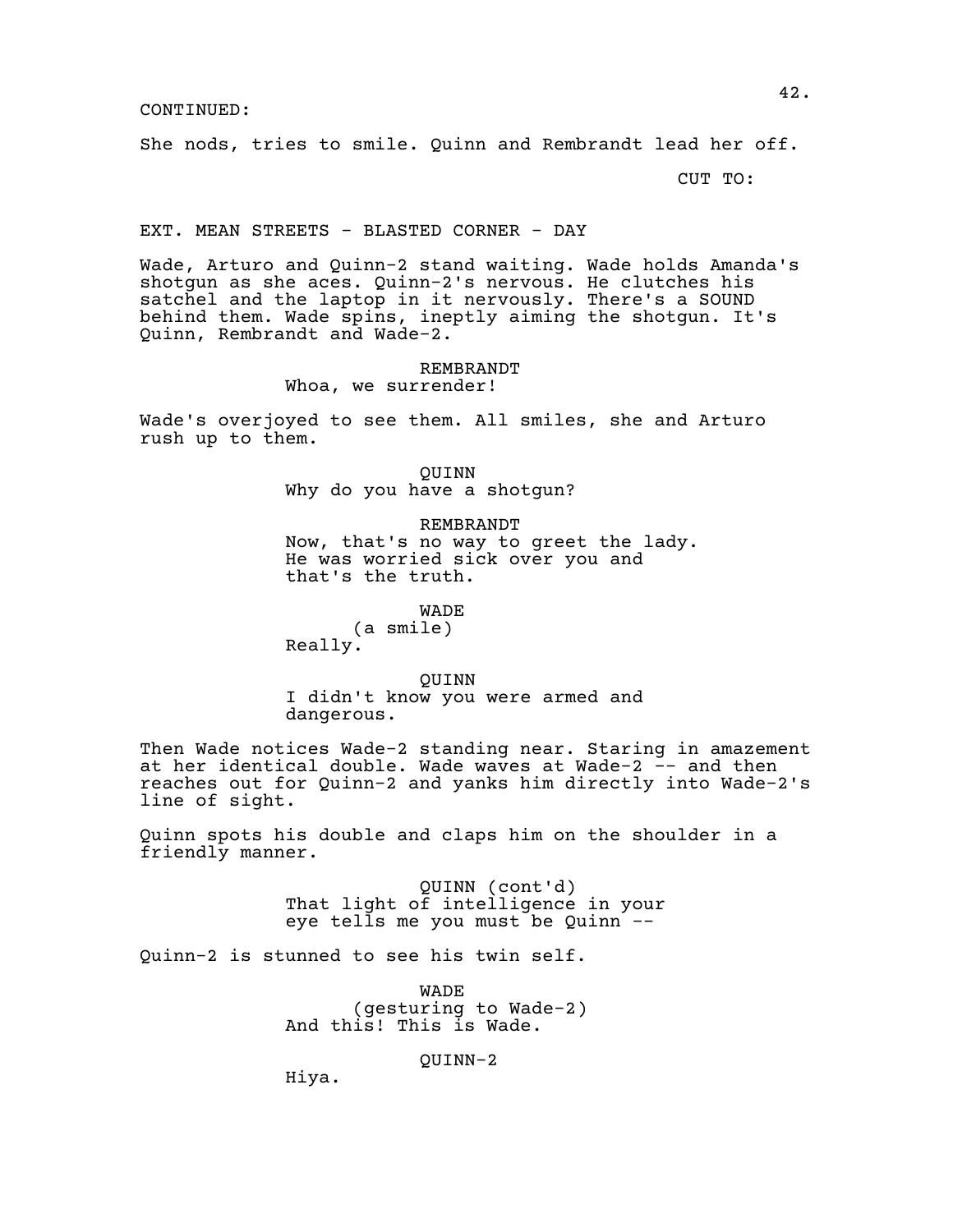# WADE-2

Hi.

They just look at each other. Quinn instinctively reaches for a keyboard only to realize he's not at a computer. Wade-2 does nothing.

After a moment, Quinn-2 reaches for Wade-2's eye-rig. For a moment, she backs away -- but then stops and nods hesitantly. She holds herself still and Quinn-2 detaches the rig. Both smile uncertainly as Quinn-2 hands it back to her and she pockets it.

> QUINN (to Quinn-2) We should move this over to your place.

> > QUINN-2

No way. (to Wade and Wade-2) One look at you two and she'd freak to the next dimension.

WADE Well. I think I know just a spot.

CUT TO:

INT. DOMINION HOTEL - SUITE - DAY REVEAL

Rembrandt and Arturo are lounging, eating earthquake rations, drinking bottled root beer. The room's a wreck and is lit only by candles. We see Quinn-2 and Wade-2 at a distance by the window.

REMBRANDT

Candle light, root beer, dehydrated cheese soup. Who could ask for anything more?

ARTURO

The cuisine is a significant improvement from the inedible paste we tolerated on the world of rightwing fundamentalists.

Quinn walks past, holding some napkins.

QUINN I had a nice lobster bisque downstairs at the Lamplighter a few worlds ago; shame they're out of stock this time around.

Wade approaches, carrying some cushions.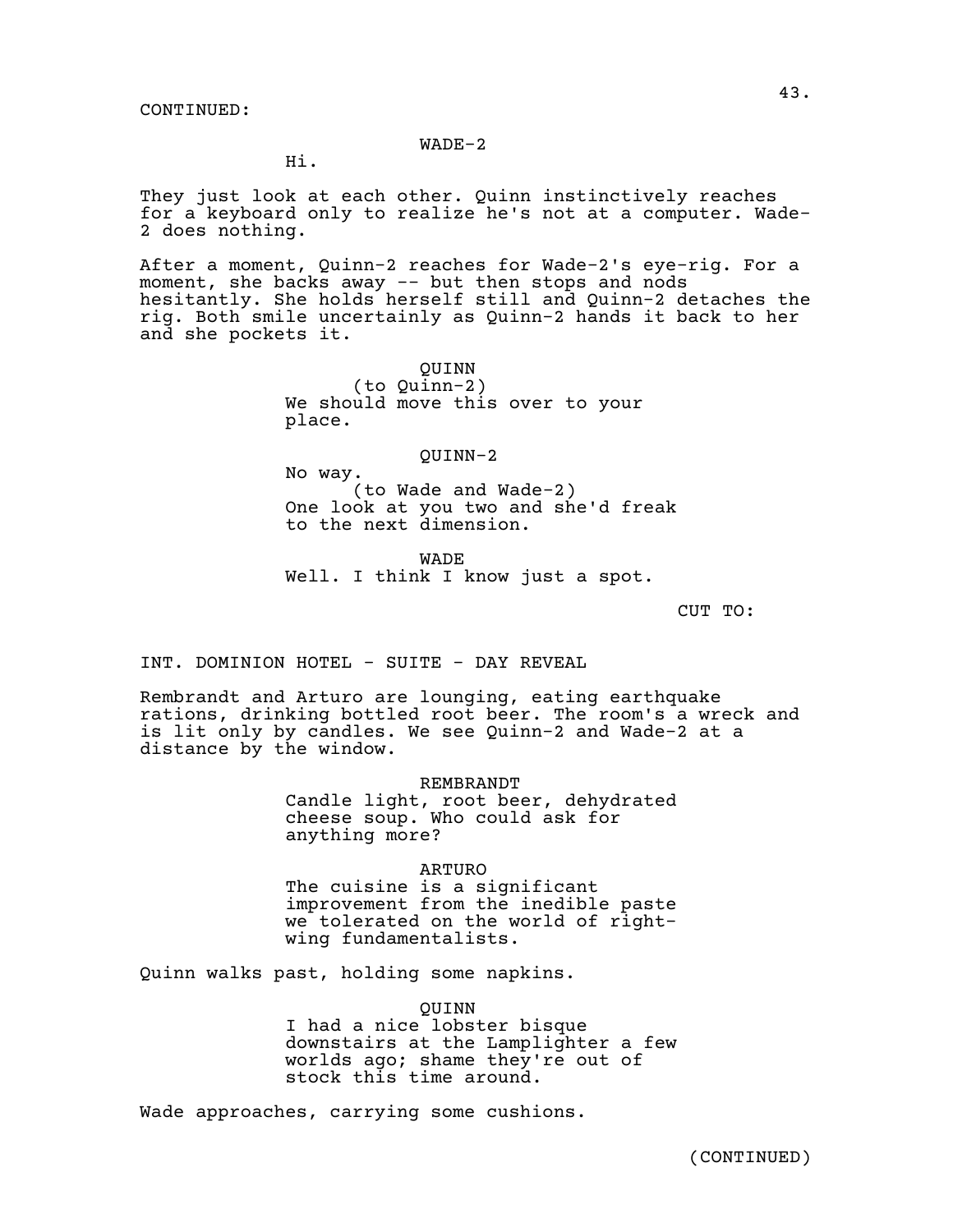WADE Anything's an improvement on that world where being sober was a crime.

Quinn and Wade regard each other awkwardly.

QUINN (nervously) Well, you never had to eat food cooked by robots who couldn't taste.

WADE (uncertainly) I had to eat the Professor's fish once.

ARTURO I apologize for my trout being less than what you're accustomed to from the North Shore Junior College cafeteria!

Rembrandt rolls his eyes and tugs at the Professor's sleeve.

ARTURO (cont'd) Mr. Brown, perhaps we should ascertain what periodicals were in print until the onliners abandoned the medium --

Rembrandt nods and they set off towards the bookshelves in the room, leaving Quinn and Wade somewhat alone.

WADE

Did you have sex with her?

QUINN What!? No! Never! She thought I was him! That would be rape! I think it would be? It would be.

WADE Just made out with her, huh?

QUINN No! Of course not. Twice. I didn't initiate. Oh God. Please don't be --

WADE

I kissed him too.

QUINN

He any good? I tend to worry that there's food in my teeth and --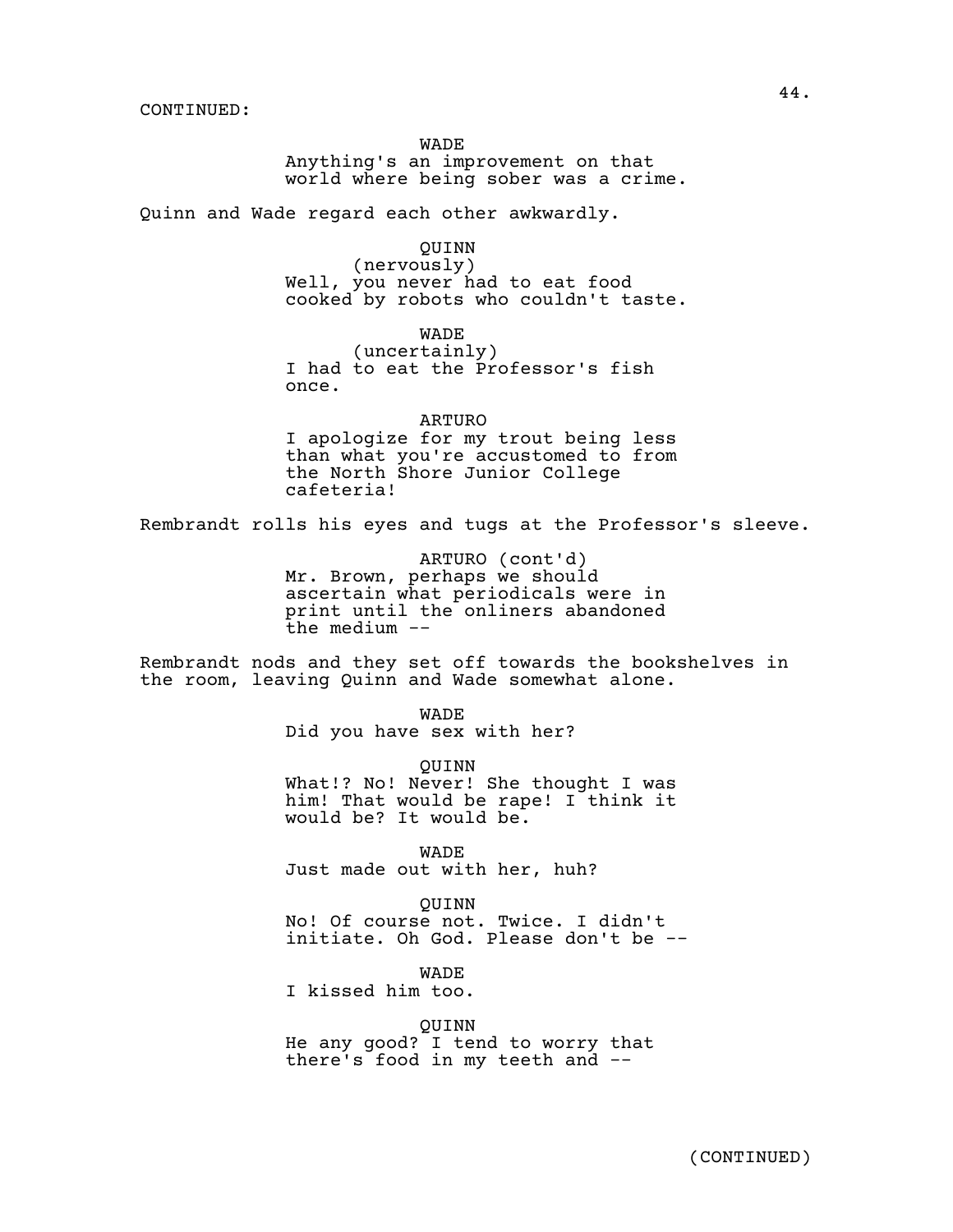WADE

He was sweet. He could tell when I wanted to lead, y'know? How was I?

QUINN The tongue stuff was good, I could have done without the nails on my neck --

WADE With you, I could do without that thing where you're very obviously thinking about how much to breathe through your nose and timing it --

QUINN It's cool that we can talk about this.

Quinn and Wade look at their doubles by the window.

WADE

Can they?

We go to Quinn-2 and Wade-2. Both are nervous, particularly Wade-2. Both are sipping root beer from the bottle. Quinn-2's laptop hangs on a door nook nearby in its shoulder bag.

WADE-2

How could you do it?

# QUINN-2

(babbling) I didn't mean to trick you. I'd been lurking on the development node for ages. When I saw your construct in eight-dimensional vectoring -- I was curious about the person who made it. And I wanted to get to know you and -- I -- I couldn't reveal who I was, I'd get banned --

WADE-2

But how did you do it? How could you collate Pauli-x operators without ket notation?

QUINN-2 I'm good at math. I just partition different parts of my thinking until the calculations finish.

WADE-2 I had a knowbot talking me through all of it. But you had --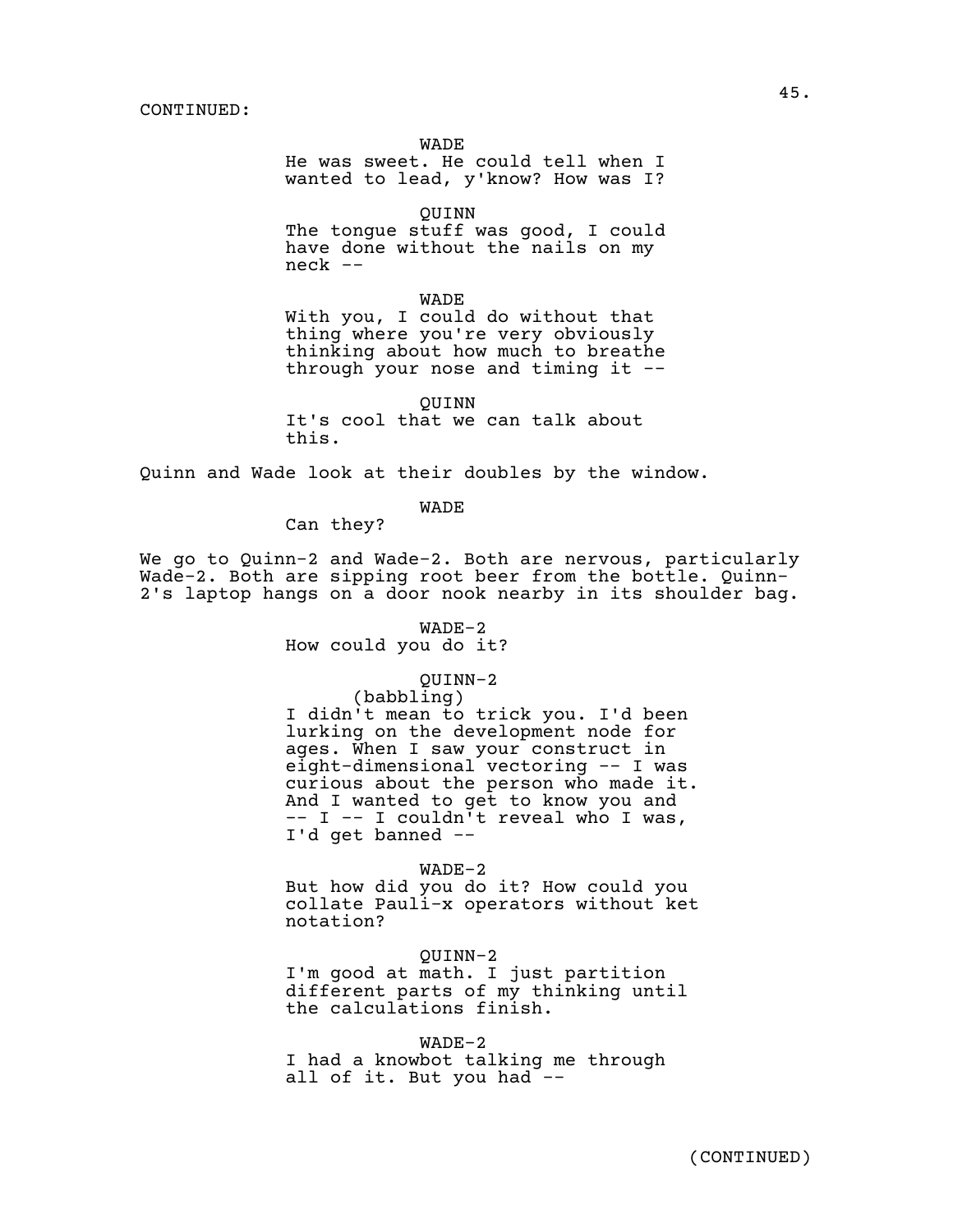She gestures at the satchel, reaches for it, and pulls out the laptop. The rough-hewn device creaks as she lifts it.

> WADE-2 (cont'd) You had this. No server access. How were you accessing all that data so -- so instantaneously?

> > QUINN-2

I read it? WADE-2

But you were working through it with me in real-time, you were outpacing the knowbot --

QUINN-2 I remembered it.

Wade-2 gapes at Quinn.

WADE-2 How? How's that even possible?

QUINN-2 It's -- it's just how my brain works.

WADE-2 Imagine what it'd be like if you were concourse-linked. Your neural centers could be primed for direct data without  $-$ 

QUINN-2 I can't get cabled, Wade. My brain won't take the uplink. My neural patterns can't sync to the machine --

Wade-2 looks away, embarrassed.

WADE-2 I'm sorry. I didn't know that.

QUINN-2

It's okay --

WADE-2

And you already know just about everything about me --

QUINN-2 That's not true. I just know how you code, how you banter, where and how you learned -- I don't know you, not  $--$  not yet  $--$ 

But Wade-2 can't meet his gaze.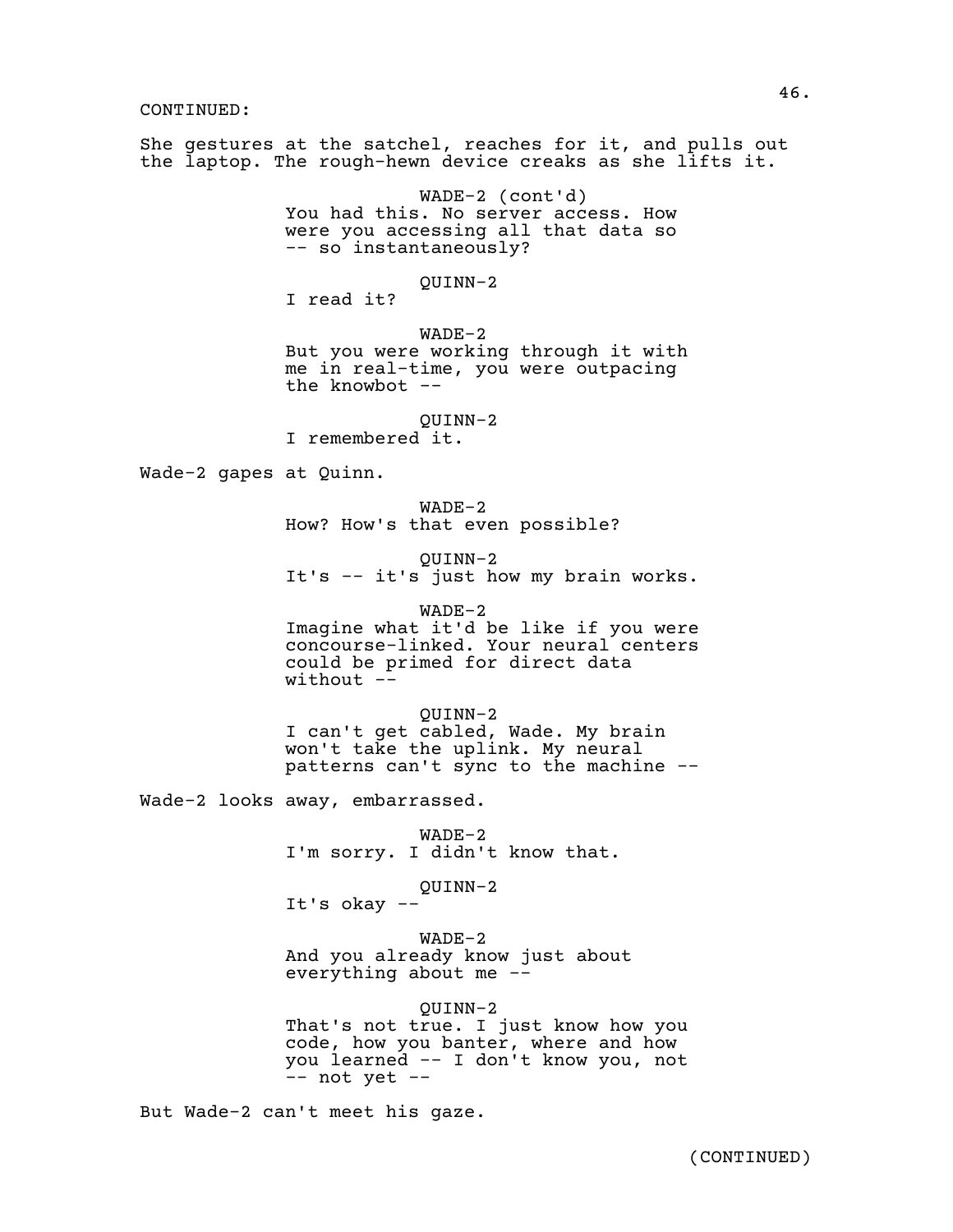QUINN-2 (cont'd) When we talked about consecutive eigenvaluess, you knew so much about how a person would handle qubit conversion, it was like you could see through the user's eyes. It's why I wanted to meet you.

Wade-2 pulls out her net rig.

WADE-2

Well, your keyboard is over there, and I have my eyescreen -- but then you're not rigged, your irises weren't scanned, so that means no access rights --

Quinn-2 takes the eye screen from her and holds it up.

QUINN-2 I'm not in here. And when we talked, there wasn't anything we couldn't tell each other.

WADE-2 What do you want to know? I've got all the facts in the short-term storage, we could put them on your laptop --

QUINN-2 I don't want a list -- Wade - there's a difference between facts and really knowing something or someone --

Wade-2 stares at him uncomprehendingly. Quinn-2 waves his arms in frustration and loses his grip on the eye-rig -- and it bounces off the window sill and that sends it FLYING OUT THE WINDOW. Wade-2 shrieks.

Arturo and Rembrandt spin about. Wade and Quinn hold up their hands, telling them to stand back as Wade-2 leaps towards the window and stops at the window sill.

Wade-2 rushes up to Wade.

WADE-2 Take me home! I hate this world! (glancing at Quinn-2) I hate everything in it!

Wade-2's crying. Wade puts an arm off to another corner of the room. around her, leads her away.

Angle ON WADE AND WADE-2 --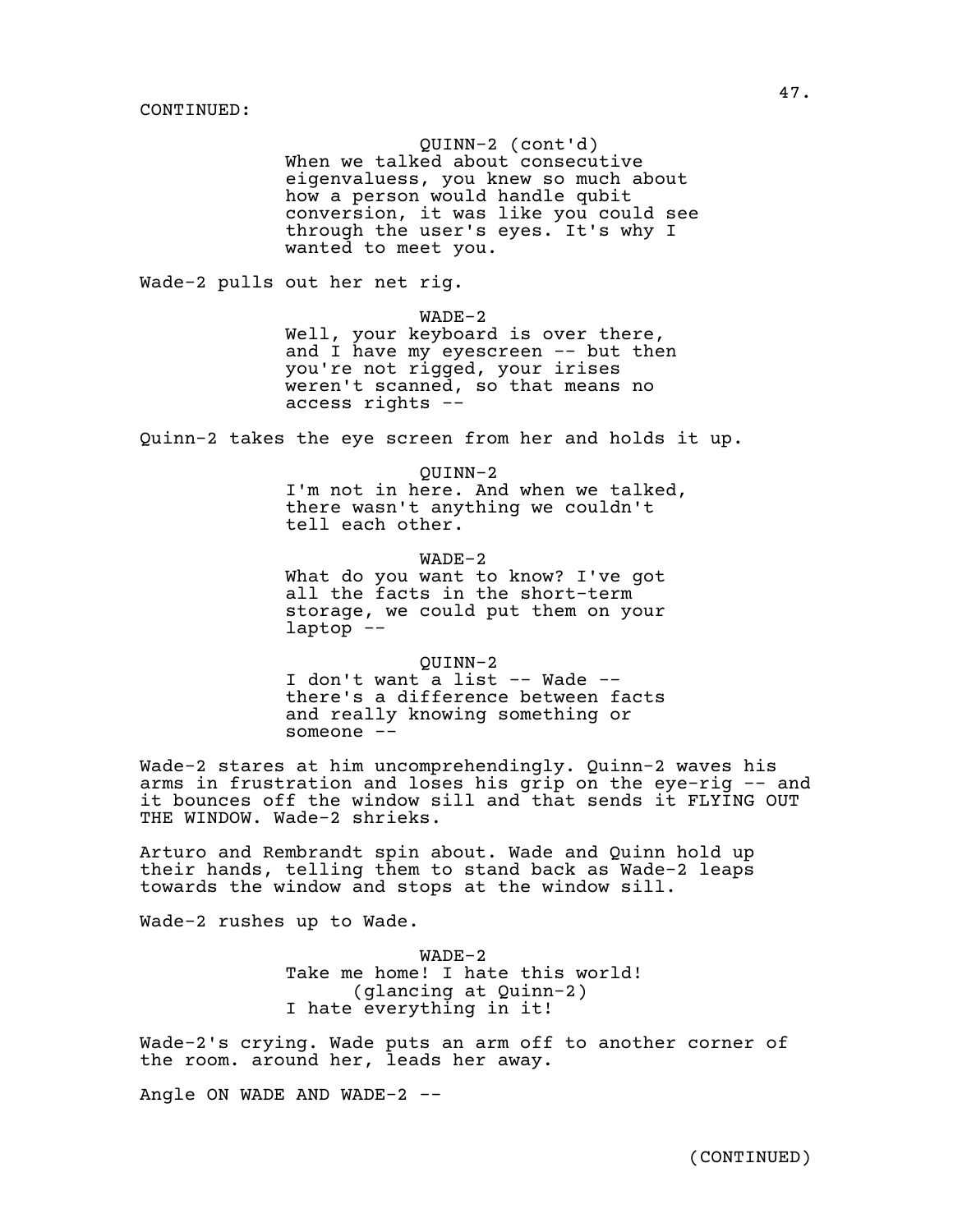Wade sits Wade-2 down, gives her a tissue.

WADE You don't really want to go home, do you?

WADE-2 I don't know what I want --

WADE The guy's definitely a handful.

WADE-2 He's impossible -- (deflating longing) And incredible. He wants to know me -- there's no me to know! Compared to him, I'm handicapped, I'm deficient, I'm a child --

WADE

Yup.

Wade-2 looks horrified at Wade's words.

WE GO TO QUINN AND QUINN-2  $-$ - the two doubles standing next to each other.

> QUINN-2 (to himself) Really smooth, Mallory.

QUINN You're almost as good with women as I am.

WE GO BACK TO WADE AND WADE-2.

WADE

Quinn -- he's a calculator on legs and we can't compete with him there. But he can't remember the difference between left and right without looking at his hands, he eats messier than a 5-year-old, and he built a sliding machine -- but without help, no one else could ever use it.

WADE-2

I have nothing to offer him --

## WADE

Being his reflection wouldn't make you his equal. He wasn't attracted to you because you had a knowbot -- he chose you because of how you used it.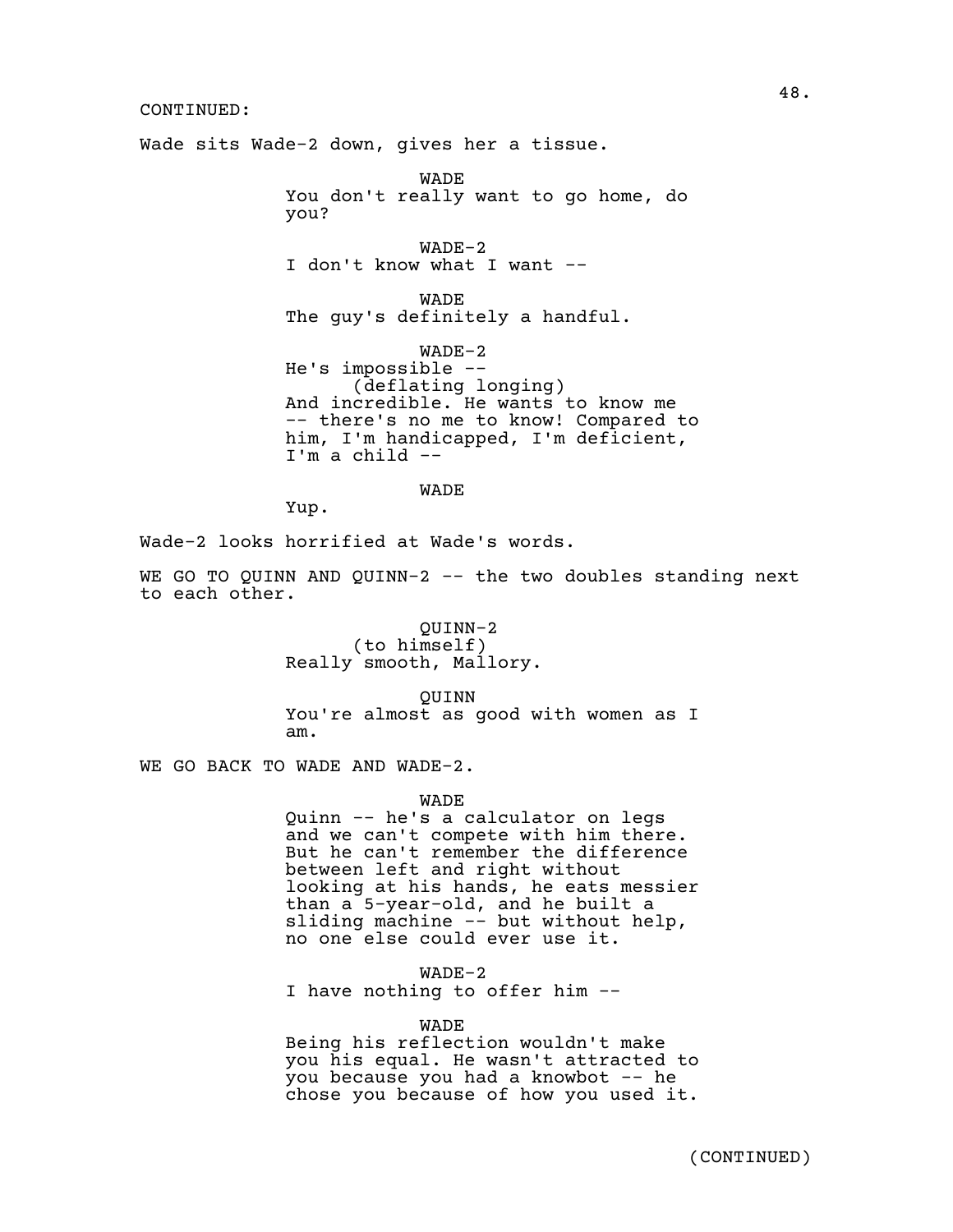Wade-2 gives a small smile. She looks toward Quinn-2 rises, heads toward him. Quinn-2 moves toward her, expectant. They're about to speak when the door of the hotel room flies open and the Scavengers burst through.

Wade dives for the shotgun, but Miles kicks it away and shoves her hard against a wall. The Scavengers hold guns on our heroes, moving them into a clump toward the back of the room. Hurley blithely steps through the hole in the door, comes up to them.

He is briefly stunned by the sight of two Quinns and two Wades, but then shrugs.

> HURLEY Family reunion? I've always hated family. Nothing but a drain when you're trying to go about your business. Although trailing Mallory today's led me to something I need. (to Wade-2) You see, what I oh so desperately needs is my very own onliner.

He grabs Wade-2 hard by the arm, pulls her toward him. Our guys try to rush him, but they are forced back at gunpoint.

> HURLEY (cont'd) As for the rest of you... well, Miles can say it best.

He drags Wade-2 out the door.

And from under his long coat, Miles whips out a heavy-duty BAZOOKA and FIRES it at the ceiling above the sliders.

We see the DUST AND RUBBLE -- and then we abruptly go into SLOW MOTION for a moment before SPEEDING INTO A REWIND.

REWIND: The collapsing ceiling reseals itself, the bazooka blast returns to its barrel, Hurley and Wade-2 return to the room, the sliders are reverse-flinching at the sight of Miles' raised weapon and his finger around the trigger.

And then we MOVE FORWARD again but this time in SLOW MOTION.

We see Quinn spotting the bazooka and then looking about the room. At the bookshelf. At the wall of the bedroom door. At the supporting pillars throughout the suite.

SLOW MOTION: We see Quinn rotating in his head to take all the furniture in and his eyes briefly locking with Arturo. And then we see Arturo dive for Rembrandt and colliding with Quinn-2 while Quinn charges in Wade's direction just as Miles lets loose his blast.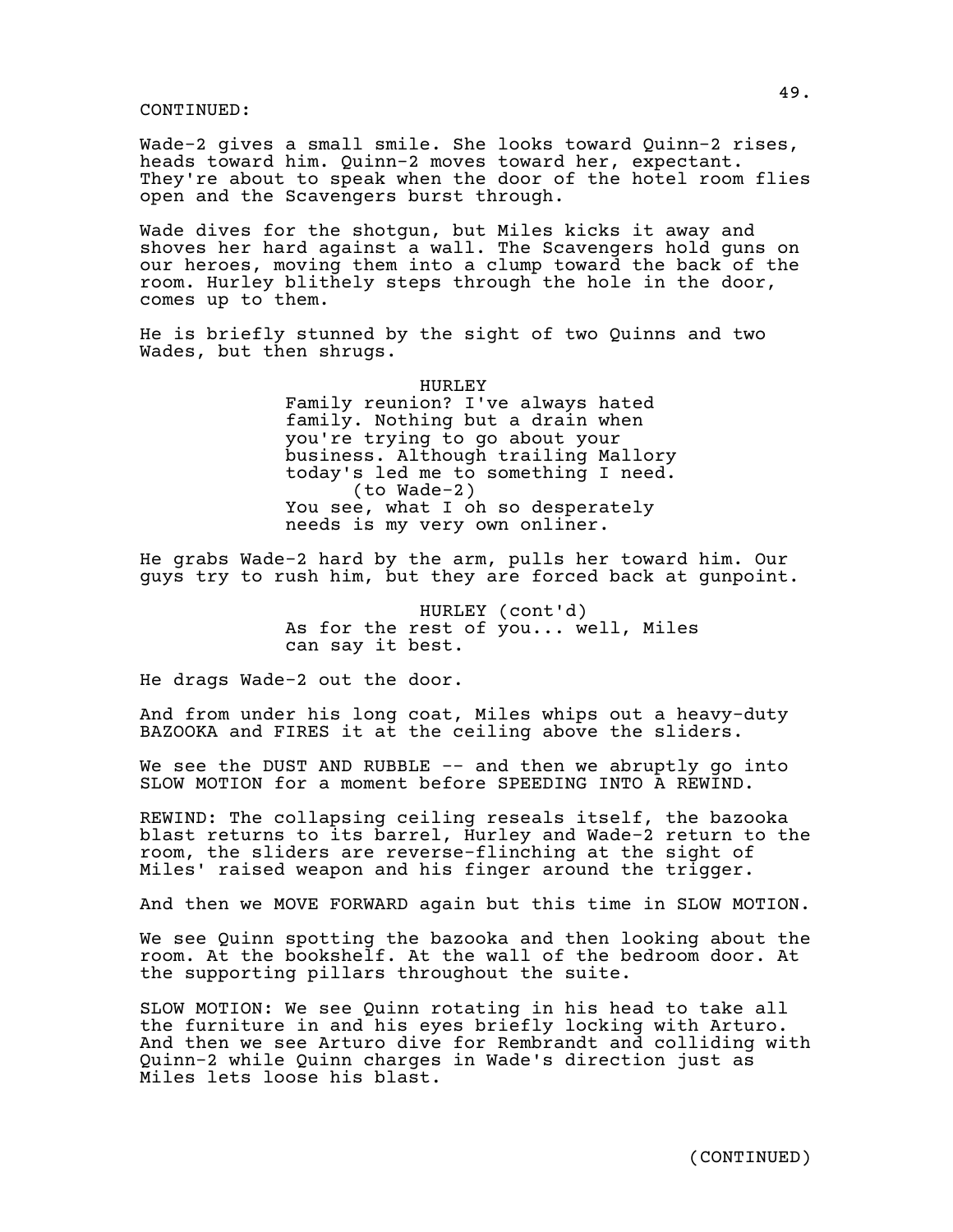SLOW MOTION: Arturo shoving Rembrandt DOWN into a heap NEXT TO ONE OF THE PILLARS, grabbing Quinn-2 and throwing himself and Quinn-2 next to the chest of drawers in a huddled crouch.

SLOW MOTION: Quinn seizing Wade and dragging her along with himself into a crouched position next to a tall cabinet.

And then we resume NORMAL SPEED as the bazooka brings the ceiling CRASHING DOWN.

We pan across the wreckage of the collapsed room. To the tall cabinet. And we see a slab of drywall shoved away as Quinn and Wade stand.

> WADE What  $--$  ? How  $--$  ?

> > QUINN

A strong object can act as a supporting beam for falling wreckage and create a shelter space from impact -- at least that's the theory.

Next to the chest of drawers, Arturo rises from a space beneath the wreckage, propping up Quinn-2 who sports a gash on his head. Rembrandt also stands, pushing aside an impromptu tent of shingles and ceiling tile.

> REMBRANDT I'm glad you picked today to test this one out, Q-Ball!

He spots Quinn-2's bleeding head.

REMBRANDT (cont'd) You okay, man?

QUINN-2

Wade!

WADE

I'm here.

QUINN-2

The other one!

WADE

Sorry, sorry --

QUINN

I put a scrambler on her rig. I can track it, I can track her!

QUINN-2 But I lost her eye-scanner!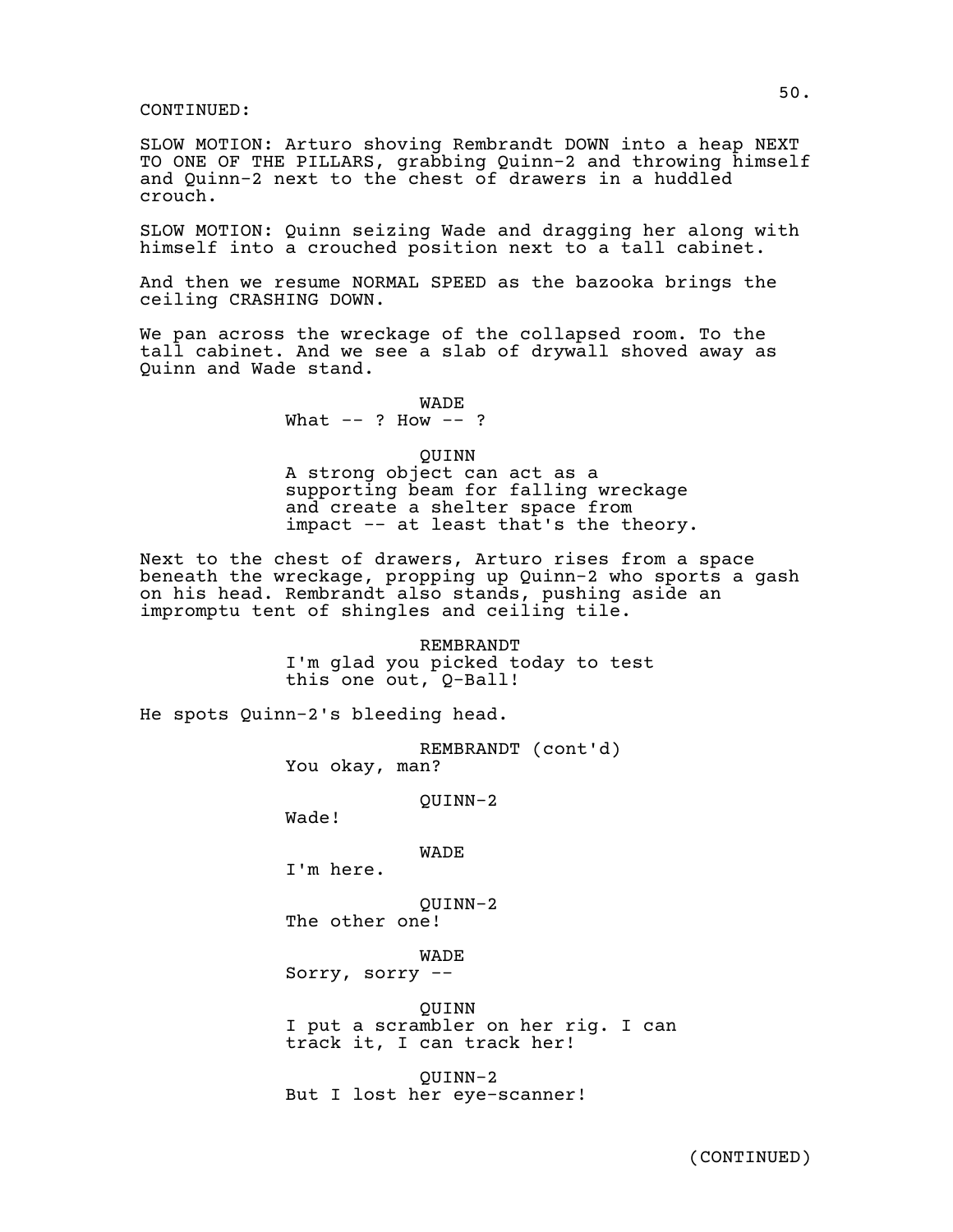QUINN That was just the monitor. The CPU is still on her. Where's your laptop?

As Quinn-2 reaches for it --

CUT TO:

EXT. IVORY TOWERS - DAY

Hurley has a firm grip on Wade-2's arm as he shoves her toward the scanner beside the glass wall. The other Scavengers flank them. Hurley reaches into a pocket and pulls out a rough approximation of Wade-2's rig and slaps it on top of her head. The eyescreen moves into place.

HURLEY

Say it.

WADE-2

Ret me.

The RETINAL SCAN BEAM plays over her eye, then switches off. And the doors open.

CUT TO:

EXT. IVORY TOWERS - GARBAGE PILE - DAY

Garbage continues to shunt out of the vent. Arturo, Wade (with shotgun) and Rembrandt stand studying it. Quinn-2 is on his laptop, Quinn looking over his shoulder. Wade looks at the garbage vent.

WADE

You want us to go up that? I'm not looking for a close encounter with somebody's discarded washer.

QUINN

Not to worry, we should be disabling the system right about --

Quinn-2 finishes typing and we hear the garbage tube GRIND TO A HALT. Garbage stops emerging.

# QUINN-2

Now.

Quinn starts up the tube, followed by Arturo. Then Wade. Then Quinn-2 starts to climb as well, Rembrandt behind him. The weight of Quinn-2's computer bag strains his shoulder, Quinn-2 groans but doesn't complain.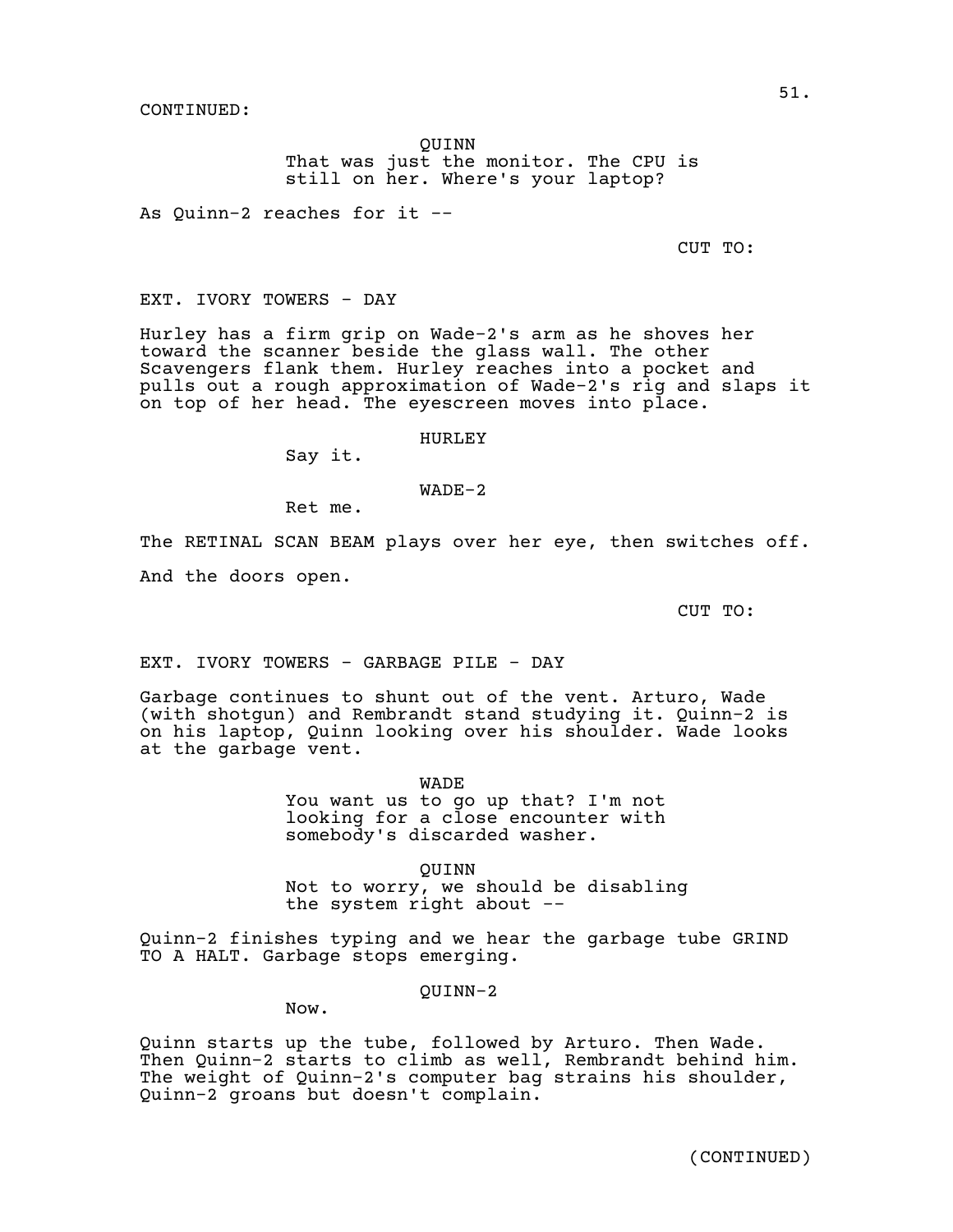#### REMBRANDT

(behind Quinn-2) Your Wade's really gotten under your skin.

QUINN-2 She's a scrapper. Aside from a major computer dependency, she's perfection.

Wade finds herself glowing at the compliment that isn't meant for her. As the sliders and Quinn-2 climb --

CUT TO:

INT. WADE-2'S APARTMENT - MAIN ROOM - DAY

On a BIG WALL MONITOR as a variety of internet images flash by in dizzying variety.

HURLEY (O.S.)

Perfection.

Widen to reveal Hurley lounging in an armchair, watching the screen, while Wade-2 sits nearby at the desktop computer Quinn had been using earlier. Miles stands flanking Hurley. Next to Hurley is the CONCOURSE IMPLANT CHAIR. Hurley looks at the chair.

#### **HURLEY**

All the world at your fingertips and none of it real enough to weigh you down. (to Wade) Not worth the scars and immobility of making it all permanent, of course, but that's why I've a use for you -- Mallory's onliner lover.

WADE-2

What do you want? There's nothing here that isn't digital -- nothing here is real!

HURLEY There is one thing in the onliner world that's real to the offliner realm.

WADE-2

What?

HURLEY Your drones. All they do now is remove garbage and work greenhouses and build towers. Imagine if they (MORE)

52.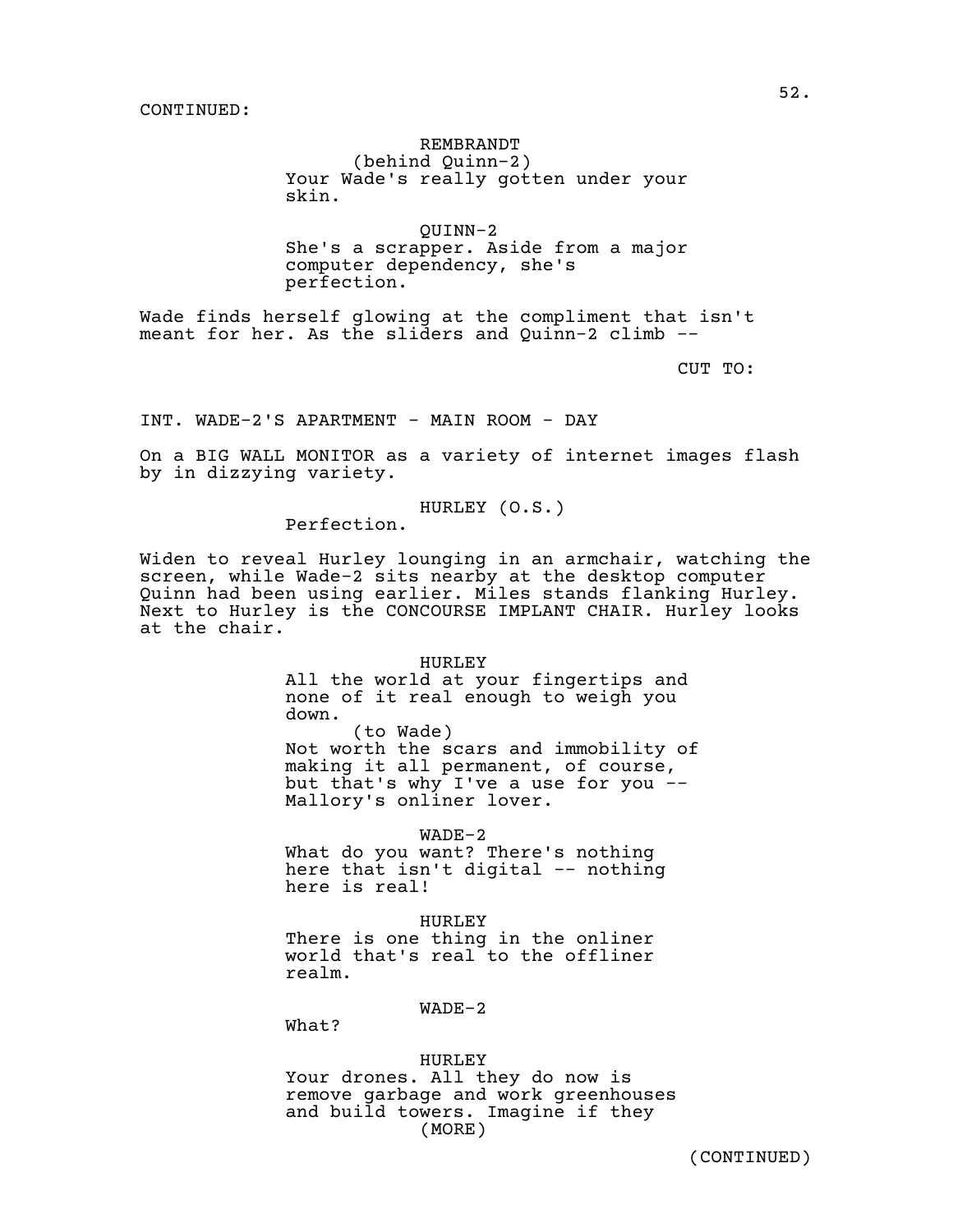HURLEY (cont'd)

started engaging in the affairs of offliners. They'd be an army. I could lay waste to rivals and enemies, hold total power over my domain -- and all I need is to have a slave plugged into the concourse network.

Hurley holds up a computer chip.

HURLEY (cont'd) A concourse-cabled servant to do my bidding with my will  $-$  and this chip -- overriding their own.

Hurley grabs Wade-2 by the wrist, yanking her close. She yelps as Hurley runs the EDGE of the chip along her neck.

> HURLEY (cont'd) You were going to be cabled to the concourse soon, weren't you? You still will be with this little addition. I'll be an onliner through you.

Wade-2 struggles to pull away and Hurley laughs.

INT. IVORY TOWERS - HALLWAY OUTSIDE WADE-2'S APARTMENT - DAY

Quinn-2's typing on his laptop, Quinn beside him, Rembrandt, Arturo and Wade (with her shotgun) nearby.

> QUINN (to Quinn-2) Talk to me.

QUINN-2 I try not to talk to myself. But climate control scanners are telling me there are eight -- nine -- ten people in the flat! It's Hurley and his goons and Wade.

> WADE (pumps gun)

So I aim high, right? I just make sure whoever I shoot at's taller than me. I can do that. I can probably do that. I can maybe do that.

Quinn reads the screen over his double's shoulder.

QUINN There's one guy who's way too close to your Wade for comfort. Can we get control of anything in the room?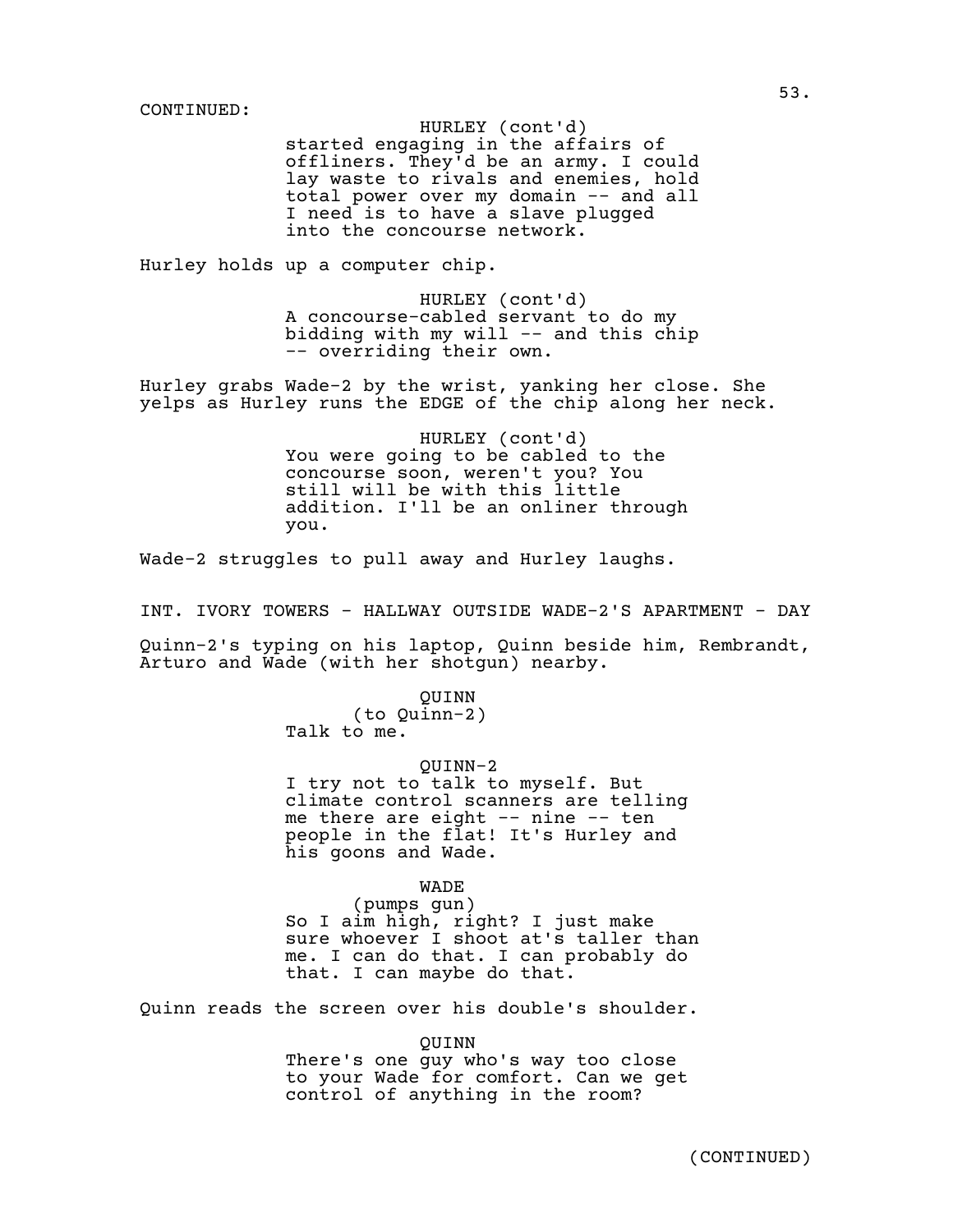Quinn-2 studies the laptop screen.

# QUINN-2 I've got one thing in mind

INT. WADE-2'S APARTMENT - MAIN ROOM - DAY

Hurley's leaning close to Wade-2 now, one hand on her hair, the other holding his chip. He pulls her closer towards the CONCOURSE IMPLANT CHAIR.

And suddenly, IT COMES TO LIFE. We MOVE with it as it ABRUPTLY SHIFTS forward and wraps a SUDDENLY EXTENDED metal ribcage around Hurley, imprisoning him. Hurley drops his override chip.

> HURLEY What is this? Get me out of here!

Miles and the other Scavengers react. From the headrest of the chair appears a NEEDLE-DRILL, aimed directly at the back of HURLEY's HEAD.

HURLEY (cont'd)

Get me out!

Just then, Wade-2's apartment door opens and the sliders surge in, Wade aiming the shotgun.

WADE

Hold it!

In the confusion, Arturo and Rembrandt grab the Scavenger's weapons lying next to the door and raise them. The Scavengers hold up their hands and back away from Hurley.

> HURLEY Make it stop! For God's sake, make it stop!

Wade-2 comes close to him, full of hate. She picks up the override chip that Hurley dropped.

> WADE-2 I thought you wanted to be online. Now you can be. (beat) Chair. Supplemental implant for addition.

Hurley lets out a shriek of protest as Wade-2 puts the override chip into an open hatch on the back of the chair.

> WADE-2 (cont'd) Proceed with surgery.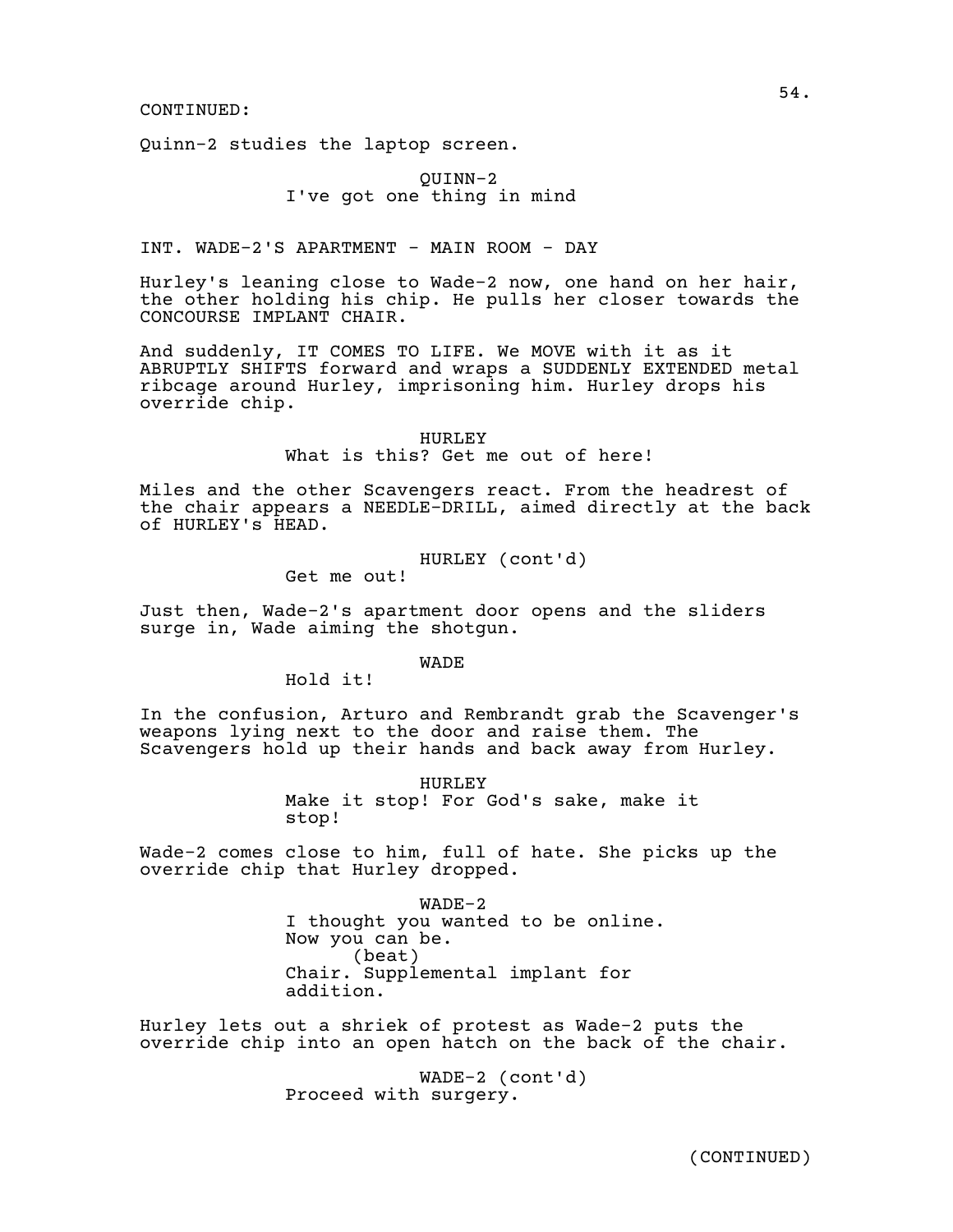And then the needle arm shoots straight into Hurley's temple and Hurley lets out a scream that's abruptly cut off as the chair dispenses anesthetic and the sliders and Scavengers look on in dismay as Hurley is patched into the concourse.

> QUINN-2 What did you do to him?

WADE-2 I made him a member of my family.

CUT TO:

# INT. HALLWAY

The two Quinns and the two Wades stand by as Arturo and Rembrandt hold the Scavengers at gunpoint and motion for them to jump down the garbage chute. Each one does.

> QUINN-2 (to Wade-2) What're you going to do with Hurley?

WADE-2 There's a space in the bedroom next to my mom and dad and sister. If he's there and with his chip, I can keep in contact with my family through him -- and it could free me up to do other things? (hopefully) To go other places?

Quinn-2 smiles at that.

And Quinn and Wade stand to one side of the room, watching their counterparts as Wade-2 puts a hand to Quinn-2's cheek, brushes her fingers over Quinn-2's head wound and then stands on her tiptoes and leans forward to kiss him.

DISSOLVE TO:

INT. QUINN-2'S HOUSE - DAY

Quinn-2 and Wade-2 enter, followed by the sliders, who hang back to give the two a moment alone. Quinn-2 awkwardly shifts his computer bag behind his back. Wade-2 s nervous, on very strange ground here. She looks around the area.

> WADE-2 You live here?

QUINN-2 Yeah. It's not fancy.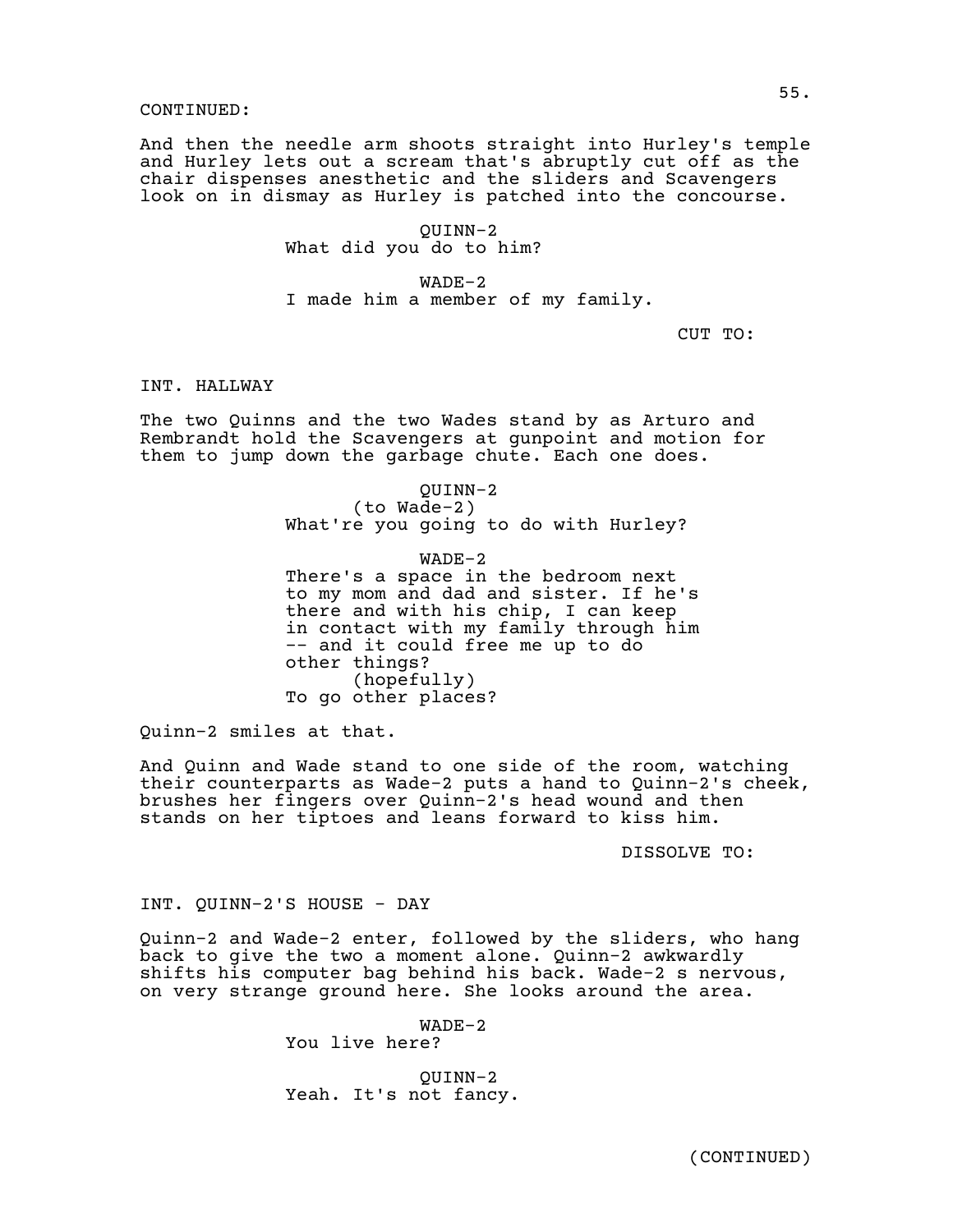# WADE-2

It's real.

Amanda comes out of the kitchen, sees Quinn-2, and reacts to his bloodied head.

> AMANDA My God, Quinn, what happened to you?

She notices Quinn and Wade behind Quinn-2 and Wade-2 and gapes at them.

> QUINN-2 Oh, that -- that's no big deal! Don't worry about that -- (taking Wade's hand) This is who I wanted you to meet.

Wade-2 smiles shyly at Amanda, who reacts to the sight of the new Wade in front of her with great confusion.

> QUINN-2 (cont'd) Mom, this is Wade. She's an onliner. I mean, was an onliner.

WADE-2 I'm very pleased to meet you.

AMANDA I seem to've met you earlier today --

Wade-2 laughs and Amanda can't help but be disarmed. Amanda, casting a confused look at the other Quinn and Wade, extends her her hand to Wade-2.

> AMANDA (cont'd) Call me Amanda.

They shake hands. Amanda turns her attention to the other Quinn, our Quinn and Quinn looks uncertainly at this double of his mother. Amanda briefly closes her eyes as though forcing herself to handle this bizarre situation calmly.

> AMANDA (cont'd) I'll put out some corn muffins and you can explain to me why I have two sons and two Wades on my hands --

QUINN (examining the timer) I'd love to, but we have to run.

QUINN-2 Thanks for everything.

Wade-2 smiles at Quinn and Remmy, gives each a quick hug. The sliders exit. Wade-2 turns to Amanda.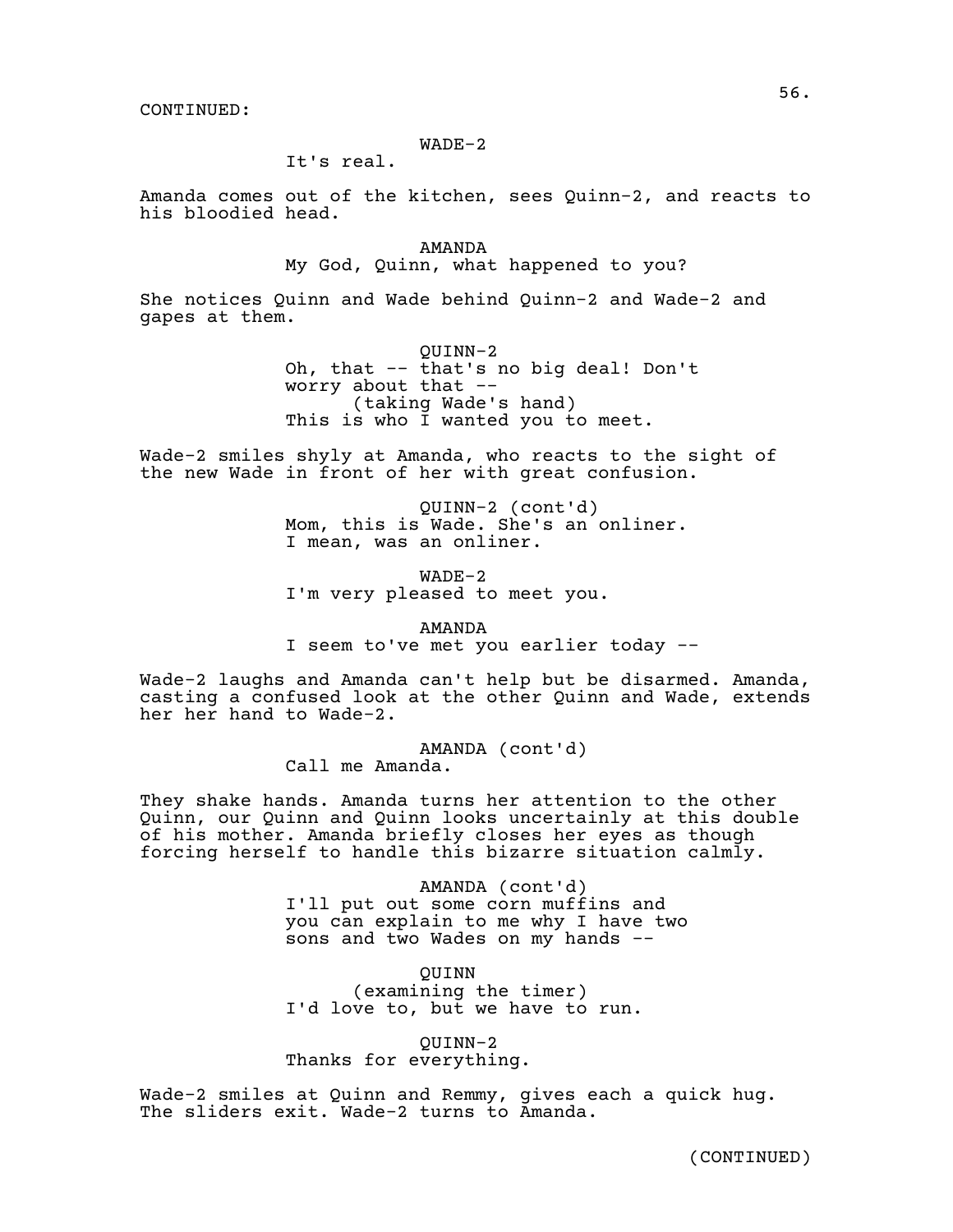# WADE-2 Quite a place you have here.

Amanda, still stunned by the two Quinns and Wades, says blankly and reflexively --

> AMANDA I just ask myself, what would Hedy Lamarr do, and I do the opposite.

EXT. QUINN-2'S HOUSE - DAY

The sliders come out and head up the walkway.

ARTURO

Ah, young love. Heaven knows how that relationship will progress when mother, son and lover must reside within the same home.

#### REMBRANDT

Think they'll be able to make a change here? Bring the two worlds together?

#### QUINN

Who's to say they should? The online and offline worlds both have their merits -- and Quinn and Wade ended up better than some.

#### WADE

I wouldn't want Quinn and Wade to end up homeless nomads doomed to wander the interdimension and dealing with one insane mess after another.

QUINN

Or sleeping on an endless succession of Dominion hotel room sofas and floors.

#### WADE

Or constantly involved in cases of mistaken identity.

#### ARTURO

Or listening to the inane banter of two college students across a thousand different worlds.

#### REMBRANDT

Or never having any idea what's going on and being totally dependent on two big geeks to get any lay of any land.